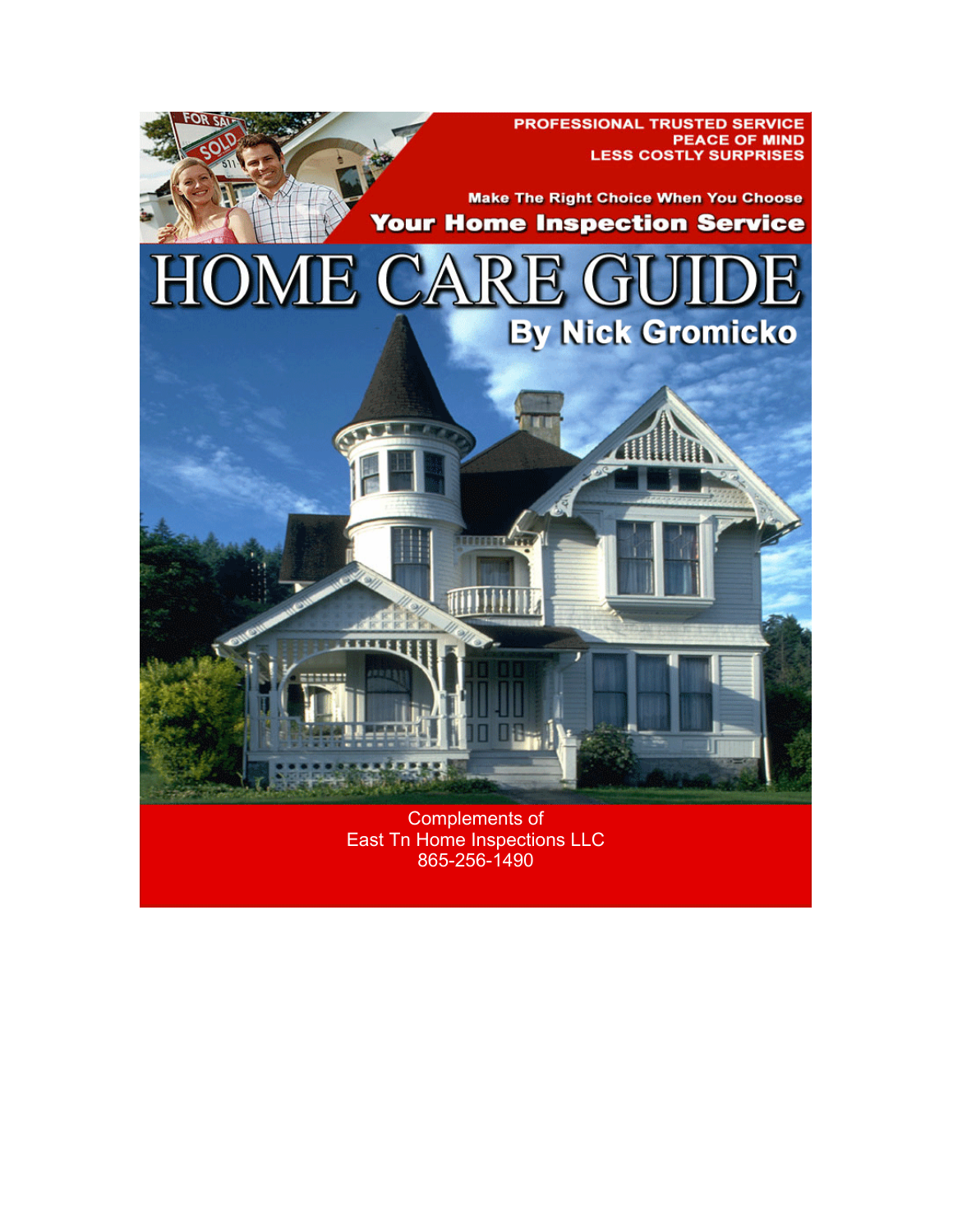# **Introduction**



Thank you for choosing to download my book. I don't think that a home owner's manual should necessarily be a dramatic fast-paced adventure and so I've tried to keep it simple and straightforward.

I'll cover everything from basic home safety to regular home maintenance. Included at the end of this book are some checklists you can print out and use as regular checklists around your home.

We'll start by covering basic household emergencies and then work our way through plumbing, electrical and all the other things you should be aware of within your home.

You should keep in mind that this isn't a repair manual. If your house has a problem then you really should contact a professional.

What this book is really all about is what to look for and how to avoid the basic problems that occur around the home.

So with all of that in mind, I'll thank you again for choosing to download my book. Feel free to share it with friends.

And of course, if you have any questions about your home and would like me to inspect your house to help you avoid the critical problems that inevitably and eventually strike most homeowners – Call me at the number provided on the cover of this book – I can help you better understand your home and address potential problems before they become serious.

I'm a Certified Home Inspector and you can rest easy knowing that when I examine your home you'll get a full report presented in a clear, complete and professional manner.

I'll take the appropriate measures to make sure that you are very familiar with the home and the condition of its major systems.

Home ownership is a wonderful experience but it's not without its pitfalls. The good news is that the right information can help to ensure that the pitfalls are minimized and truly maximize the enjoyment of your home.

Thanks again for choosing my book, I hope you find it helpful.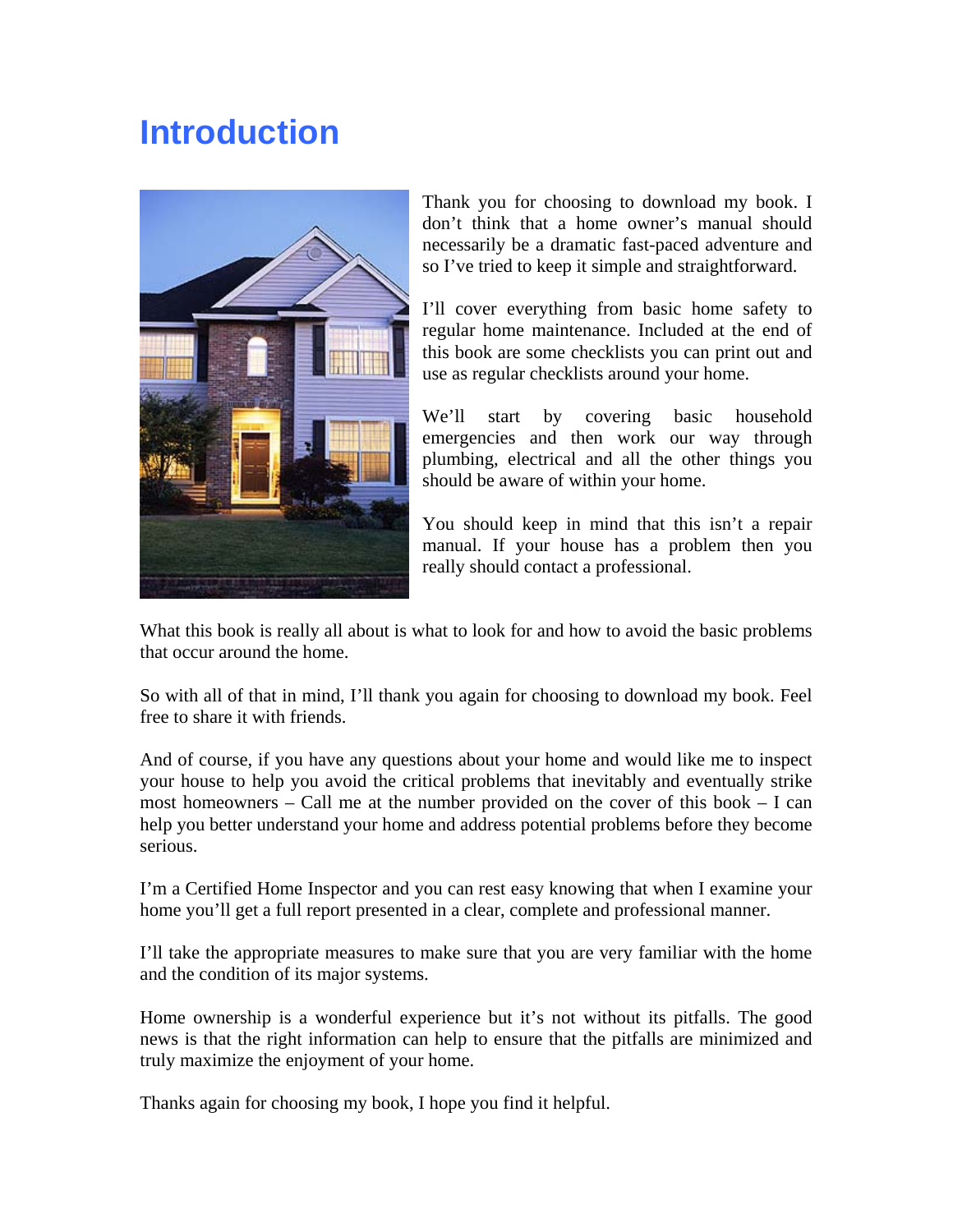# **Emergencies Overview**



Emergencies can strike, despite the best precautions. You can prevent an emergency from becoming a catastrophe by learning what to do. This section discusses how to react during a fire, plumbing emergency, electrical emergency and gas leak.

Read this section and discuss it with all members of your household so that everyone is prepared for an emergency. You should also review this section with your household once a year so you are continually prepared for an emergency.

The first step during an electrical problem, water leak or gas leak is to shut off the flow of electricity, water or gas to your home. Every member of your household should know how to find these shutoff valves and switches.

You should keep basic emergency supplies such as a portable radio, a flashlight, extra batteries, a first-aid kit

and a first-aid manual on hand at all times.

These supplies will be welcomed if a natural disaster occurs. In addition, the first-aid kit and first-aid manual are good to have on hand for household use.

## **Emergency Shutoff Valve & Switch Locations**

Main water shutoff valves are frequently located near water meters. Your water meter is likely outside near the street. Main water shutoff valves can also be located inside your home beneath a floor access panel or in a basement. Floor access panels are commonly found in closet floors. Look for a large valve in the middle of a pipe.

The main electrical disconnect should be located in or near the circuit panel box. The circuit panel box should be located in the garage, utility room, utility closet or similar out of the way location.

If you have natural gas service, the gas shutoff valve will likely be located on the gas inlet pipe next to the gas meter.

## **Fire Precautions**

Precautions and plans made today can prevent a fire-related tragedy tomorrow. Several steps for avoiding fire risks are discussed below. What to do if a fire does strike is also discussed.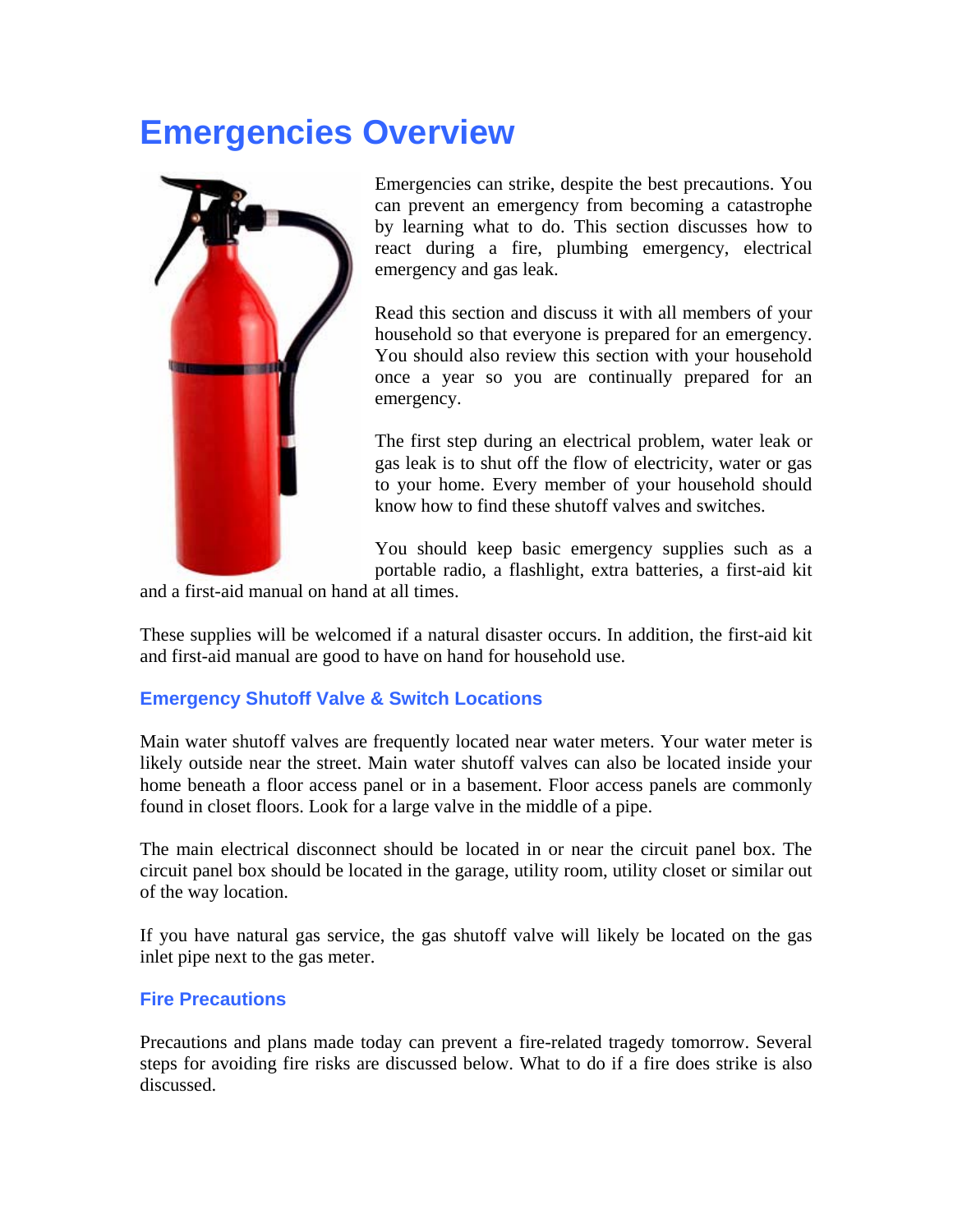## **Have A Plan Of Escape**

The first step during a fire is to get everyone out of the house. Planning your escape routes now can prevent needless loss of life during a fire.

- Map out escape routes from each room in your home with your family. Pay particular attention to escape routes from bedrooms.
- Agree on a central area outside your house to meet after evacuation so that everyone can be accounted for. This may be a neighbor's front door or a neighborhood landmark. The meeting place should be a place that children or injured people can reach without undue difficulty and yet still be safe from danger. Meeting at the designated place can prevent a tragedy caused by not knowing whether everyone has escaped from the building.
- Have safety ladders near windows, if ladders are needed.
- Smoke detectors are an excellent early warning device. They are your first line of defense if a fire breaks out at night. Test your detectors on the first day of each month. Replace the batteries in the spring and fall when you change your clocks.
- Keep stairs, doorways and hallways free from obstructions. In dense smoke, it may be difficult to see items blocking an escape route.

## **Fire Extinguisher**

Every kitchen should have a multipurpose fire extinguisher. Cooking is a leading cause of fire. If a fire breaks out in the kitchen, you will want an extinguisher close at hand. If there is a fire in another part of the home, you will know that an extinguisher can be found in the kitchen.

Read the operating instructions on the side of the extinguisher now so that you will know how to use it if needed. Finally, have the extinguisher serviced at the time recommended by the manufacturer. The manufacturer's service recommendations should be set out on the side of your fire extinguisher.

## **Avoiding Fire Risks**

As discussed above, cooking is a major cause of fire. Cooking oil can ignite when it reaches the right temperature. Cooking oil can also splatter and ignite items near the stove. Pot holders, paper napkins, paper towels, curtains, loose clothes and long hair can catch fire in this manner. Do not leave frying pans unattended and keep the stove area clear of clutter.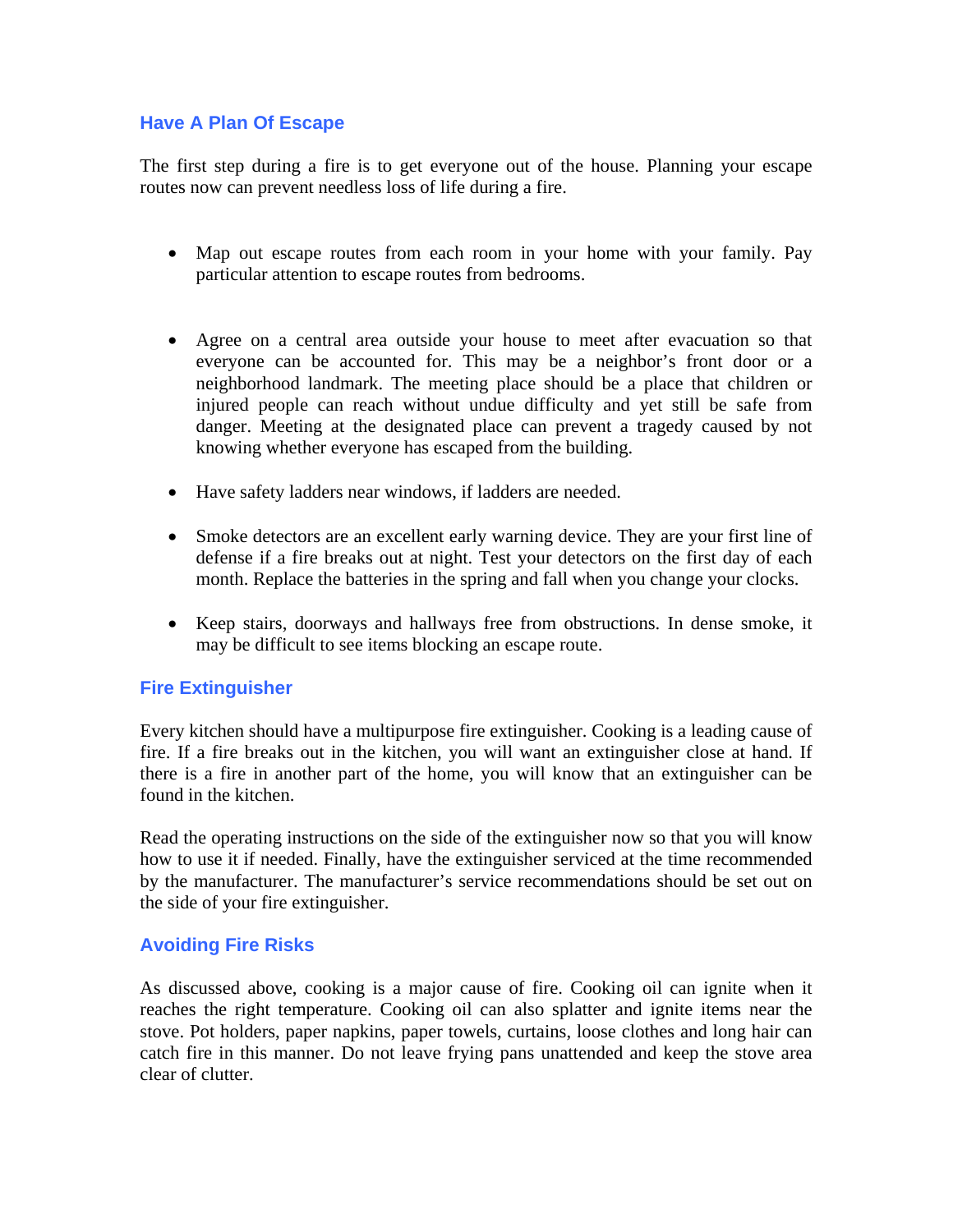Cigarette smoking is another leading cause of home fires. Never smoke in bed, do not rest ashtrays on chair arms and be careful when emptying ashtrays in the trash.

Chimney fires can be avoided by regularly cleaning your chimney. Maintaining your chimney is discussed at this link. As an additional precaution, do not burn large amounts of newspaper or other paper in your fireplace or wood stove.

Other fires can be avoided by common sense precautions. Inspect electrical appliances for frayed wiring. Replace all defective appliance cords. Electrical maintenance and inspecting appliance cords are discussed at this link. Keep your garage clear of rubbish and wood shavings. Dispose of oily rags that can ignite by spontaneous combustion. Store flammable fuels, chemicals and paints outside.

#### **In The Event Of Fire**

If a fire breaks out, immediately:

- Get everyone out of the house.
- Meet at the designated area to count heads.
- Call the fire department from a neighbor's home.

If you discover a small fire that is still contained to its source, you can do the following:

**Cooking pan fire.** Cover a small oil or grease fire in a cooking pan with a lid to smother the flames. Next, turn off heat to the pan. Do not use water on an oil or grease fire. Water will spread the flames. Turn off the kitchen exhaust fan. The fan can suck fire through the fan and ignite the outside of your home.

**Oven fire.** Turn off the oven and allow the fire to burn itself out. Do not open the oven door - fresh air will feed the fire and cause it to continue to burn.

**Electrical fires.** Do not use water on an electrical fire. Water and electricity can be fatal. If you discover an electrical fire early, use a multipurpose fire extinguisher. Otherwise, get everyone out of the house, meet at the designated area and call the fire department.

## **Plumbing Emergencies**

During plumbing emergencies, the first step is to stop the flow of water immediately. Do this by turning off the main water shutoff valve or the shutoff valve for the particular fixture or appliance. You and each member of your family should know the location of these shutoff valves.

Locating the main water shutoff valve is discussed this link. Shutoff valves for fixtures and appliances can usually be found underneath sinks and toilets and behind clothes washers, water heaters and other appliances.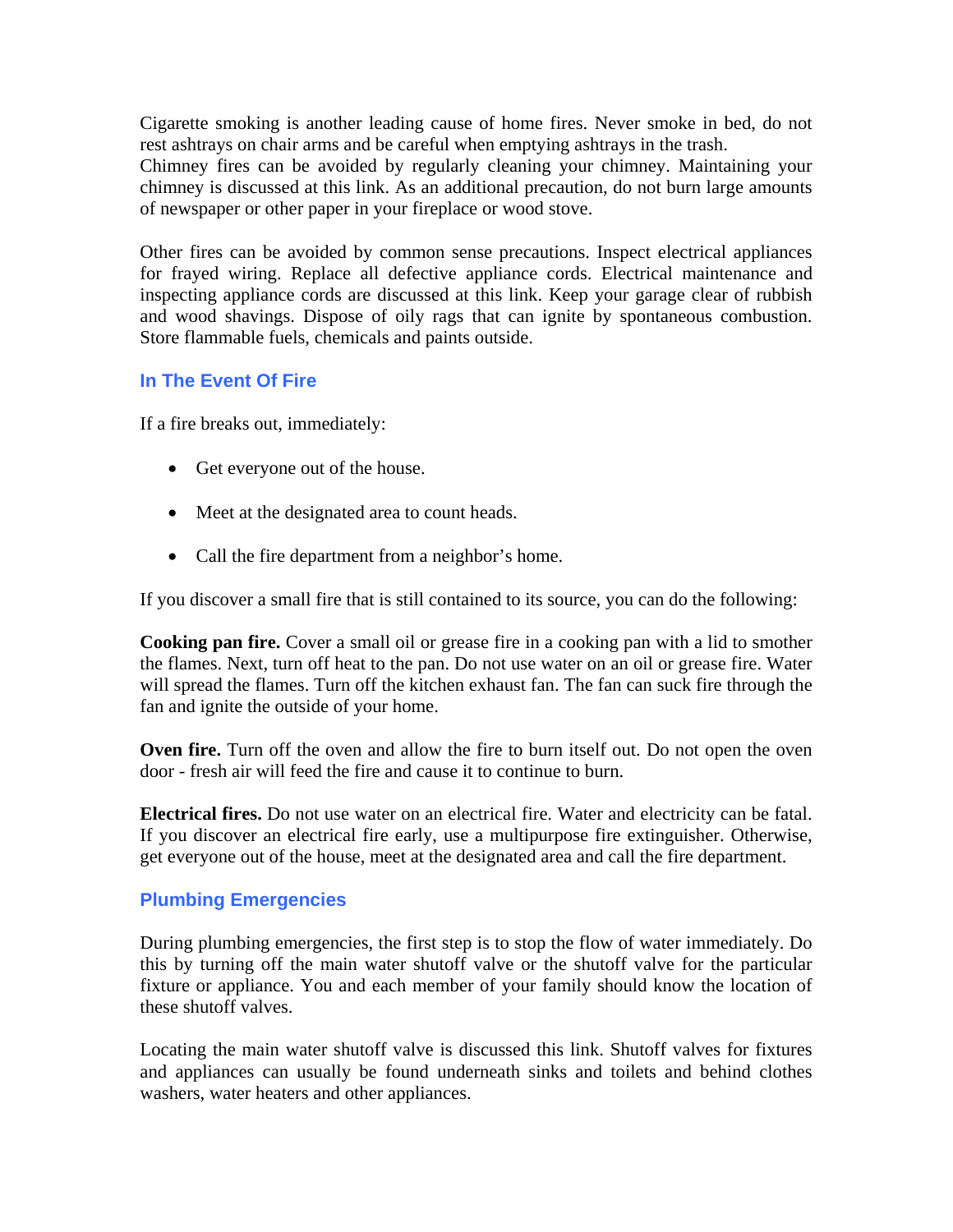If the emergency is limited to a specific appliance or fixture, look for its shutoff valve and close the valve by turning clockwise. Turn off the main shutoff valve if the problem is a leaking pipe or if there is no shutoff valve for the particular fixture or appliance.

## **Leaks**

If a pipe leaks or breaks or if a joint should loosen, turn off the main shutoff valve to prevent water damage. If you turn off the main water supply, turn off your hot water heater by turning off the circuit breakers and the gas supply to the hot water heater. Failure to do so can cause the hot water heater to overheat, damage the heating elements and injure anyone who unknowingly turns on a hot water faucet.

Next, call a plumber or make temporary repairs yourself to stop the leak. Have the pipe replaced or the joint resoldered when it is convenient for a professional plumber to do so.

If your washing machine, dishwasher or other water-using appliance appears to leak, first check to see that the trap through which the appliance drains is completely open. Sometimes a partially-clogged drain can cause an overflow within the appliance. If the drain is clear, consult the appropriate appliance repair person.

## **Frozen Pipes**

Pipe insulation and freeze-resistant outside faucets are available to reduce the risk of freezing. Even with these products, problems can still occur.

If a pipe should freeze, thaw the pipe slowly with a hair dryer or towels soaked in hot water. Heating the pipe slowly may prevent the pipe from breaking. Do not heat the pipe with a torch. This has been the cause of many fires.

To prevent frozen pipes, drain water from outdoor faucets and pipes, remove and store outdoor hoses and never leave your home unheated during cold weather.

## **Clogged Drains**

When the drain pipe from a tub, sink, shower or water-using appliance becomes clogged, turn off the faucet or appliance that flows into the drain.

Next, try to remove the obstruction with a rubber plunger. The rubber cup of the plunger should cover the drain opening and the water should come well up over the edge of the cup. Work the plunger up and down rhythmically 10 to 20 times in succession to build up pressure in the pipe. This does more good than sporadic plunges.

If the plunger does not work, call a plumber. Do not attempt using a snake or other tools. They can damage expensive fixtures. Never use drain cleaner to open a totally clogged drain. It will mix with the water to form a caustic solution.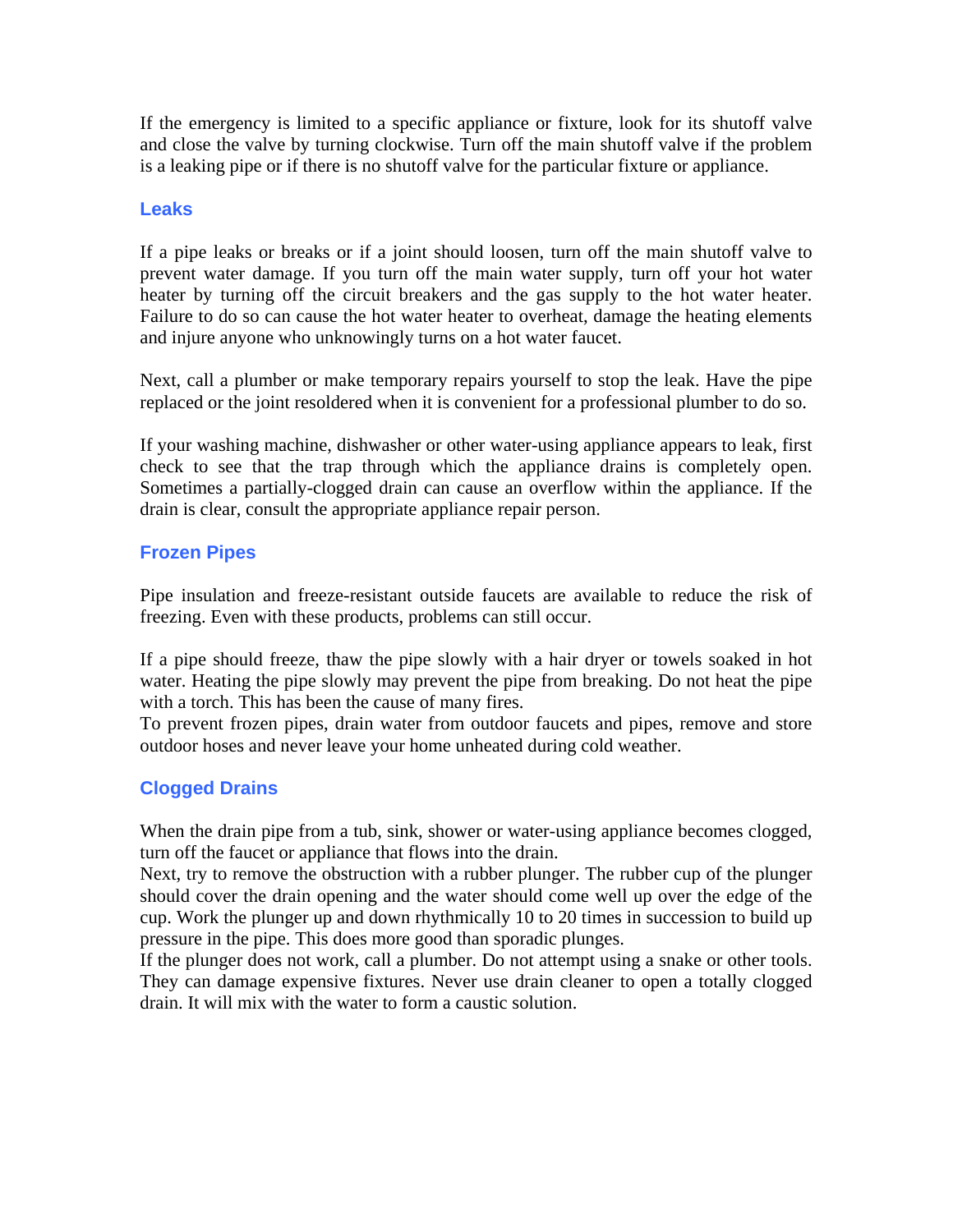## **Clogged Toilet**

If a toilet overflows, stop the water flow by reaching inside the toilet tank and pushing the tank stopper down into its valve seat. Hold until the tank fills and the water stops. Next, turn off the shutoff valve underneath the toilet or turn off the main water shutoff valve. Unclog the toilet.

A clogged toilet should be treated almost the same as a clogged drain. The trap is built into the toilet and is therefore less accessible. Try to unclog the drain with a plunger. If that does not work, call a plumber.

#### **Faucet Malfunction**

If a faucet won't shut off, turn off the water at the shutoff valve underneath the sink immediately. If there is no valve, turn off the main water supply shutoff valve. Call a plumber or repair the faucet yourself. There are a number of plumbing repair books on the market for do-it-yourselfers.

You should not attempt to repair cartridge faucets yourself. These faucets are exceptionally advanced and quite expensive. Call a professional plumber if you have any problems with a cartridge faucet.

If steaming water flows from a hot water faucet, do not touch the hot water faucet. Leave the faucet running. Turn off the electricity or gas supply to the hot water heater. Let the faucet run until cold water flows from the faucet (the water in the hot water heater is no longer overheated), then call a plumbing professional to repair the faucet or the hot water heater's thermostat .

## **Electrical Emergencies**

Electrical emergencies such as an appliance malfunction, a power failure in your home or a neighborhood power outage can occur at any time. Review the information below so you will know what to do if an electrical emergency strikes.

You should know how to turn off the electrical power to your home and turn off and reset individual circuit breakers. See this link.

If you have the skill to make electrical repairs, turn off the electrical power before making any repairs. Never work on a live circuit, fixture, receptacle or switch. Shut off the power first and test the circuit carefully with a circuit tester to be sure the power is turned off.

Instruction on electrical repairs is beyond the scope of this manual. If you do not have the skill and experience to make electrical repairs, call a professional electrician for service.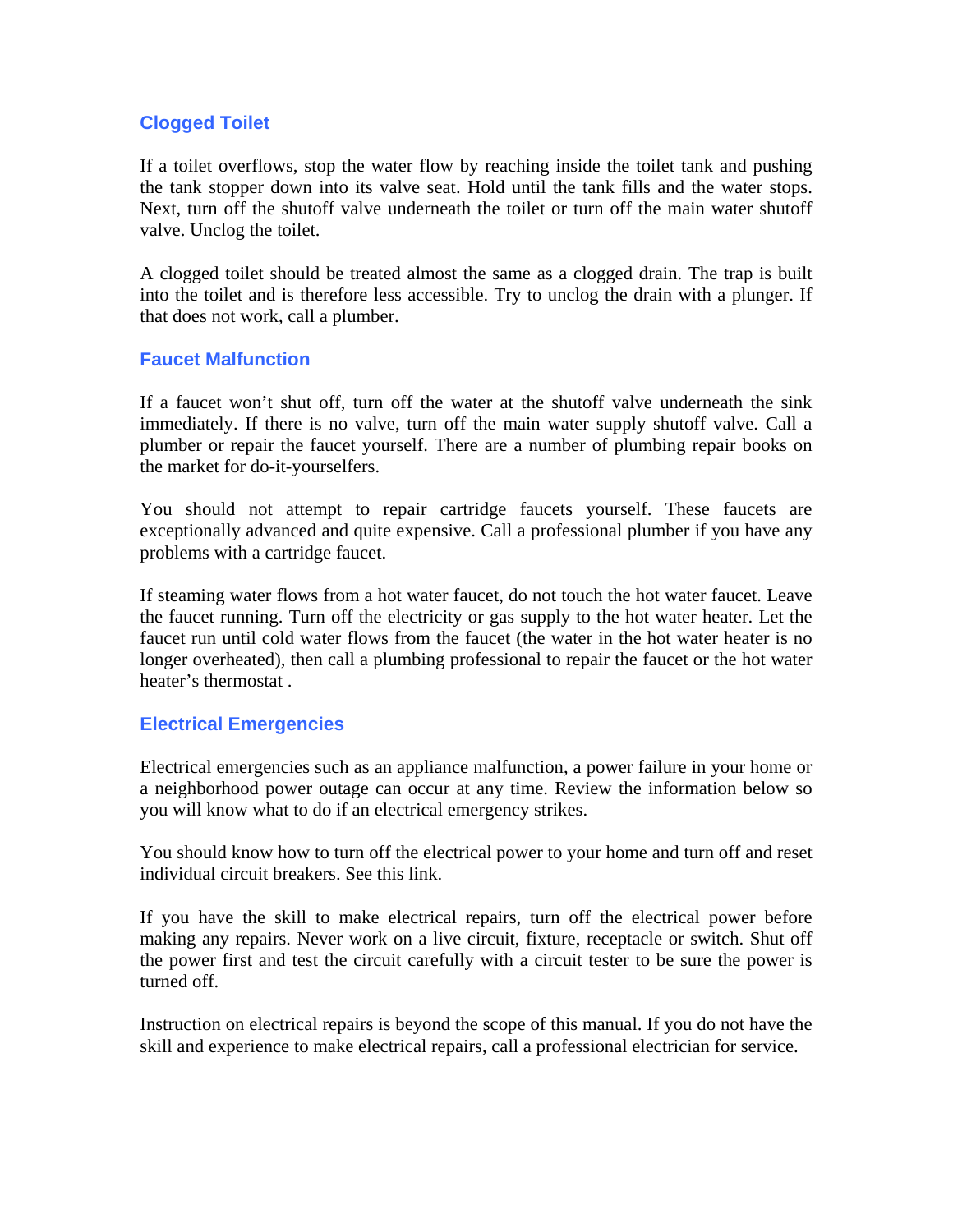## **Main Disconnect**

Turn off the electrical power to your house by shutting off the main disconnect. The main disconnect is one or more main fuses or circuit breakers located on the circuit panel.

If the circuit panel is located in a laundry room or some other place where there could be water on the floor, use rubber gloves when shutting off the main disconnect. Keep a pair of rubber gloves near the circuit panel at all times for this purpose.

Be sure everyone in your household knows where the circuit breaker panel is located and can shut off the power.

#### **Power Outage**

If the power goes out suddenly in your home, decide whether the outage affects just your home or the entire neighborhood. If it is a neighborhood outage, notify your electrical utility.

If the electrical outage affects your home only, check for and reset tripped circuit breakers. If a breaker immediately trips again, call a professional electrician to test your electrical system.

Turn off or disconnect all motor-driven and electronic appliances to avoid possible damage from either inadequate power or a sudden electrical surge when power is restored. The furnace blower motor can be turned off by turning off the circuit breaker for the furnace.

Motors for dishwashers, clothes washers, clothes dryers, garbage disposals, range fans, sump pumps, refrigerators and other appliances can be disconnected by turning off or unplugging the appliance. Computers, televisions, video recorders, stereos and other electronic equipment should also be turned off. Turn on a radio and a lamp to alert you when service is restored.

After power has been restored, it should be safe to turn on all appliances. You can retard food spoilage by not opening refrigerators or freezers during the outage unless absolutely necessary. Food in a tightly packed freezer will stay frozen for up to 48 hours if the door has been kept closed. Food in a partially filled freezer may keep for 24 hours. If you are in doubt about the safety of frozen food after a power outage, throw it out.

Always have flashlights, extra batteries, candles, matches and a battery-powered transistor radio handy in case of power failures. Store these items in an accessible place known to all family members. If any of these items are used for any other purpose, make sure they are promptly returned. Finally, keep lit candles away from drafts, flammable objects and children.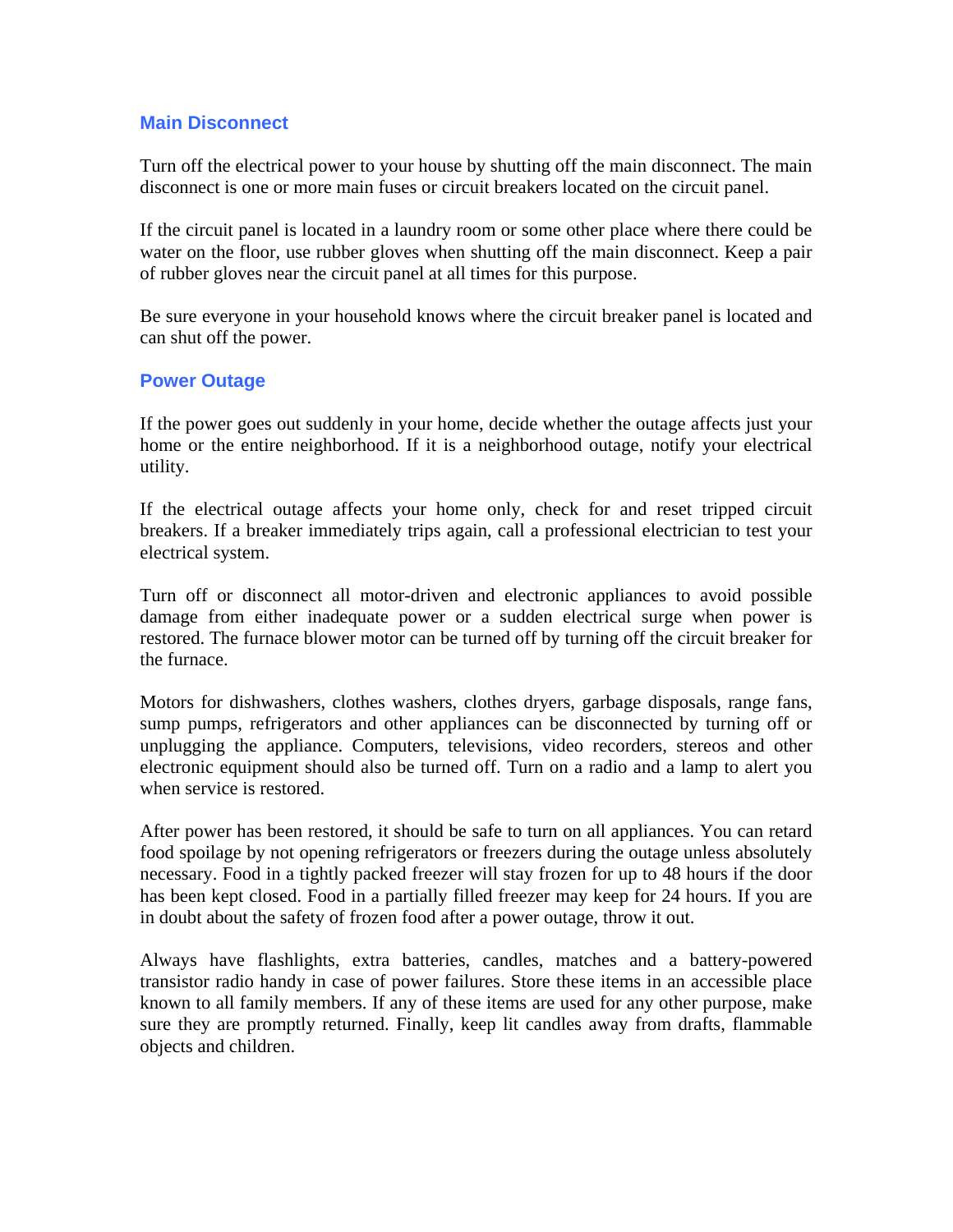## **Sparking Appliance**

Do not touch a smoking or sparking appliance. Instead, cut off power to the appliance by unplugging the appliance, turning off the wall switch controlling the appliance or turning off the circuit breaker for the appliance. Allow the appliance to cool, then take it to a repair shop or call a professional service representative to repair the appliance.

If the appliance catches fire, get everyone out of the house, meet at your designated area (see link) and call the fire department from a neighbor's home. Do not use water on an electrical fire, it can be fatal. If you discover an electrical fire early, use a multipurpose fire extinguisher on the flames.

If an appliance's electrical plug smokes or sparks, unplug the appliance by pulling its cord. Do not touch the plug itself. After the plug cools, inspect the plug and cord for damage. If they are damaged, replace the plug and cord or have them replaced by a professional service representative. Reset any tripped circuit breakers.

If the plug and cord appear to be OK and there are no tripped circuit breakers, the electrical outlet may be at fault. Test the outlet by plugging another appliance you know works properly into the receptacle. If that plug sparks too, replace the outlet or have it replaced by a professional electrician. If the new appliance does not cause sparks, then the original appliance is probably faulty and should be repaired or replaced.

#### **Gas Leaks**

Your home may be serviced with natural or bottled gas. Gas is a safe, clean, economical energy source for appliances such as furnaces, boilers, water heaters, dryers, cooktops, fireplaces and barbecues. Although gas appliances are wonderful conveniences, gas must be treated with respect.

If you smell gas inside or outside your home, hear gas escaping from a broken line or see a broken gas line, you should:

Get everyone out of and away from your home immediately.

Call your local gas company or your fire department from a neighbor's house.

Do not light a match, turn a light on or off, use a telephone (portable, cellular or regular) or operate any electrical switch or electronic device - flames or electric sparks can ignite the leaking gas.

Leave as many windows and doors open as possible - the gas will rise and dissipate harmlessly outside.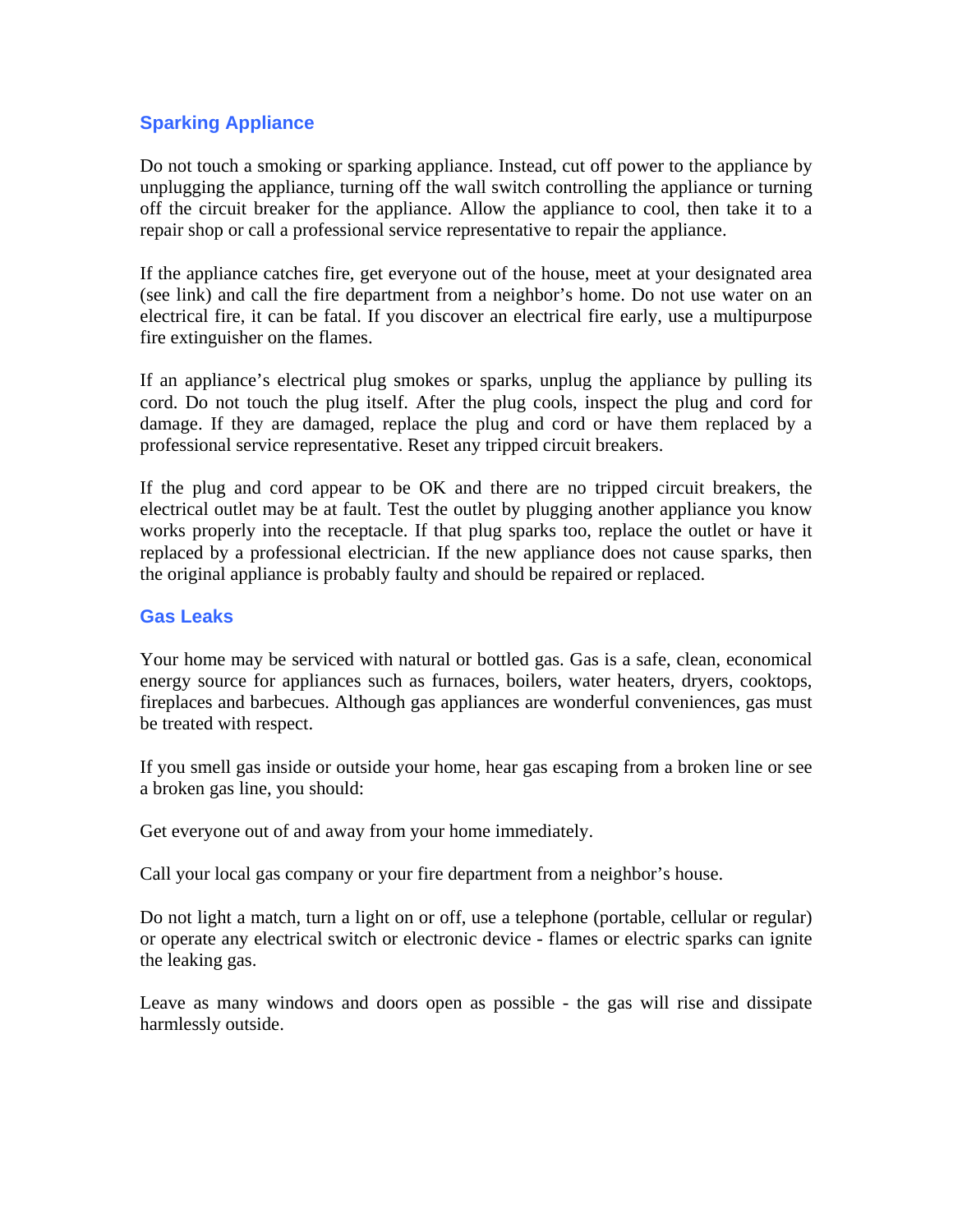If the gas leak is inside your home, you can turn off your gas supply at the gas shutoff valve after everyone is out of the house. If you prefer, you can have your utility company turn off the gas.

The gas shutoff valve should be located on the pipe leading into the gas meter. Turn the valve a quarter-turn in either direction with an adjustable-end or "crescent" wrench. The gas is off when the valve is perpendicular to the pipe.

If the gas leak is outside your home, keep away from the leak area and away from your house. Do not attempt to shut off the gas supply. Your utility company will turn off the gas.

Once your gas is off, wait for your local gas company to restore your service.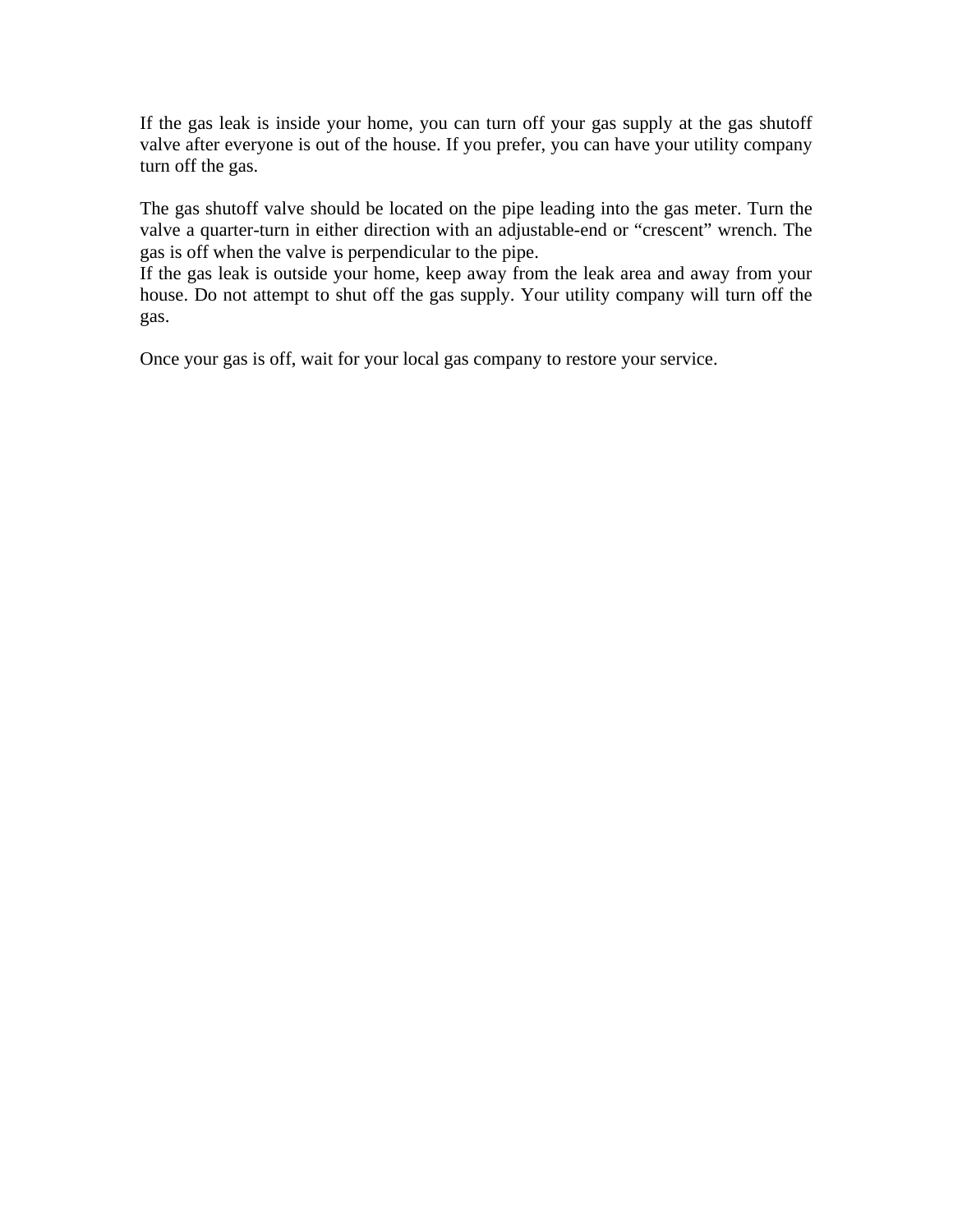## **Inspection**



## **Exterior Maintenance**

Your Home's exterior shelters you and your home from the sun, wind and rain. These forces of nature can be quite destructive. Your roof, gutters, siding, windows and doors are your home's first line of defense. Protect your home by inspecting and maintaining it's exterior regularly.

If you discover and repair exterior problems early, you can avoid much larger problems later on. This HomeOwner's Manual focuses on inspection and preventative maintenance. Repairs are not discussed. There are many good home repair books at your local library or book store. If you discover a problem, consult one of these books or call a home repair professional.

Remember that you really should consult a

professional contractor for most repair tasks.

## **Roof Maintenance**

It's easy to ignore your roof unless it begins to leak. Then the roof demands immediate attention. If you inspect your roof periodically, however, you can correct minor problems before they cause major damage.

Do not go up on your roof unless you feel comfortable working from heights, know how to safely use an extension ladder and have the necessary tools and equipment. If you have a tile or slate roof, do not go on your roof for any reason. These roofs are easily damaged. Tiles and slate shingles can be broken by the weight of a person. Call a professional contractor to perform roof maintenance if you are uncomfortable with heights, don't like handling extension ladders, have a tile or slate roof or have a steeply pitched roof.

## **Roof Materials**

A wide variety of roofing materials are used on today's homes. Some of the more common materials are discussed below. Inspecting your roof is also discussed. If you discover signs of a leak or other roof problem, call a professional roofing contractor immediately before the problem and any related damage becomes worse.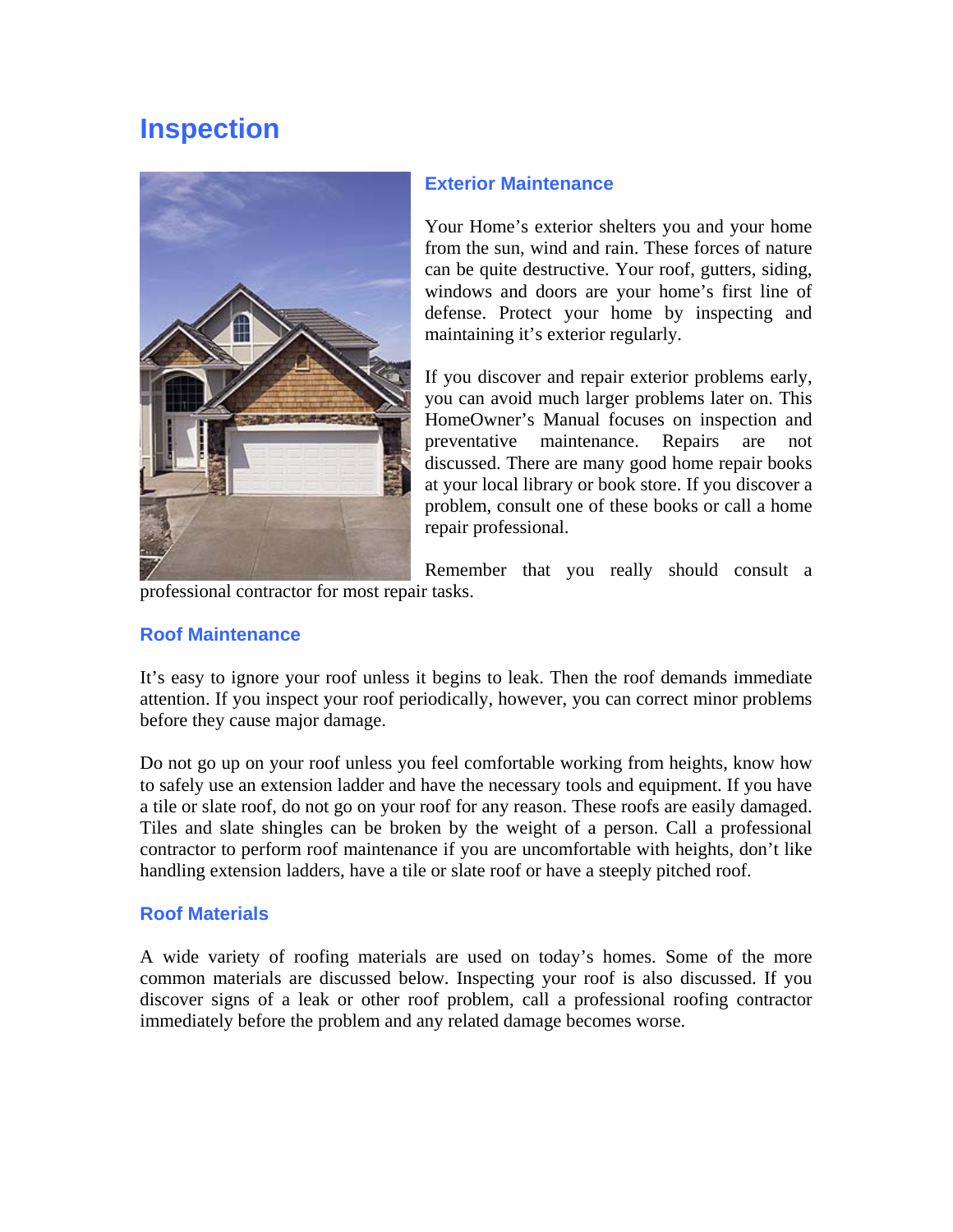Many roofing materials come with manufacturer's warranties. However, in order to make a claim on a warranty, you may need to know the manufacturer's name, the place purchased and the installer's name. In addition, if roof repairs are necessary, you will want to use roof materials that are the same brand, color and size as the original. If you record this information on page 1-5 when repairing or replacing your roof, it will be easier to assert a warranty claim or purchase replacement materials when needed.

#### **Composition Shingles**

The most common roofing material is composition shingles. These shingles are made of organic or fiberglass material impregnated with asphalt. Colored mineral granules are embedded on the surface of the shingles. Many composition shingles are notched at regular intervals to form tabs. This creates the appearance of smaller shingles. Composition shingles should last for 15 to 30 years.

During the roof inspection discussed below, you should look for shingles that are cracked, torn or curled. In addition, look for bald spots and accumulation of granules in the gutters. If you find damage, arrange to have the roof repaired as soon as possible. If the damage is extensive, it may be time to replace the entire roof.

When repairing the roof, use shingles that remain from the original roof installation or try to purchase new shingles that are the same brand, color and size. As discussed above, recording this information on page 1-5 when repairing or replacing your roof will be make it easier to purchase replacement shingles when needed.

## **Wood Shingles or Shakes**

Wood shingles and shakes are popular in many areas. Both shingles and shakes are made from western red cedar. Wood shingles are cut by a saw so they have a smooth, finished appearance. Shingles come in random widths and 16, 18 or 24 inch lengths. Shakes are thicker than shingles and are split by machine or by hand for a rough-hewn look. Shakes also come in random widths, with 18 or 24 inch lengths.

Wood shingles and shakes usually last between 15 and 25 years. You can add to your wood roof's life by hiring a professional roofing contractor to treat the roof with preservatives every five years to prevent decay. Wood shakes should be replaced when the wood crumbles easily between your fingers.

Look for moss or mildew growing on the wood shingles or shakes during the roof inspection discussed below. Tiny roots from these organisms penetrate the wood, allowing water and the elements to damage the shingles or shakes and speeding decay. If you find moss or mildew on wood roofing, call a professional roofing contractor to treat your roof.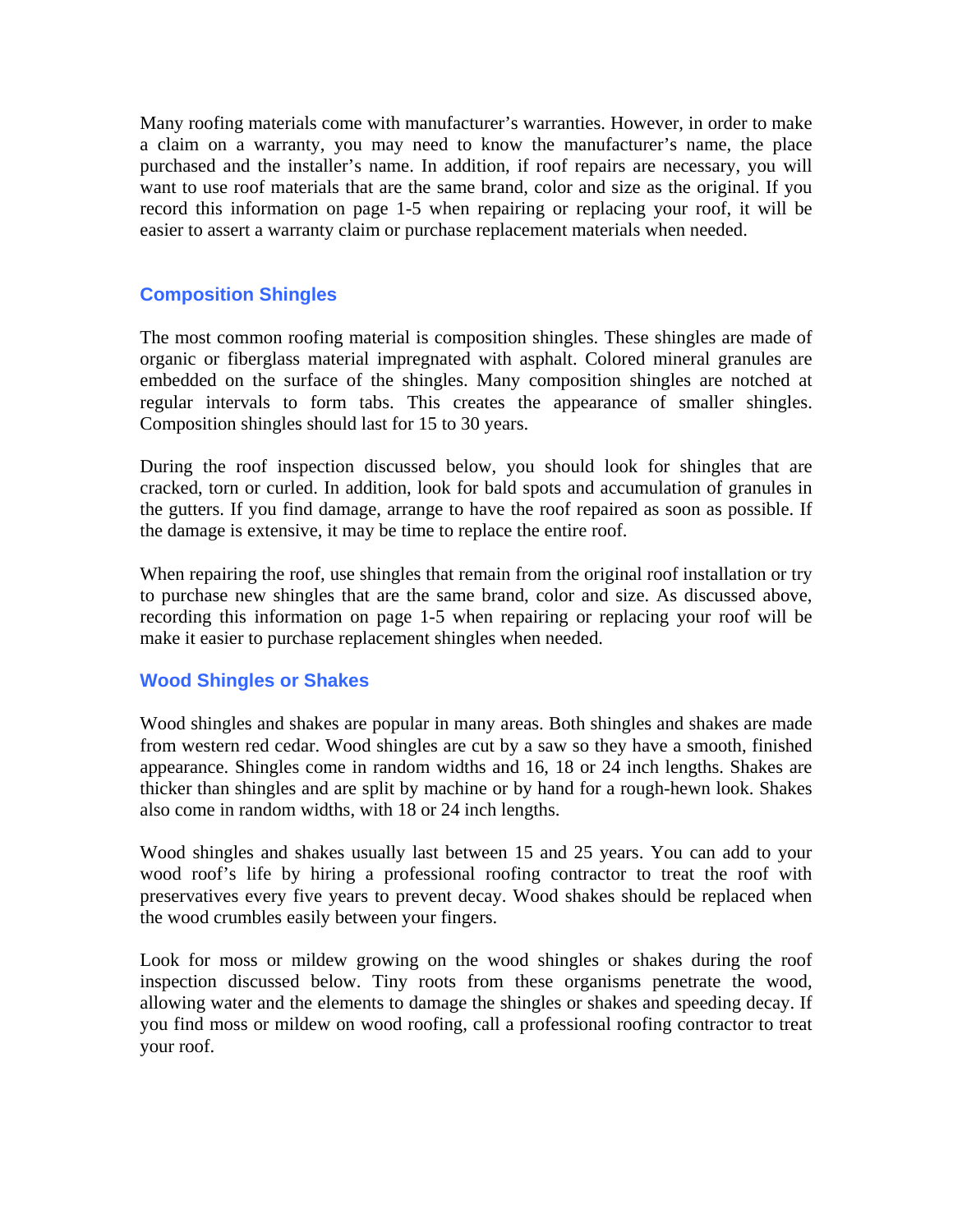During the roof inspection, you should also look for shingles or shakes that are curled, broken or split or that have been lifted by the wind. If you find damage, arrange to have the roof repaired as soon as possible. If the damage is extensive, it may be time to replace the entire roof.

## **Ceramic Tiles**

Tile roofs are high quality, no-maintenance roofs. A tile roof should last 20 to 50 years or longer. It is not uncommon for tile roof manufacturers to guarantee their products for 40 or 50 years.

One precaution, do not walk on a tile roof for any reason. The weight of a person can break the tiles. Broken tiles may allow water to leak into your home. Call a home maintenance professional if it is necessary to go up on your tile roof for any reason.

If you notice a buildup of moss or debris on your roof tiles during the inspection discussed below, you can have a professional contractor rinse your roof with a pressure washer. However, do not walk on the roof yourself to perform this task.

During your roof inspection, look for any tiles that may be damaged or broken. If any repairs appear to be needed, call a professional roofing contractor.

## **Cement-Fiber Shingles**

Cement-fiber shingles are a relatively new roofing material. As the name suggests, cement is mixed with a fiber, such as wood chips. The result is a durable, versatile, light weight, long lasting roof material. Cement-fiber shingles can be formed to resemble natural materials such as wood shakes, slate shingles and clay tiles or different looks can be created.

Manufacturer's warranties of 30 to 50 years indicate the long life of this product. Like tile roofs, little maintenance is required for cement-fiber shingles.

If you notice a buildup of moss or debris on the shingles during the inspection discussed below, you can have a professional contractor rinse your roof with a pressure washer. During your roof inspection, look for any shingles that may be damaged or broken. If any repairs appear to be needed, call a professional roofing contractor.

A unique trait of cement products is a white powder that can form on the product's surface. This natural process is known as efflorescence. If a powder forms on your shingles, you can have the shingles rinsed to restore their natural state.

## **Slate Shingles**

Slate shingles are a natural, long lasting roofing material. They can last for 30 to 100 years, or longer.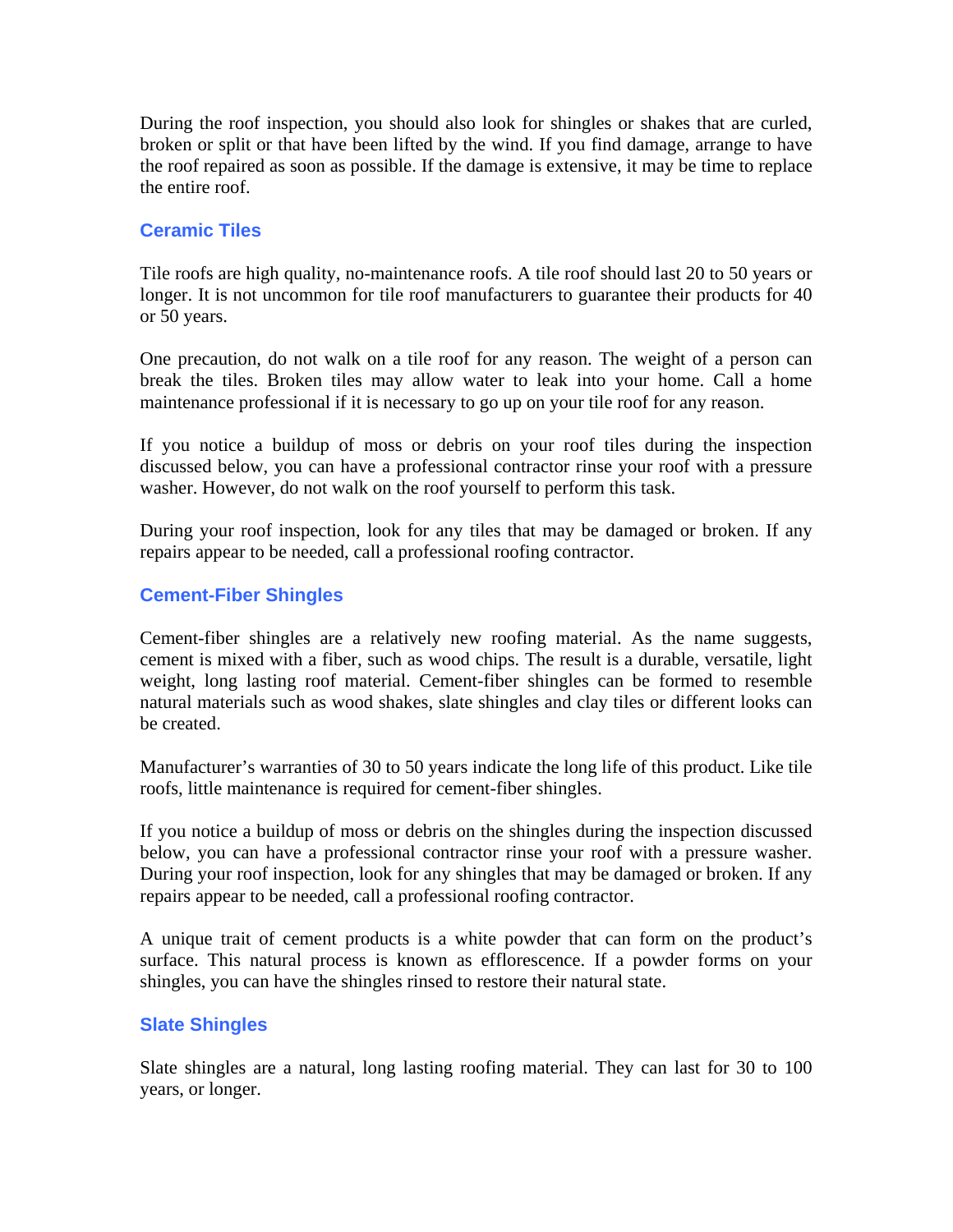Although slate shingles are extremely durable, they are brittle and expensive to replace. Do not walk on your slate roof for any reason. If you have any problems with your roof, contact a professional roofing contractor that is experienced with slate roofs. Do not settle for anything less than an experienced slate roofing contractor.

If you notice a buildup of moss or debris on the shingles during the inspection discussed below, you can have a professional contractor rinse your roof with a pressure washer. During your roof inspection, look for any shingles that may be damaged or broken. If any repairs appear to be needed, call an experienced slate roofing contractor.

## **Metal Roofing**

Metal roofs come in a variety of materials and shapes. Aluminum, steel and copper are common metal roofing materials for homes. Aluminum does not rust and is coated in a variety of colors. Steel is also color coated for style and corrosion protection. Since copper does not rust, copper roofs are not coated. This allows the distinctive color of the copper to add to the character of the home. Metal roofing can be formed into shingles, tiles and sheets.

If properly maintained, a metal roof should last 40 years or longer. When inspecting a metal roof, as discussed below, look for rust spots. If rust appears, you can preserve your roof by having a professional roofing contractor scrape the corrosion off and paint the roof with special paint or compounds. Re-paint the roof as needed to preserve its life.

Inspect a metal sheet roof by looking for cracks or open joints at the soldered seams. As the metal sheets expand and contract, stress is placed on these joints. The stress can break the seal and cause leaks. Have any problems repaired by a professional roofer.

When inspecting metal shingles or tiles, look for loose, missing or damaged shingles or tiles. Have any problems repaired by a professional roofer.

## **Built-up Roofs**

Built-up or "tar-and-gravel" roofs are found on flat or low-sloping roofs. Layers of roofing felt are covered with alternating layers of roofing tar to form a continuous sealed surface. The top layer is covered with rock or crushed gravel to protect the roof from the sun, wind and rain. This roof is given its name because it is "built-up" into several layers.

Built-up roofs should be inspected regularly as discussed below. During the inspection, look for patched areas, cracking, blistering, surface erosion, alligatoring and wrinkling. Look for cracks at roof joints, near roof mounted structures and the flanged metal strip along the roof perimeter. All leaks, cracks, blisters and other problem areas should be sealed or patched and sealed.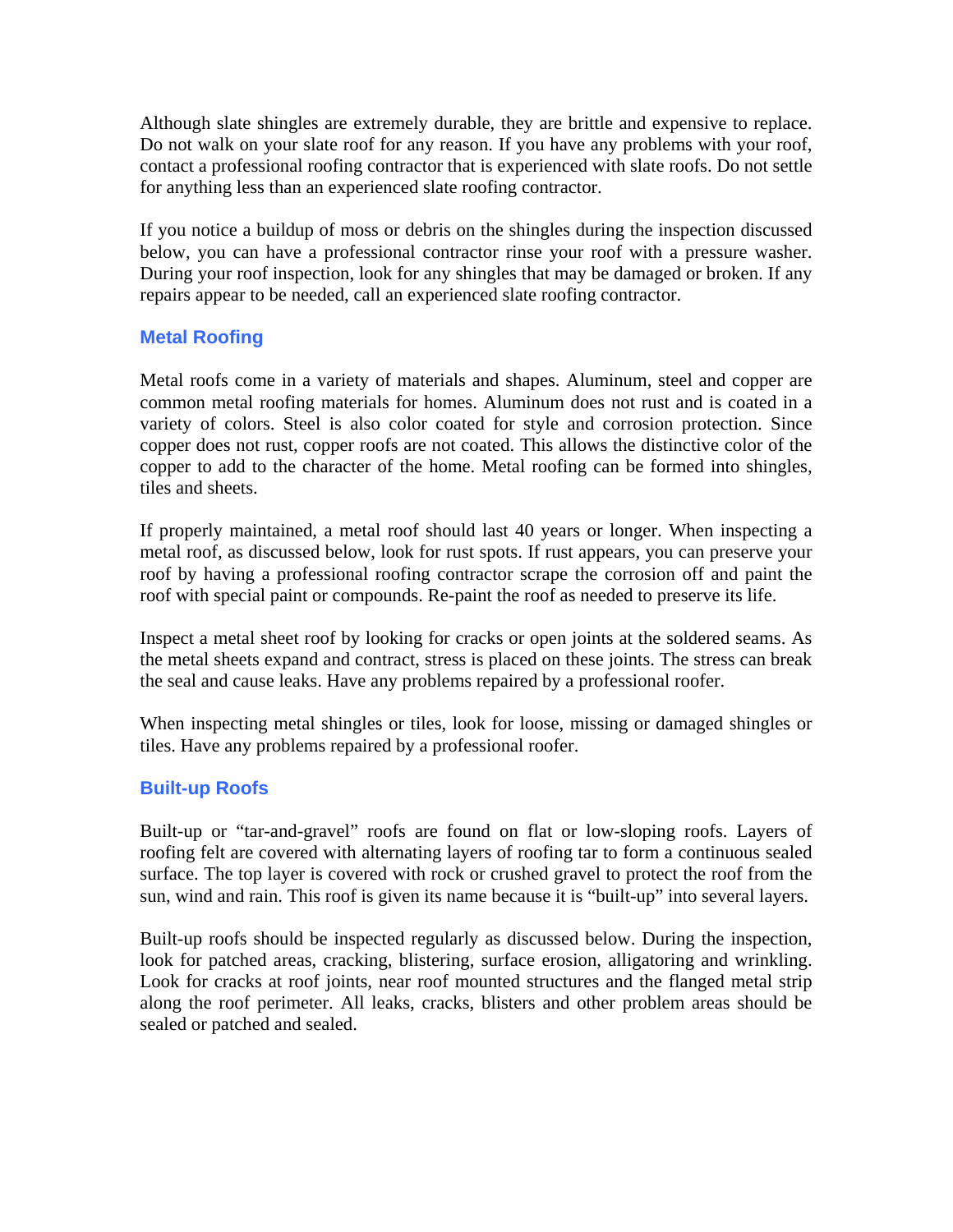Do not step on any blisters when walking on your roof. Blisters are usually caused by air or water vapor trapped between layers of roofing felt. A person's weight on a blister can crack the roofing felt.

Record the location of any cracked or patched areas on a work sheet. Look inside your home for leaks around the areas noted on the work sheet.

Built-up roofs should last 10 to 20 years, depending on the sun's intensity. Erosion of the gravel, dry felt and blistering are signs that your roof is due to be replaced.

## **Roll Roofing**

Another material used on flat or low sloped roofs is mineral felt or roll roofing. The material comes in rolls of roofing felt that has been impregnated with asphalt. Colored mineral granules may be embedded on the surface of the material. One or two layers of the roofing is applied over the roof's surface. Joints are sealed or the entire surface is coated with tar.

During the inspection discussed below, look for blisters, cracks and eroded, torn or curled sections. Look for cracks at roof joints, near roof mounted structures and along the roof perimeter. All leaks, cracks, blisters and other problem areas should be sealed or patched and sealed.

Do not step on any blisters when walking on your roof. Blisters are usually caused by air or water vapor trapped between layers of roofing felt. A person's weight on a blister can crack the roofing felt.

Record the location of any cracked or patched areas on a work sheet. Look inside your home for leaks around the areas noted on the work sheet.

Roll roofs should last 10 years or so, depending on the sun's intensity in your area. Erosion of the surface, dry felt and blistering are signs that your roof is due to be replaced.

#### **Membrane Roofing**

Single-ply membrane roofing is a relatively new material for flat or low sloped roofs. A single sheet of thin rubber or resilient plastic is glued or fastened to the roof's surface. A layer of stones may be added for extra protection.

During the inspection discussed below, look for cuts, gaps, blisters, wrinkles and open seams in the protective coating. Look along joints, near roof mounted structures and along the roof perimeter. All leaks, cuts, blisters and other problem areas should be sealed or patched and sealed by a roofing contractor familiar with the material. Your membrane roof should last 15 to 25 years.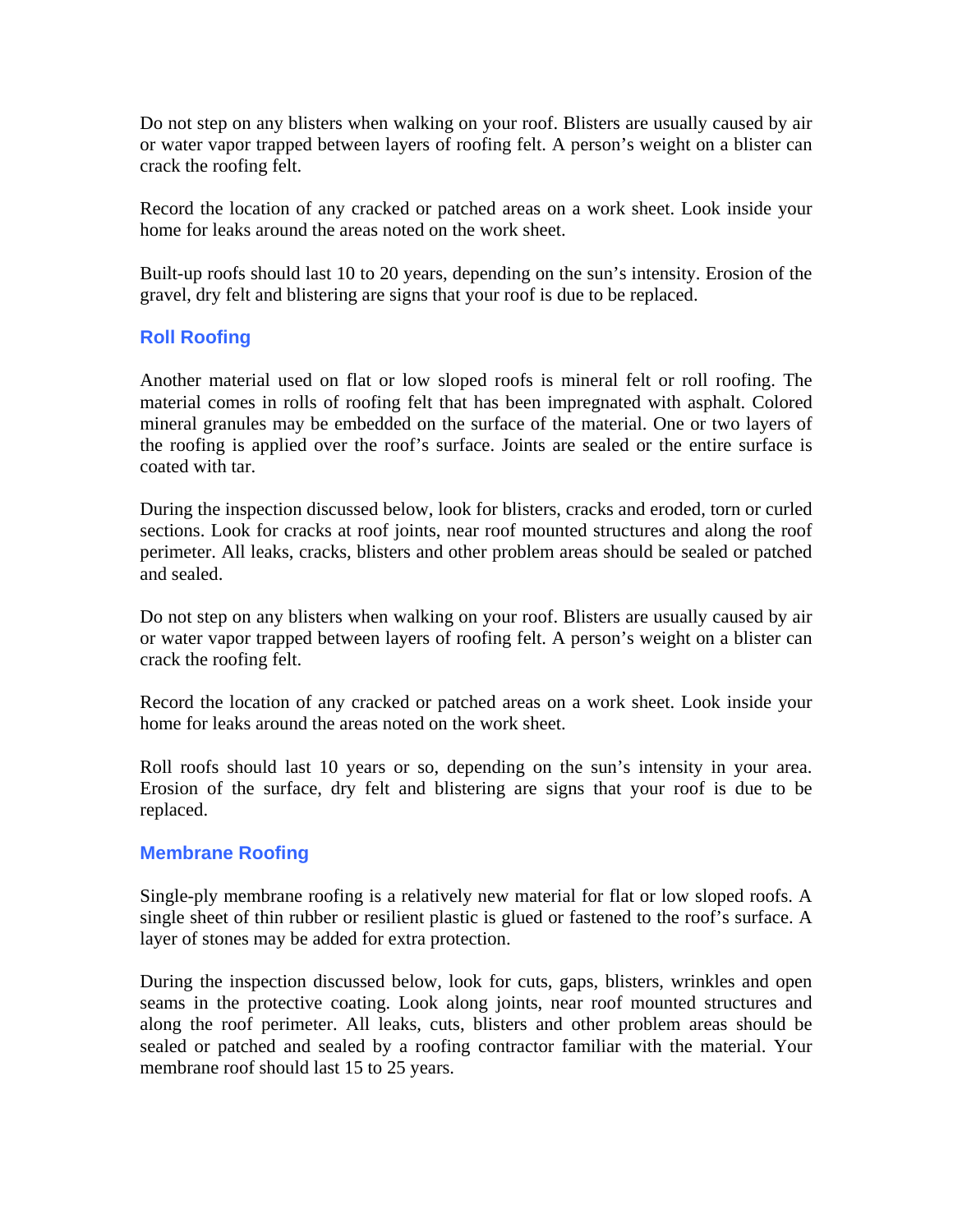## **Roof Inspection**

You should inspect your roof each fall before the winter weather moves in, after heavy wind or snow storms to inspect for damage and again in the spring to look for winter damage. If you discover any problems, call a roofing professional.

Inspecting from inside. Begin your roof inspection in the attic. Examine the main roof ridge, rafters and sheathing for moisture or signs of moisture such as water stains, darkcolored areas of wet wood and soft spots that may indicate dry rot. Use a strong flashlight to inspect visually, then use a knife or thin screwdriver to probe for dry rot. Mark any problem areas with chalk so you can find the areas later.

If it is necessary to remove fiberglass insulation to examine the sheathing, wear loose clothing, gloves, goggles and a respirator for protection.

Next, turn off the lights and look for shafts of light coming through the roof. This is a sign of holes, cracks or other problems. Small shafts of light coming in at an angle indicate cracks that may swell shut when shingles are wet. If you see any holes above you, drive nails or poke wire through the holes so they will be visible from the roof's surface.

Inspecting pitched roofs. You should also inspect your roof from the outside. It is often safer and more convenient to inspect sloped or pitched roofs from the ground. Step away from your home until you are able to see all exposed sections of your roof. Then, use binoculars to visually inspect all portions of your roof. Binoculars allow you to get a close-up view of your roof without the inconvenience of climbing up and moving around on a sloped surface.

By using binoculars, you avoid damaging your roof by walking on it. Some roofing materials are more easily damaged by the weight of a person than others. Tile and slate roofs, for example, can break easily when walked on. No matter what the material, you should avoid walking on your roof if you can.

During the inspection, check the roof structure first by looking at the lines of the ridge and rafters. The ridge line should be perfectly horizontal. Inspect the line of the rafters by looking along the plane of each roof section. The plane should be straight. If either the ridge line or the plane of a roof section sags, call a professional contractor. You may have a structural problem.

Next, inspect the roof's surface. Look for the signs of wear and damage discussed above for the particular roofing material or materials found on your home. Discuss any problems with a professional roofing contractor. Repair or replace any defective roof material. If the damage is extensive, consider replacing the entire roof.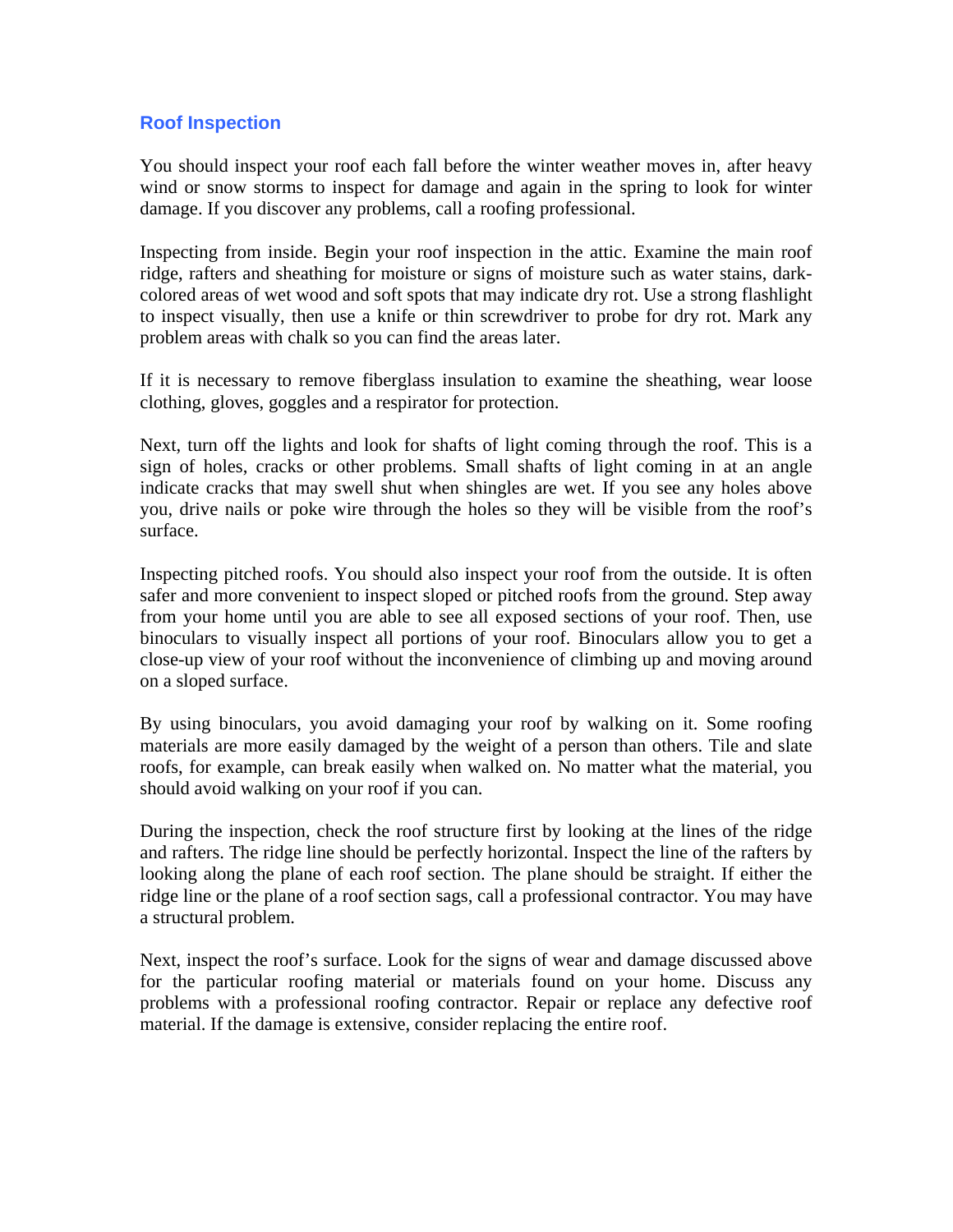Inspecting flat roofs. Flat roofs are not visible from the ground. If you have a flat roof, you must inspect it from the roof itself. If your roof is higher than a single story, look for a way to access the roof from a door, window, access panel or other interior access. If the roof is higher than one story and does not have an interior access, then it is best to have the roof inspected by a professional roofer.

If you use a ladder to access your single story flat roof, you do so at your own risk. Follow all safety precautions recommended by the ladder's manufacturer. If you have any questions regarding ladder safety, consult a home repair book or magazine that discusses ladder safety or talk to an experienced building material merchant that carries ladders.

During your inspection, look for puddles of water. Although some people used to believe standing water on a flat roof would help keep the home cool during the summer, the disadvantages far outweigh any cooling benefits. Insects, plants and fungi can breed and grow in the water. Roots from growing plants can puncture your roofing material. During the winter, freezing water can cause serious roof damage. If you see standing water or signs of past water puddles, discuss this matter with a professional roofing contractor.

Your flat roof should drain along the roof edges and into downspouts or through drains located in the roof itself. Gutter and downspout maintenance is discussed later in this section. If your roof has one or more interior drains, inspect the drains to make sure they flow freely and are not clogged with debris.

## **Roof Flashings**

Flashing protects your roof from leaks around protrusions and roof joints. These are your roof's vulnerable points. Flashing is the sheet metal or other durable material that protects these joints from water penetration.

You will find flashing sealing roof valleys, roof and plumbing vents, around chimneys, along eaves and anywhere water can seep through open joints into the roof sheathing. The flashing's edges are sometimes sealed with caulk or roof cement. Flashing is a key to keeping your roof watertight.

Roof leaks are common along flashed areas. If you ever have a leaking roof, be sure to remember to inspect your flashing. You do not want to replace your entire roof when you can stop the leak by re-caulking a dried out flashing seam. With proper maintenance, you can guard against flashing leaks.

Inspect your roof flashing twice a year during the roof inspection discussed in the previous section. Once again, if you have a pitched roof, use binoculars to perform a visual inspection. Inspect those areas listed above where flashing is likely. Have a professional roofing contractor repair any problems.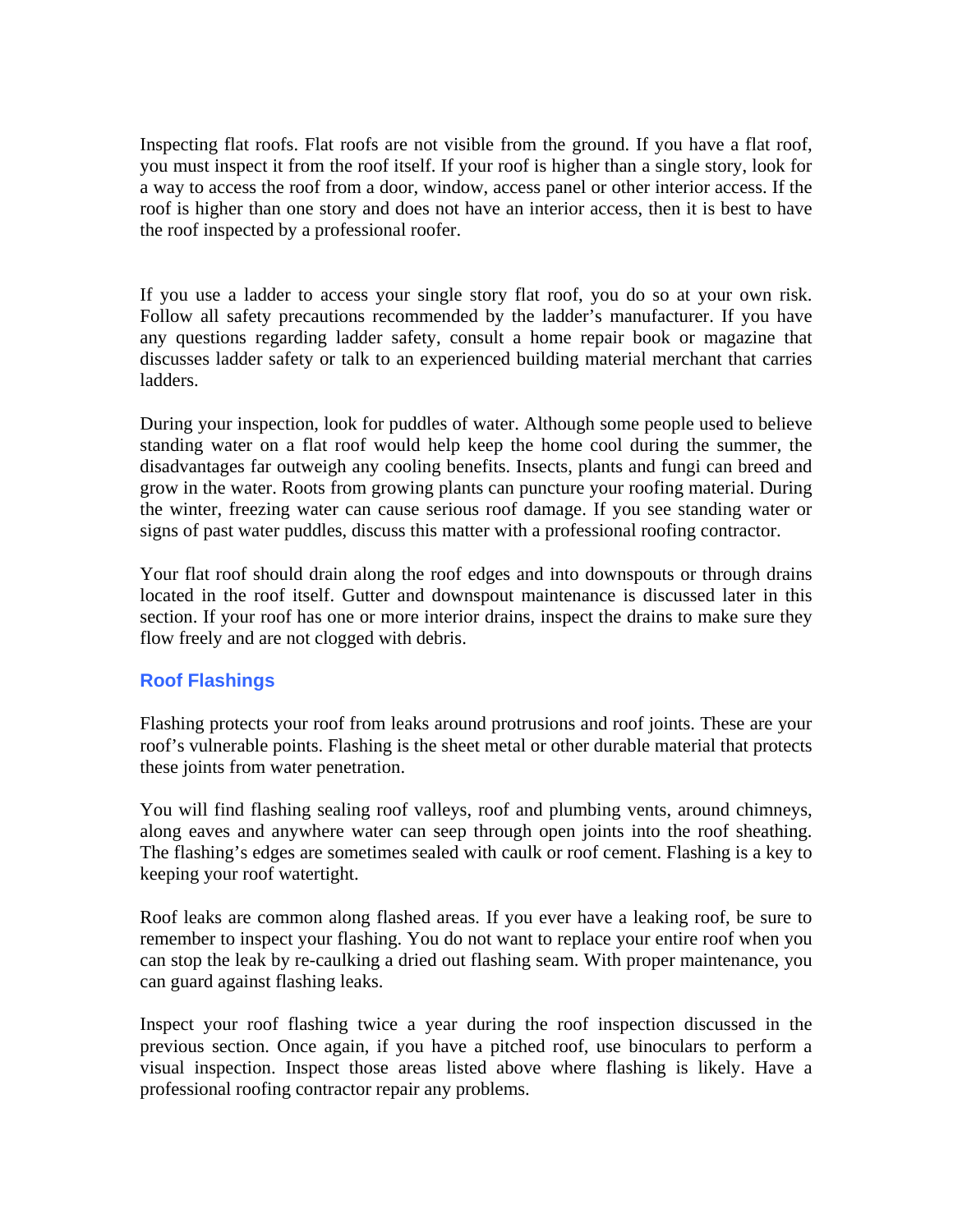During the inspection, look for any flashing that has buckled or pulled away from the joints it is supposed to protect. Next, look for holes and rust spots along the flashing surface. Small holes and rust patches can be patched or sealed. You should have the flashing replaced if you find large holes or extensive corrosion. Also look for loose nails and exposed nail heads. They should be re-nailed and covered with caulk or roofing cement. Finally, examine the flashing seams for dried or cracked roofing cement. Re-seal as necessary.

#### **Gutters and Downspouts**

Gutters and downspouts collect water from the roof and carry it away from the house. This prevents topsoil erosion around concrete footings, basement flooding, siding and woodwork decay, paint failure, wall damage and other problems. Uneven soil moisture caused by water runoff can even cause serious foundation problems. Gutters and downspouts that leak or that are clogged with debris cannot perform their vital task. Therefore, it is important that you inspect, clean and maintain your gutters and downspouts regularly.

When inspecting your roof with binoculars, check your gutters for any loose spikes or support straps and have repaired as necessary. Gutters should slope gently towards the downspouts. Reset gutters that sag or slope improperly. Inspect seams, corner joints and downspout joints for proper fit. These joints should be repaired or sealed with caulk if they allow water to leak.

Gutters collect leaves, sticks, seed pods, mineral granules from roofing products and other debris. They should be cleaned in the fall after most of the leaves have fallen and again in the spring after the trees have bloomed. If you have low gutters and know how to safely use extension ladders, you may feel comfortable performing this task yourself. If you have a multistory home, don't like working from heights or don't like handling extension ladders, you may want to hire a contractor to clean your gutters.

During the gutter cleaning, the wood boards behind the gutters should be inspected for dry rot. Probe the boards with a knife or thin screwdriver for soft spots. Any decay should be repaired.

Plastic or metal screens can be installed over your gutters to keep them free from debris. These screens can be effective but the screens themselves must be cleaned. You must also continue to inspect your gutters and downspouts and clean as necessary.

You should also inspect your downspouts. Repair or replace any disconnected downspouts. Check for corrosion, clogged sections, improper connections, loose straps and missing sections. Repair any problems. Make sure the downspouts direct water away from your home. There are many ways to modify the downspouts to direct water away from your home.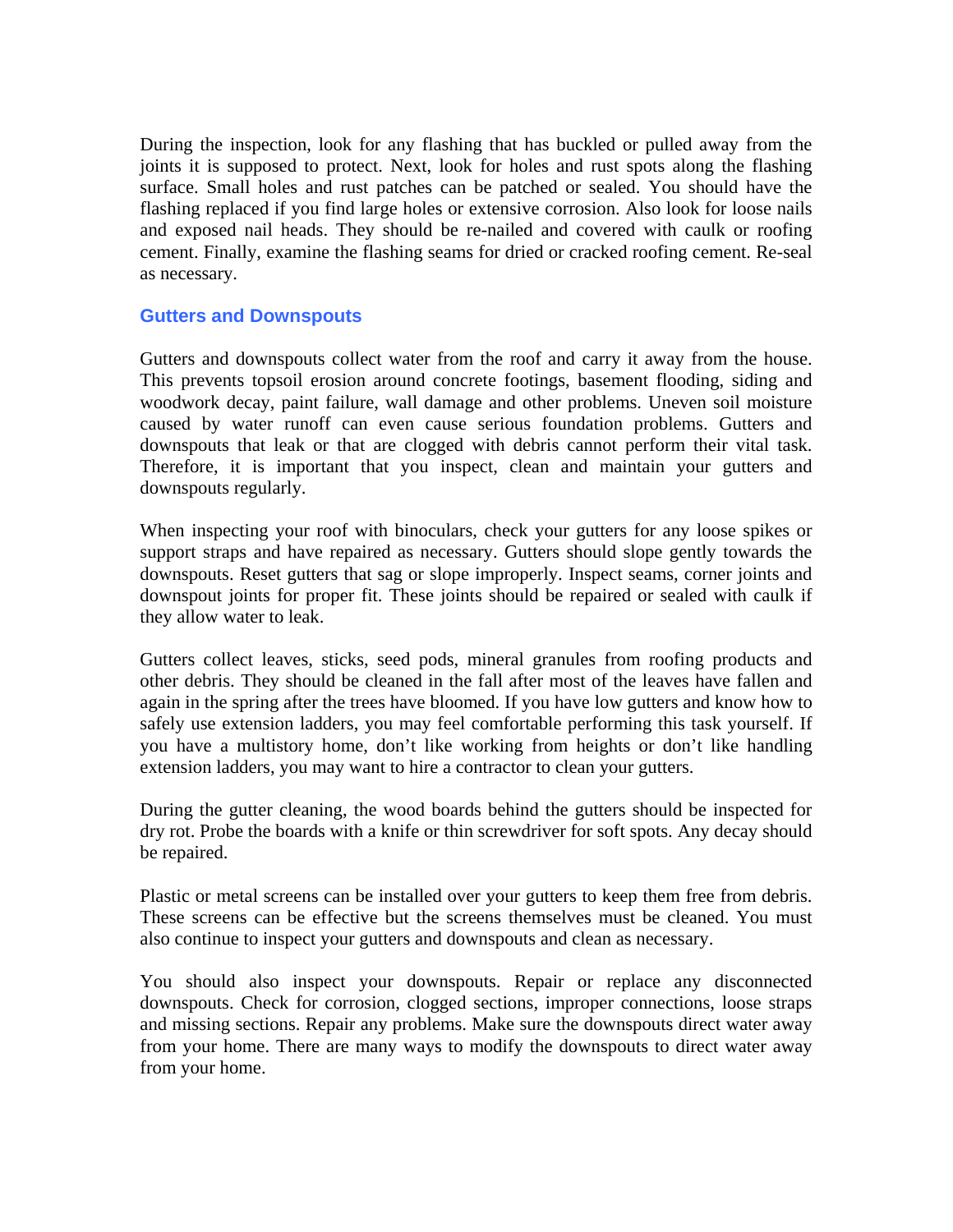Inspect your gutters and downspouts during rainstorms. Look for leaks from holes or joints and for water pouring over the sides. Make notes of any problems and repair when the weather permits.

## **Chimney**

Your chimney should be cleaned and inspected each year after the burning season ends. This reduces the risk of fire and increases chimney efficiency. A hot fire can ignite obstructions such as bird nests, leaves and thick deposits of soot and tar and turn your chimney into a torch. Such obstructions will also restrict the chimney's draft and reduce your fireplace or wood stove's efficiency.

Cleaning your chimney is a messy job requiring special tools. You may want to hire a professional chimney sweep to clean your chimney. If you want to tackle this chore yourself, it is possible to clean the chimney from inside the house through the fireplace. A number of home maintenance books are available at local bookstores to assist you.

If you have a masonry chimney, inspect the chimney in the same manner as brick, block and stone siding discussed on page 4-10. If you ever notice that the chimney appears to be "pulling away from the house," is leaning, has bulging sections or has large cracks, have the condition examined by a contractor. It may indicate structural problems.

## **Siding**

Your home is protected from the sun, wind, and rain by an exterior skin of wooden, masonry or manufactured siding. This siding should last the life of your home if properly maintained. However, even the most durable sidings can fail if the home owner does not follow through with a regular maintenance program. This section discusses siding materials and how you can maintain those materials.

## **Wood Siding**

Wood siding is found on many homes. Wood shingles, shakes, boards and panels come in a variety of shapes, styles, sizes, patterns and species. Yet, the various wood sidings are more alike than they are different. Wood siding is susceptible to water and insect damage. The first line of defense is paint or stain. The second line of defense is regular inspection and maintenance and periodic cleaning as discussed below.

Normal wood siding requires painting every 2 to 5 years. The wood siding should last as long as your home if properly maintained. Inspect and clean your wood siding regularly.

During the wood siding inspection, you should check for the following: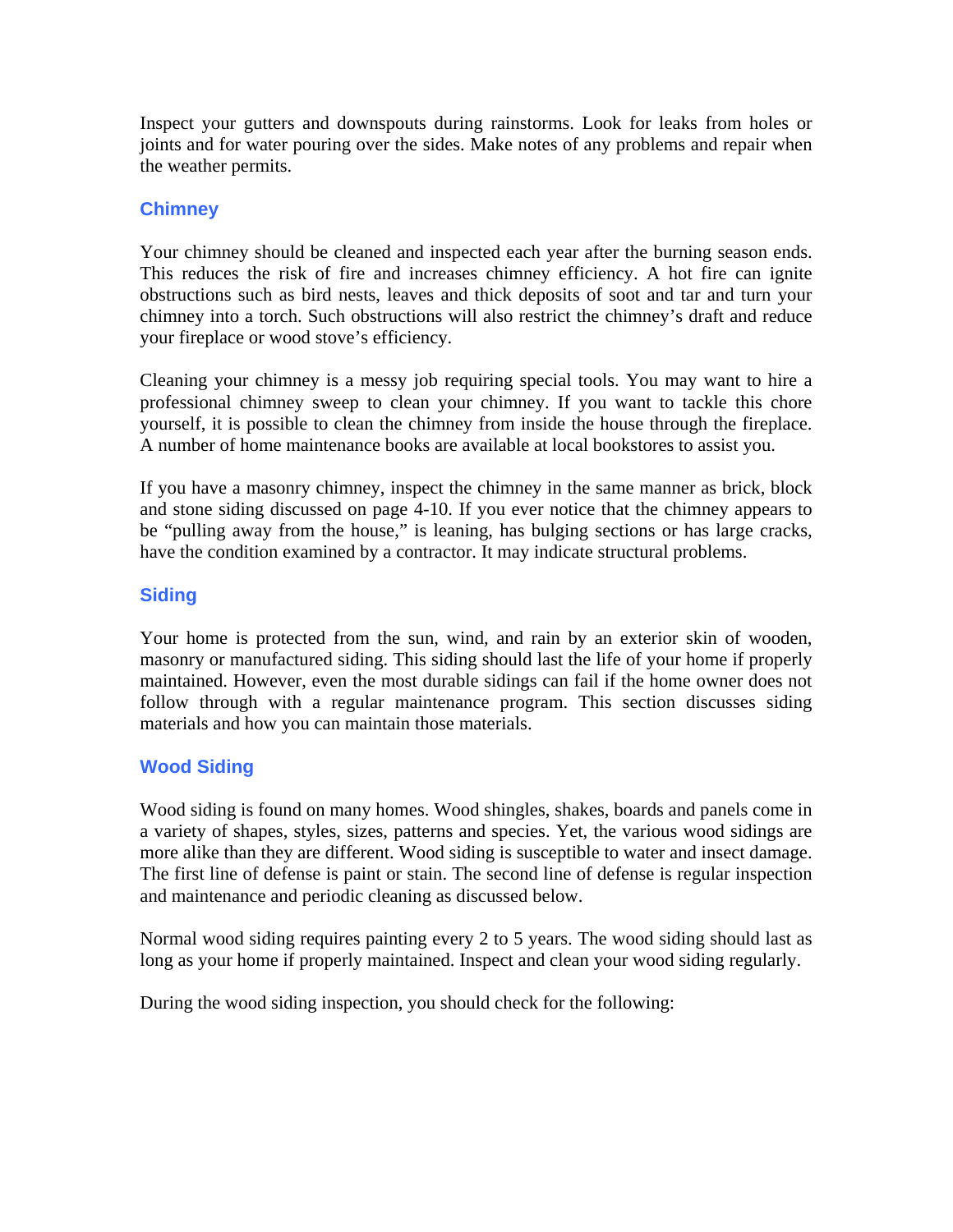### **Paint**

Protect your wood siding by inspecting for paint problems twice a year and repainting every five years, or as necessary.

Peeling or blistering paint is usually caused by warm, moist vapor from the house flowing through the walls, reaching the cold sheathing and condensing. Just a few drops of water between the siding and the film of paint will cause paint to blister and peel. It may be necessary to install vents in the siding to remedy the moisture problem. The defective areas should be properly prepared and repainted.

If you observe other paint problems, such as worn, flaking, wrinkling or "alligatoring" paint, properly prepare and repaint the defective area.

#### **Ground Clearance**

Untreated wood must not be in contact with the ground. Moisture from the soil can cause decay and insects can gain entry to your siding. Examine along the base of your home to make sure you have at least six to eight inches of clearance between the ground and any wood siding or wood trim. If necessary, re-grade your soil away from any wood.

#### **Stain**

Stain also protects wood siding from moisture and insects. However, as the stain fades, so does its weather and insect protection properties. Re-stain your siding every five to seven years, or as necessary, to restore color and preserve your siding.

#### **Dry Rot and Termite Damage**

Dry rot is a fungus that causes wood to crumble. Termites destroy wood by chewing out its interior. Probe the edges of the wood siding with a knife or thin screw driver and look for soft, spongy spots. Pay particular attention to any part of the siding that was close to the ground or in contact with the ground.

In addition, check for visible evidence of termites. Look for their translucent one-halfinch-long wings or the mud tubes they sometimes build. If you find evidence of dry rot or termites, consult a licensed termite inspector or pest control professional.

If you spot dry rot and termite problems early, you can often prevent serious damage.

#### **Holes and Split, Warped or Loose Siding**

Simple surface problems such as holes in the wood, split or cracked boards, warped or buckled boards and loose siding should be repaired as soon as they appear.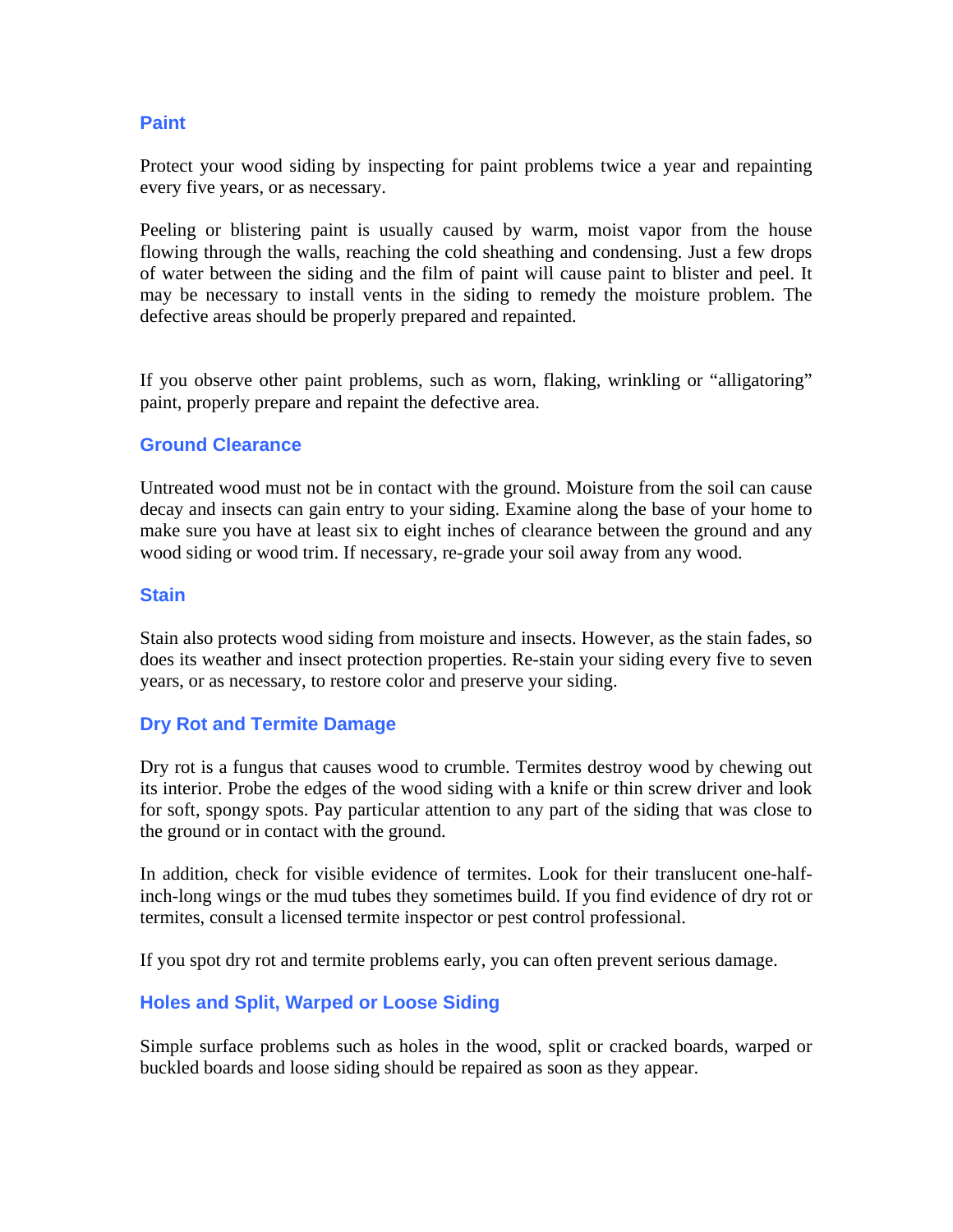Water will work its way through these defects into the interior wall where rotting can take place undetected. Severely damaged board siding must be replaced. Determine the cause of any serious damage before replacing siding. If moisture is causing the problem, find the source by checking for deteriorating roofing, leaking gutters or downspouts and poor drainage. Consult a professional contractor.

## **Stucco Siding**

Stucco is a masonry siding made from sand, cement and water. It is applied over wire lath fastened to wood sheathing. Color is added to the final coat or the stucco is painted after it dries. Stucco is a durable, relatively maintenance-free siding. Elasteromeric paint can be applied over the stucco to make it even more durable and easier to maintain. Elasteromeric paint is a rubberized paint that protects and preserves the stucco.

You should inspect your stucco siding at least once and preferably twice a year. Early spring is a good time for the first inspection. You will be able to spot any winter damage. In addition, shrubs around your home will not yet have leafed, enabling you to easily view your siding. During this inspection, look for hairline cracks in the stucco, vertical cracks running from the roof line or door or window openings, and bulges or holes in the stucco. Defects in the stucco can be repaired yourself or by a qualified plaster contractor by repainting with elasteromeric paint.

#### **Brick, Block & Stone**

Brick, concrete block and stone are used as sidings on veneer walls and are also built into masonry walls. Veneer walls are standard wood frame walls with a brick, block or stone facing for weather protection. The wood frame provides the structural support. Masonry walls, on the other hand, use the brick, block or stone as both the structural support and the weather protection.

Inspect your masonry chimney and any brick, block or stone walls twice each year. Look for chipped, cracked, loose, deteriorating and missing material. Any such problems should be repaired to keep water out of masonry material and from causing future damage.

You should also check the mortar joints for weak or crumbling mortar. Use an old screwdriver to test the mortar by scratching along the mortar joints. The mortar should be firm. If it crumbles easily, is cracked or has fallen out, have the mortar joints repaired or water will enter the joints and cause additional damage.

A white powdery substance that can form on the surface of masonry work is known as efflorescence. It is caused by moisture bringing salts to the surface. Efflorescence is common in new masonry work and can be washed off. If the condition persists, it may be a sign that water is penetrating the wall through cracks, faulty mortar joints or defective caulking or flashing around wall joints or openings. Have the problem investigated and repaired.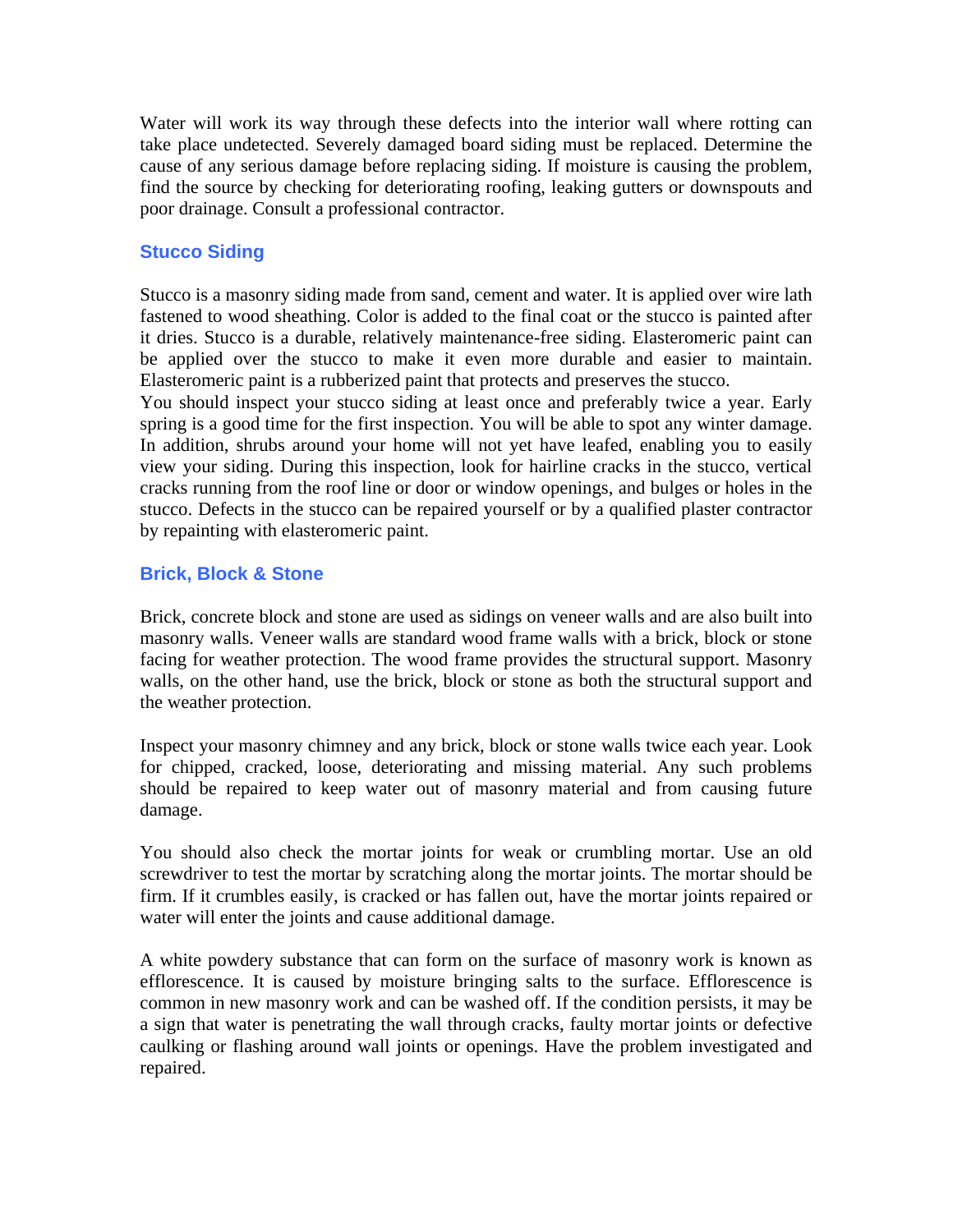If you ever notice bulging sections or large cracks in either a veneer or masonry wall, have the condition checked by a professional contractor. It may indicate structural problems.

## **Aluminum, Steel & Vinyl Siding**

These are the manufactured sidings. They are generally made to resemble beveled horizontal wood board siding although other styles are available. Aluminum and steel siding usually have baked enamel paint finishes. The coloring in vinyl siding is imbedded in the material. The siding can be smooth or can be embossed with a wood-grain texture to resemble painted wood boards.

These manufactured sidings are insect and water resistant. However, some maintenance is still required.

Aluminum and steel siding can show scratches and can dent if struck by a baseball or other object. Touch up scratches with paint. If dents are obvious, there are ways to remove them. Over time the color may fade and need to be repainted. In many areas, local building codes require that aluminum and steel siding be grounded at each corner of the building.

Vinyl will not dent like aluminum. If hit, it flexes to absorb the shock and returns to its original shape. However, vinyl siding can crack. You should replace any cracked sections.

You should inspect all manufactured siding for loose or damaged sections and open seams and joints. Repair or replace the siding when necessary.

## **Cleaning**

Cleaning your home's exterior surfaces regularly will improve your home's appearance and will help preserve your paint, stain or siding finish. Cleaning once or twice a year will remove light soil as well as grime and pollutants that can damage your siding.

Wash from the bottom up with a solution of soap and warm water. Washing from the bottom up prevents streaking. Pay particular attention to the areas around door handles and window catches where dirt and grease will be heaviest. Rinse with fresh water from top to bottom to prevent runs of dirty liquid on a newly cleaned surface. You can use a pressure washer or a garden hose and scrub brush for this job.

If you find mildew on your siding, apply household bleach directly to any affected areas and rinse with a garden hose.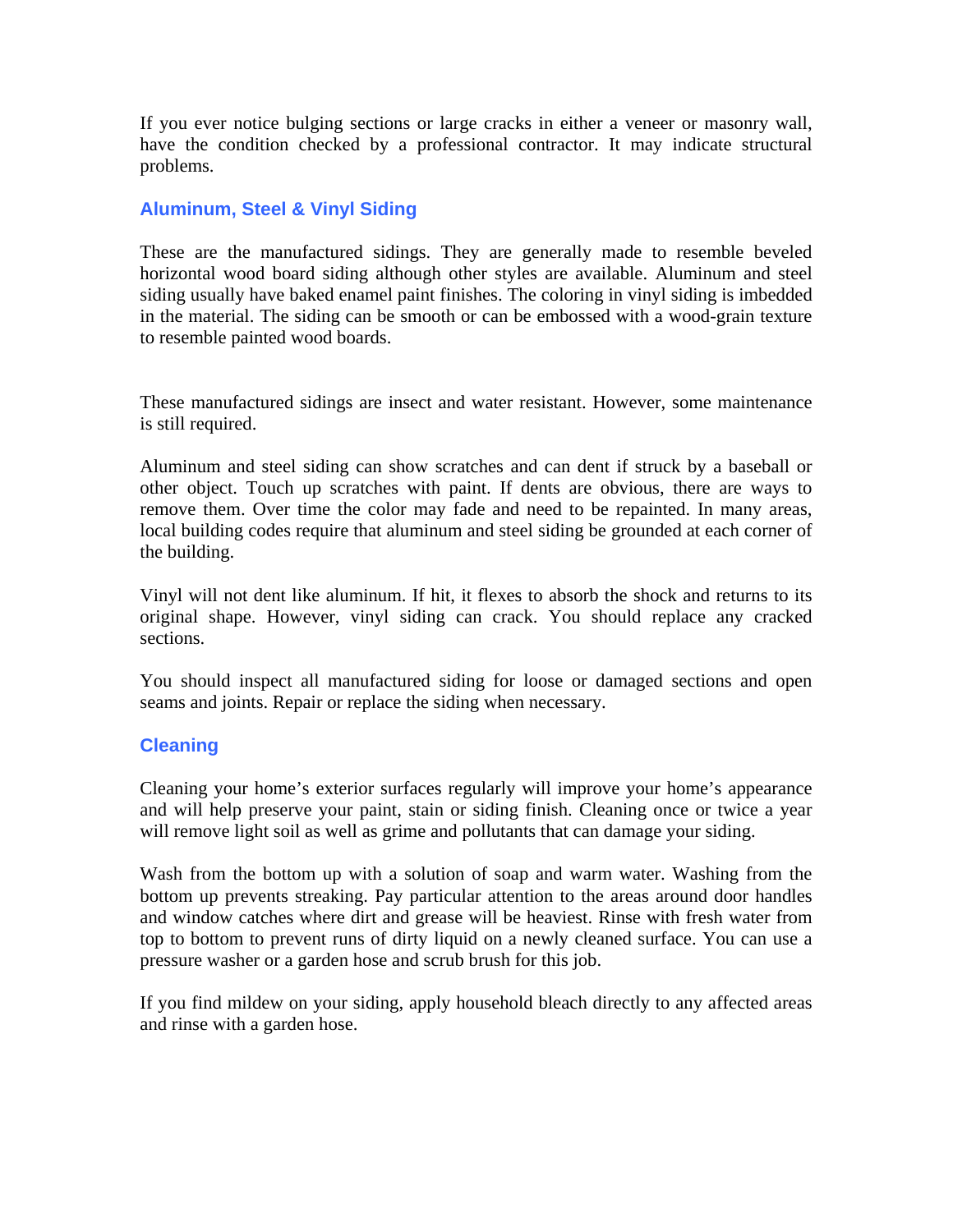## **Exterior Caulking**

Caulking is used to seal joints, gaps and seams in exterior walls. Without caulking, cool air, water and insects could enter your home through these openings. All caulking compounds dry out over time. Check for cracked, loose or missing caulking as part of your spring and autumn maintenance inspections. Typically, your home should be recaulked every five years or less. Caulking around some areas may deteriorate sooner. Repair deteriorated caulking as soon as it appears.

### **Where to Inspect**

You will find caulking where different surfaces meet. These surfaces include the roof where one flashing meets another flashing, where flashing and a roof or dormer surface meet and where a chimney, flue, plumbing or electrical pipe, attic fan or skylight protrudes through the roof surface.

Caulking is found on exterior walls where siding and trim meet at corners, around window and door frames, between badly fitting pieces of siding, where pipes, framing members and other protrusions pass through siding, and where siding meets the foundation, patio, deck or any other different part of your home.

## **Applying Caulking**

Caulking is one of the simplest jobs a home owner can perform. No special skills or expensive tools are required and it does not consume much time. However, you must prepare the area to be caulked properly. Begin by removing the old caulk. Then clean the area before applying the new caulk. Different caulks have different uses and are to be applied in different ways. Read the caulk manufacturer's instructions carefully before applying the new caulk.

## **Foundations**

Your foundation supports your home and keeps it from shifting. You should inspect your foundation twice a year to ensure it lasts for the life of your home.

The type of foundation you have depends on your home's design and your particular soil conditions. In areas where flooding or weak soil is a problem, houses are often built on piers or pilings. In some areas, pressure-treated wood foundations have become popular. The most common foundation, however, is a concrete or masonry perimeter enclosing a crawl space, full cellar or basement.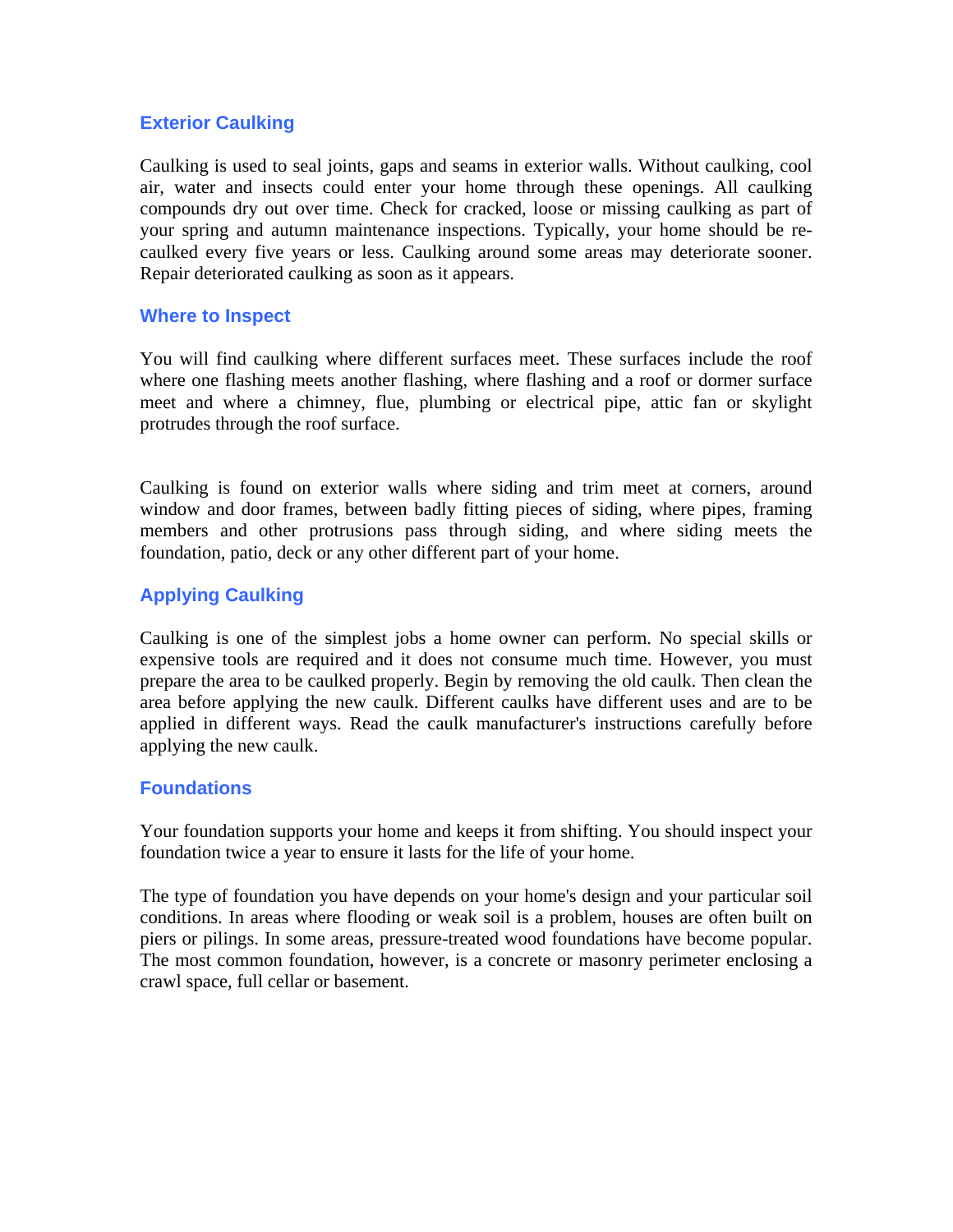## **Cracks**

Begin your inspection by looking for cracks along the foundation's outside wall. Heaving soil, settling soil and lateral pressure against the foundation put stress upon your foundation. These stresses can cause foundation cracks. Normal curing of concrete and mortar joints can also cause cracks. Most cracks are normal and are structurally insignificant. Cracks wider than 1/16 inch should be investigated , possibly with the assistance of an engineer or qualified inspector, to determine whether the cracks are a cause for concern.

Wet soil can contribute to the forces acting upon your foundation. Heavy wet soil can increase the lateral pressure against the foundation. Uneven soil moisture can cause uneven heaving or settling. It is important to maintain your gutters and downspouts and direct downspout flow away from the foundation as discussed on page 4-7.

Next, check the slope of the ground around your foundation. The ground should slope away from your home so rain water will flow away from, not toward the foundation. Back filled soil along the house can settle over time. This can create a depression that will collect water near the foundation. Correct any depressions by raising the grade with topsoil (not sand or gravel) so that the ground slopes two inches per horizontal foot for 8 to 10 feet from the foundation.

Settling along the foundation can also cause concrete patios and walkways to break and direct water towards your home. A contractor can add a new layer of concrete to reverse the slope.

#### **Moisture**

You should watch for condensation, basement leaks and crawl space moisture. These problems can cause wood structural members to decay.

#### **Condensation**

Condensation is caused when warm, moist air comes in contact with a colder surface such as a window, exposed pipe or bare concrete basement wall. It can look as if the window, pipe or wall is leaking. Condensation can be worse in new homes as water from concrete walls evaporate as part of the normal curing process. Proper ventilation can control condensation.

#### **Basement Leaks**

There are a variety of ways to repair basement leaks, depending on the reason for the leak and its seriousness. Most leaks, however, can be solved by redirecting surface water away from the home by regrading around the foundation and directing downspout water away from the foundation. If this does not work, get several opinions and proposals from professional contractors so that you can make an informed decision on how to proceed.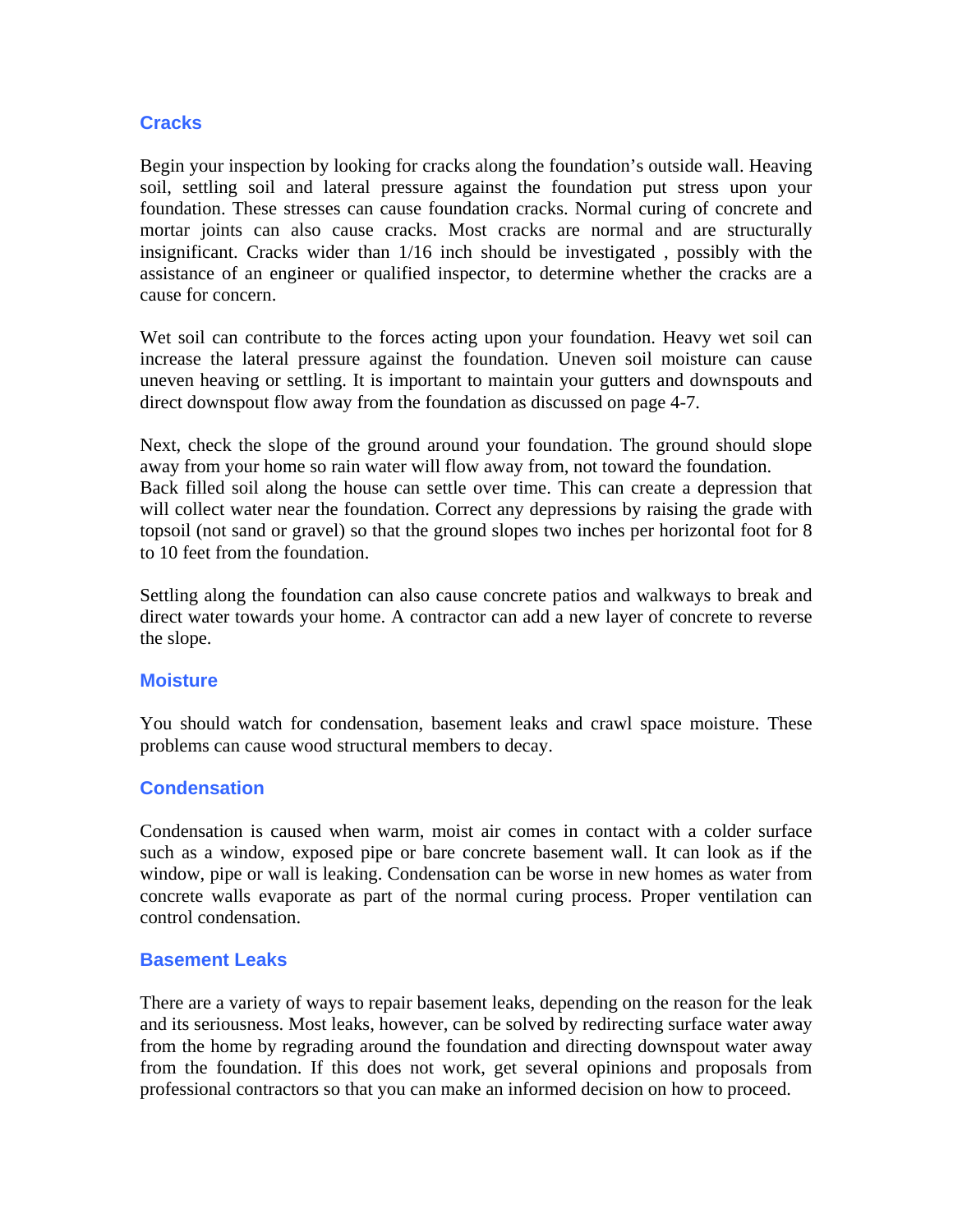#### **Crawl Space Moisture**

Soil under a crawl space can draw water into the space through capillary attraction. This moisture can cause beams, floor joist, subfloors and even roof sheathing to decay.

Inspect all crawl spaces with a flashlight. If it is necessary to go into the crawl space to view the entire area, wear a face mask. You can stir up insecticides and other chemicals that settled on the ground.

#### **Look for a moisture barrier**

All bare soil should be covered with a moisture barrier of 6-mil polyethylene plastic. The plastic should go up the foundation walls to a point higher than the outside grade line and be weighted down with bricks, gravel, soil or other nonorganic material.

#### **Look for standing water**

There should never be standing water under your home. If there is, consult a professional contractor for drainage options.

#### **Inspect the foundation vents**

Foundation vents help control moisture in the crawl space. Make sure the vents are open and not blocked by soil, leaves or other debris. If the crawl space smells musty, you need more ventilation.

#### **Insects**

Insects are another threat you should watch for as part of your foundation maintenance. Insects can damage wood structural members and indicate moisture is present that could lead to wood decay.

If you live in an area where termites, carpenter ants or insect infestations are known to be a problem or you see signs of insect infestation, call a licensed pest control contractor. Controlling insects requires specialized training to know where to look, what to look for and what action to take. It is not a do-it-yourself task.

#### **Garage Doors**

You can prevent many garage door problems with regular maintenance. Periodically clean the tracks, hinges and rollers and lubricate them with penetrating oil or silicone spray. Lubricate the locks with graphite powder. The screws that fasten the hardware to the door will loosen over time as the door settles or as wood doors shrink as they age. Tighten the garage door screws every 12 months.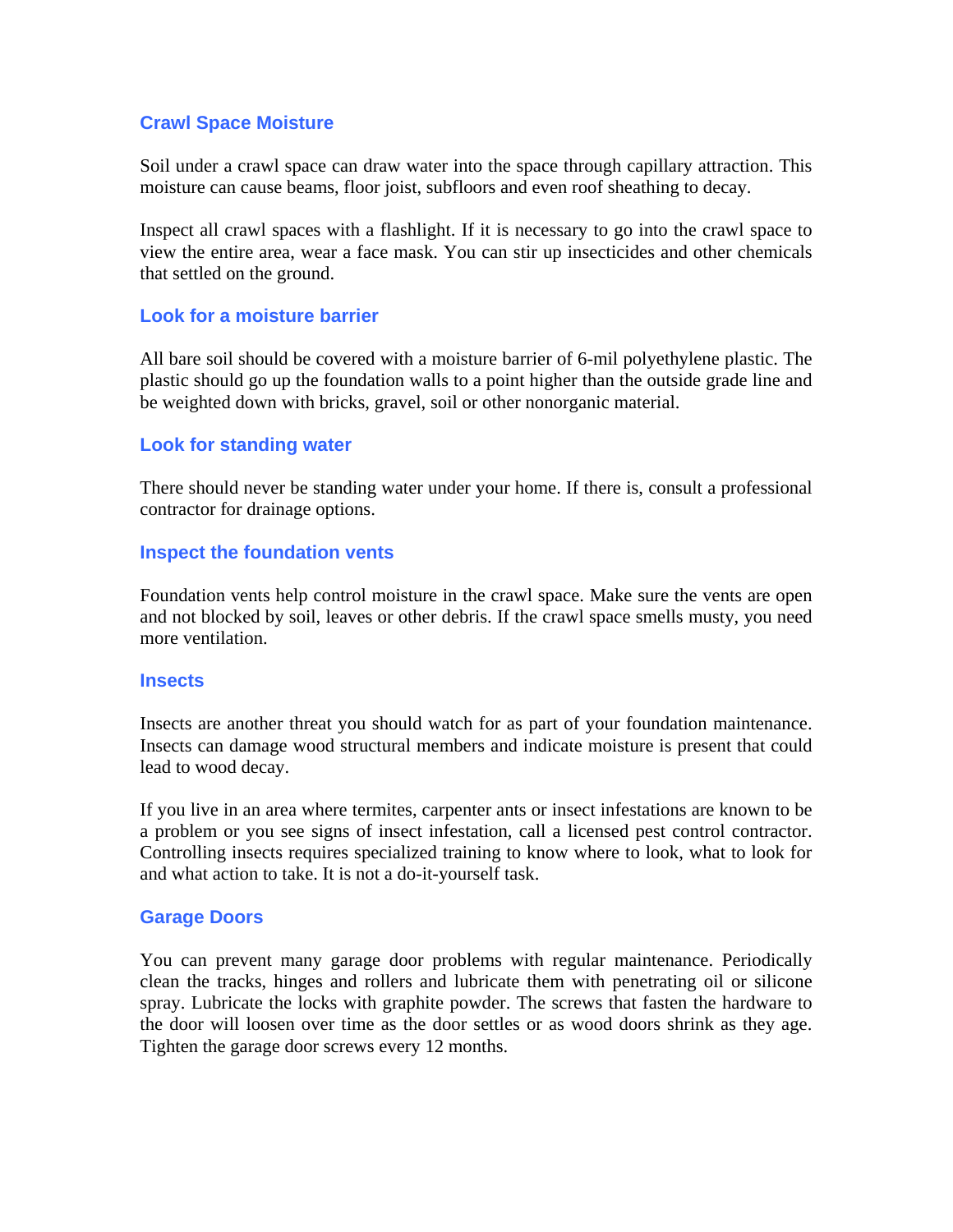Inspect the springs regularly. Replace any springs that develop bulges or are unevenly spaced. Inspect the tracks for proper alignment, crimps in the track and other damage. If the door binds or drags, it is likely the tracks are poorly aligned or need lubrication. Keep wood doors sealed and painted, particularly along the bottom edge, to prevent swelling and moisture damage.

#### **Garage Door Opener**

An improperly adjusted garage door opener can cause a serious accident. Your openers have an automatic return switch so that the doors will reverse automatically if they meet an obstacle. Test your garage door openers by blocking the door with your hands while the door is closing. If the door does not reverse when it encounters your hands, adjust the automatic reverse adjustment screws.

How far the doors open and close is controlled by height adjustment nuts. If your doors do not open or close properly, you can reset the adjustment nuts.

If the drive unit works but the door won't open, the belt connecting the pulley with the motor may need adjusting.

See your owner's manual for more information on how to make these adjustments and other repairs.

#### **Driveways, Walks & Steps**

Concrete driveways, walks and steps usually have expansion joints to minimize cracking. However, cracking is a natural characteristic of concrete that cannot be eliminated. Normal cracks should not create serious problems.

Snow and ice can damage concrete driveways, walks and steps. Remove snow and ice promptly to protect your concrete. If you cannot remove a thin layer of ice, sprinkle sand or cat litter on the ice for traction. Do not use salt or chemicals to melt the ice. Salt and chemicals can damage your concrete and kill nearby grass, trees and shrubs.

#### **Wood Decks**

Cedar or redwood boards, treated wood and stained or painted wood are common materials for wood decks. Cedar and redwood are naturally weather resistant without paint, stains or chemical preservatives.

Cedar and redwood are more expensive than other decking materials but do not need to be painted or pressure treated. As the cedar weathers, it will turn a distinctive driftwood gray color. Redwood darkens to a natural hue as it weathers.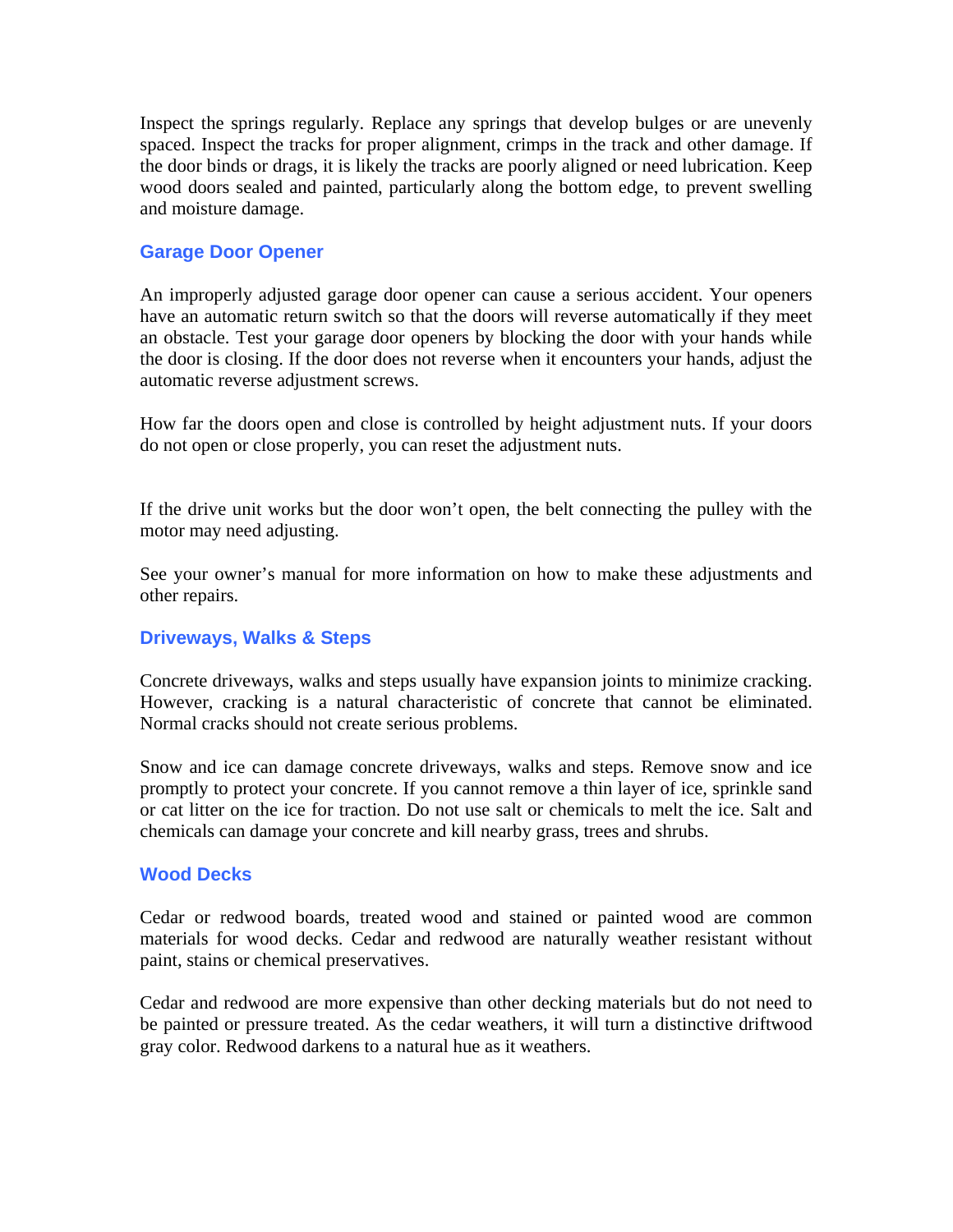Your wood decking will expand and contract with the elements. This will cause nails to pull away from the boards and could cause some boards to warp. Reset any pulled nails and re-nail any warped boards with a finishing hammer. Do not use a regular hammer. The head of a regular carpenter's hammer will dent the wood around the nail.

There should be gaps between the deck boards so that water can drain from the deck. These gaps, however, can collect dirt, leaves and other debris. The obstructions can then soak up water and cause the wood to decay. Places where deck boards rest on joists underneath the deck are particularly prone to collecting obstructions. Your deck will last longer if you clean between the deck boards with a pressure washer once a year.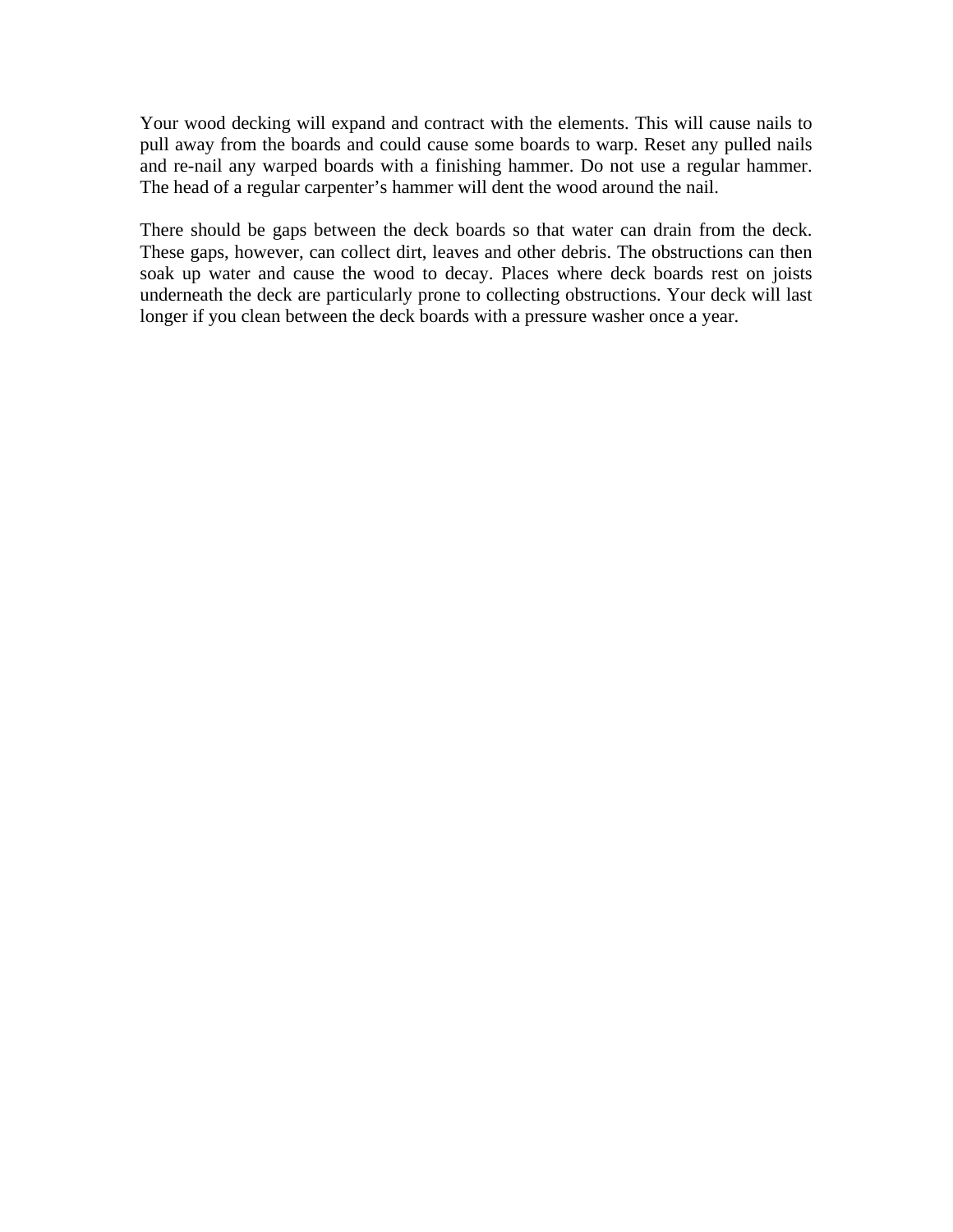## **Interior Maintenance**



Many materials are used inside your home to cover your ceilings, walls and floors. These materials should be cleaned and maintained regularly. In addition, you should inspect for structural problems. Although structural problems are rare, it is important to determine the cause and make repairs before the problem grows worse. This section discusses interior inspection and maintenance.

#### **Walls**

Your home has two types of walls, bearing walls that are part of your home's structural frame and non-bearing walls. Generally, you may alter non-bearing walls as you like without fear of structural damage. Bearing walls, however, be must altered carefully to avoid reducing their structural capacity. For safety, consult a professional contractor before altering any wall.

Walls in modern homes are usually made of gypsum wallboard. They should last as long as your home with little maintenance. Sometimes normal shrinking will cause minor cracks or cause nails to pop from the wallboard. The framing boards and the wallboard shrink away from the nail, leaving the nail sticking out beyond the surface of the wallboard. Popped nails do not alter the strength of the wall and should be left alone until you redecorate the room.

When redecorating, fill any cracks, repair any scuffs or dents, and reset and re-spackle any popped nails. Repaint or redecorate the wall surface. Inspection

Although you see them every day, you should actually inspect your walls once a year. Look and feel along the walls for cracks and bowing, sagging or leaning walls.

As discussed above, minor, straight, generally parallel cracks are common. Cracks at angles to each other, jagged cracks and open cracks, however, require your attention. If cracking is extensive, additional cracks develop, cracks change in size from season to season or cracks grow longer or wider, you should call a professional inspector, engineer or contractor to inspect for structural problems.

Minor sagging or softening of the wall material may indicate a water leak that should be repaired behind or above the damaged area. Bowed, sagging or leaning walls may indicate structural problems that should be inspected by a professional inspector, engineer or contractor.

Inspect wall coverings for signs of fraying, tearing and pulling away from the wall. Repairing minor problems in time will preserve the look and the life of your wall coverings.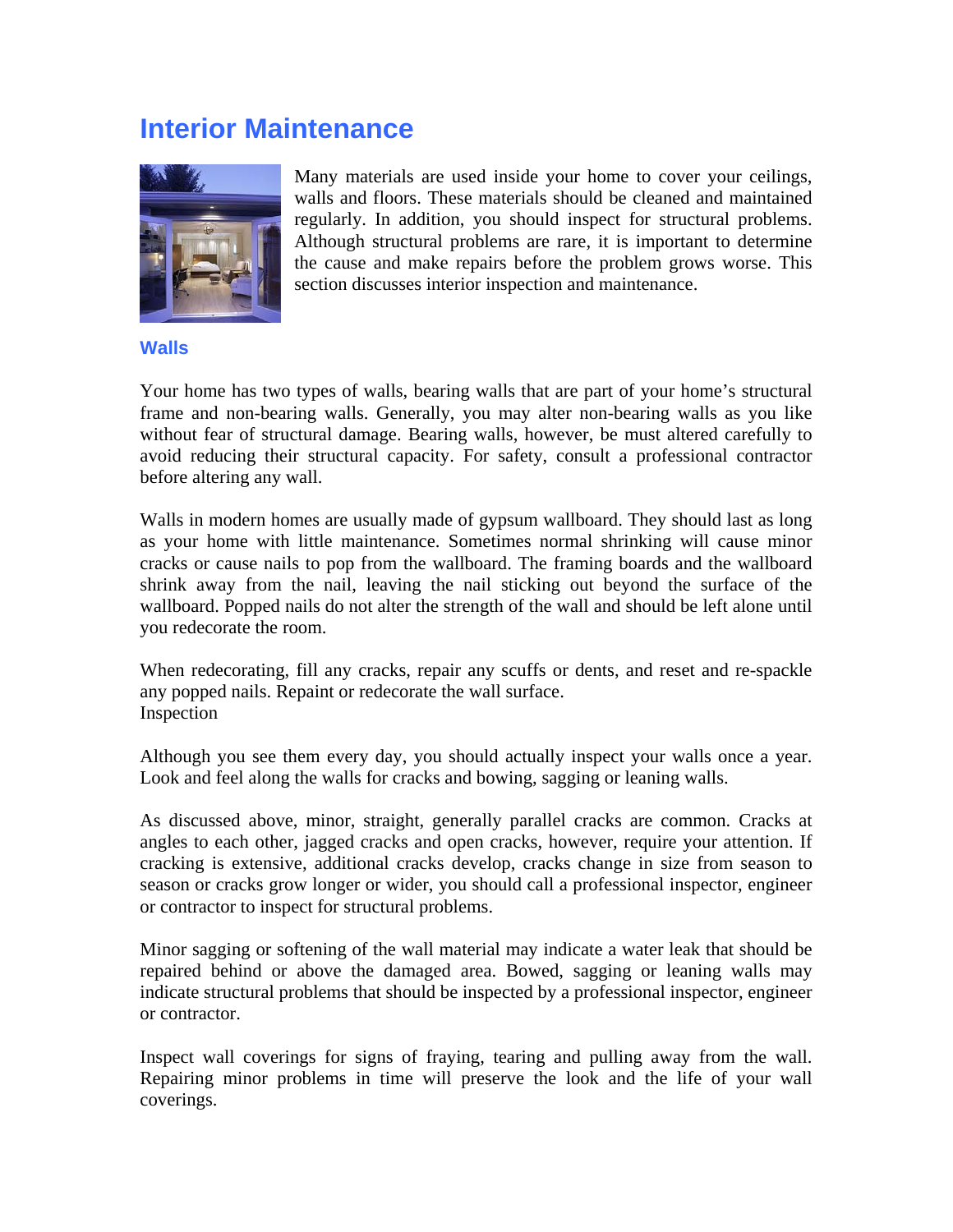## **Maintenance**

The proper way to maintain your walls is to keep them free of spots and fingerprints. Clean anything on your walls that might result in a permanent stain as soon as you notice it.

When your walls become dirty, spot clean just the dirty areas whenever you can get away with it. If spot cleaning is not enough, proceed with a full washing. Wash from the top of the wall down, wiping off runs of cleaning solution as you go, before the runs have a chance to cause streaks. Before washing any wall, however, wash a test area first to be sure that you will not damage the surface.

## **Ceilings**

There are a wide variety of ceiling styles and covering materials. Your ceilings may be flat and level, detailed with coves, trays or other designs or pitched to follow the roof line (vaulted or cathedral ceilings). Wood beams may be exposed or all structural components may be covered by the ceiling materials.

The most common ceiling covering may be gypsum board, also known as sheet rock or plaster board. Other coverings include plaster, wood, tin, interlocking acoustical tiles and suspended ceilings. Whatever the style or materials, your ceilings should require little maintenance.

## **Inspection**

Inspect your ceilings once a year when you inspect your walls. Look for cracks, sags and bows. Minor ceiling cracks and nail pops, like minor wall cracks and nail pops, are normal and can be covered when you redecorate the room. More substantial cracks require more attention as set out in the wall inspection discussion above. A sagging or bowed ceiling indicates the ceiling material may be pulling away from its structural supports and should be inspected by a professional.

The roof above rooms with exposed wood ceilings or beams should be inspected regularly as discussed at this link. Even small leaks can cause permanent water stains or wood damage. If you ever see signs of leaks in these rooms, have the problem repaired as soon as possible.

#### **Maintenance**

Clean cobwebs along your ceilings periodically with a broom or vacuum attachment. Other than that, your ceilings should require little attention.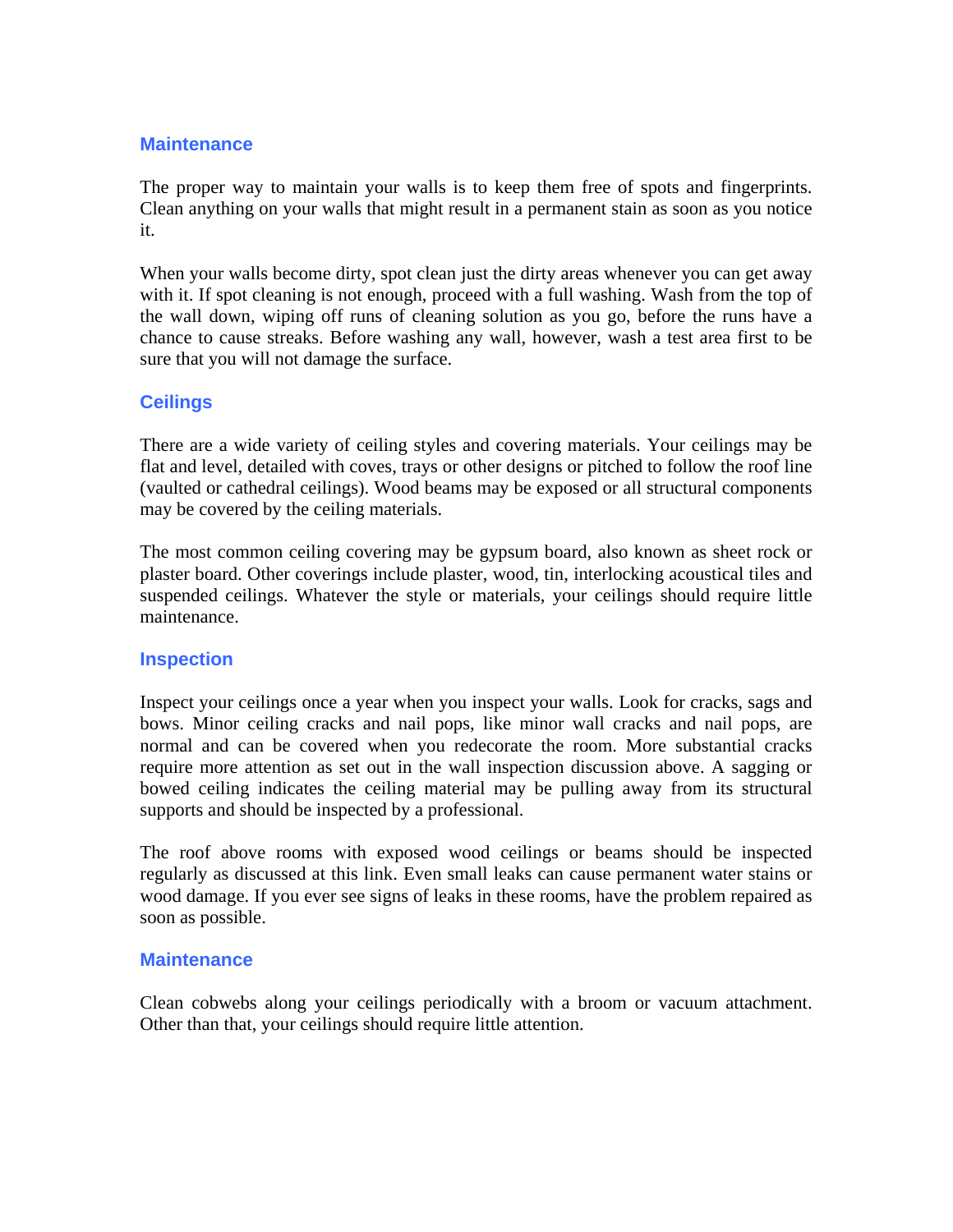You generally should not need to wash your ceilings. Even if a ceiling is dirty, the dirt will not be noticed if the ceiling is uniformly dirty. Mold on bathroom walls and cooking grease on kitchen ceilings can be cleaned with household cleaners.

You can repaint most ceilings to hide dirt, cover paint damage or redecorate the room. However ceilings are difficult to paint. Because ceilings receive less wear and tear than walls, they are generally repainted less frequently.

#### **Floors**

Floors can be covered by a variety of materials. Maintenance of the most common floor materials - carpet, wood, resilient flooring and tile - are discussed separately below.

## **Carpeting**

You can extend the life of your carpets with proper care. The single most important thing you can do to maintain your carpets is frequent, thorough vacuuming. In addition, clean up spills immediately by blotting the spill. Never rub your carpets. A little ice water or an ice cube applied to a fresh spill will often loosen the stain enough to blot it up easily and reduce staining.

Use mats, runners or throw rugs to protect your carpets from dirt and excessive wear in high traffic areas. They are easy to clean and can be replaced when necessary.

If deep cleaning is needed, you should hire a professional who uses the extraction method of deep cleaning or the rotary method followed by extraction. If you want to do the job yourself, extraction devices are available for rent at many retail stores.

## **Wood Floors**

Modern wood floors are coated with a polyurethane coating to protect the wood. Do not sand or use commercial refinishers on the floor. Instead, have wood floors refinished by a flooring contractor. Although the job is simple, special tools are required. This is not a do-it-yourself job. You should be able to walk on the floor 24 hours after refinishing. Under normal wear and tear, your floor should be able to go 5 years between refinishings.

Normal maintenance of your wood floor should include regular vacuuming or dry mopping to remove surface dust and dirt. Water can be used to clean your wood floors but be careful not to flood the floor. Excess water can damage the wood. Protect the finish on the floors by attaching furniture rests to the bottom of your furniture legs.

## **Resilient Flooring**

Resilient floors are a popular floor covering. The most common resilient floors are vinyl, polyurethane, linoleum and rubber. Resilient flooring comes in two forms, sheets and tiles. Sheets are popular in areas where the floor may get wet, such as kitchens,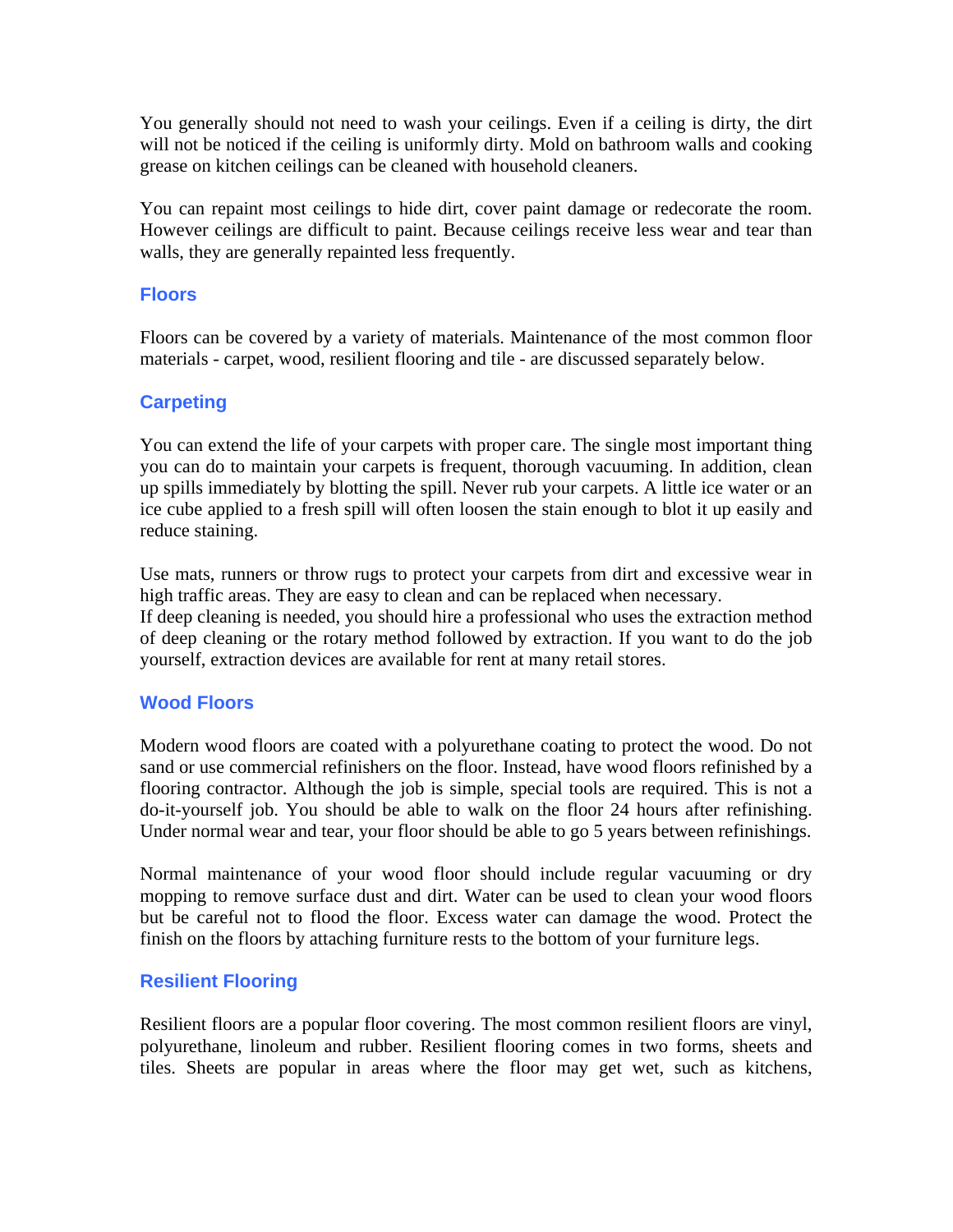bathrooms, laundry rooms and entry ways, because it usually requires few if any seams. Although tiles have seams, they are easy to install.

Follow the manufacturer's care recommendations. Most resilient floors should be finished with Acrylic High-Gloss Floor Finish. No-wax, linoleum and bathroom floors are discussed below. Before applying finish for the first time, seal the floor with a penetrating sealer (not a surface sealer). You should seal the floor after stripping it for the first time if you do not know whether it has been sealed before. Strip and refinish the floor as needed to keep the floor looking like new.

You do not need to finish no-wax floors with acrylic finish if you sweep, vacuum, dampmop and wash the floor regularly. However, dirt and grime will wear down the floor's finish. If you know you will have problems keeping the floor clean at all times, you may want to finish the no-wax floor. A sealer is not necessary on no-wax floors.

Because bathroom floors are exposed to a lot of moisture, it is difficult to maintain a finished floor. Just seal the floor and keep it clean.

True linoleum is usually found in older homes on floors and countertops. It should be sealed with a wood sealer and finished with wax, not acrylic finish.

## **Tile Floors (Walls & Countertops)**

A silicone grout seal is applied to tile surfaces to protect the grout between the tiles from staining. Grout seal should be re-applied every year to renew the protection. To apply, simply sponge grout seal over the entire surface, wipe off the excess and allow to dry for two hours. Grout seal can be purchased at any tile supply house.

Clean ceramic tile by wiping with a damp cloth or an occasional wet mop. If necessary, a more thorough cleaning with detergent or ceramic tile cleaner will remove grime. Staining agents should be mopped up promptly. Under normal conditions, some staining is likely to occur. Often stains can be bleached out with household bleach.

#### **Windows**

Windows come in a variety of shapes, sizes, designs and materials. Double hung, casement, awning and sliding windows open by different methods. Fixed windows let in light but can not be opened. Skylights can be fixed or they can be opened manually or by an electric motor. Windows can be made of wood, vinyl, steel, aluminum, vinyl-clad wood, aluminum-clad wood or vinyl-clad aluminum.

A typical window contains glass, framing around the glass called the sash, framing around the window opening and moulding around the frame. Windows may be a single pane of glass or may contain two or more layers of glass with air space between the layers for insulation. A coating on "low-E" glass reflects radiant heat back into your home during the winter and reflects heat from the sun's rays away from your home during the summer.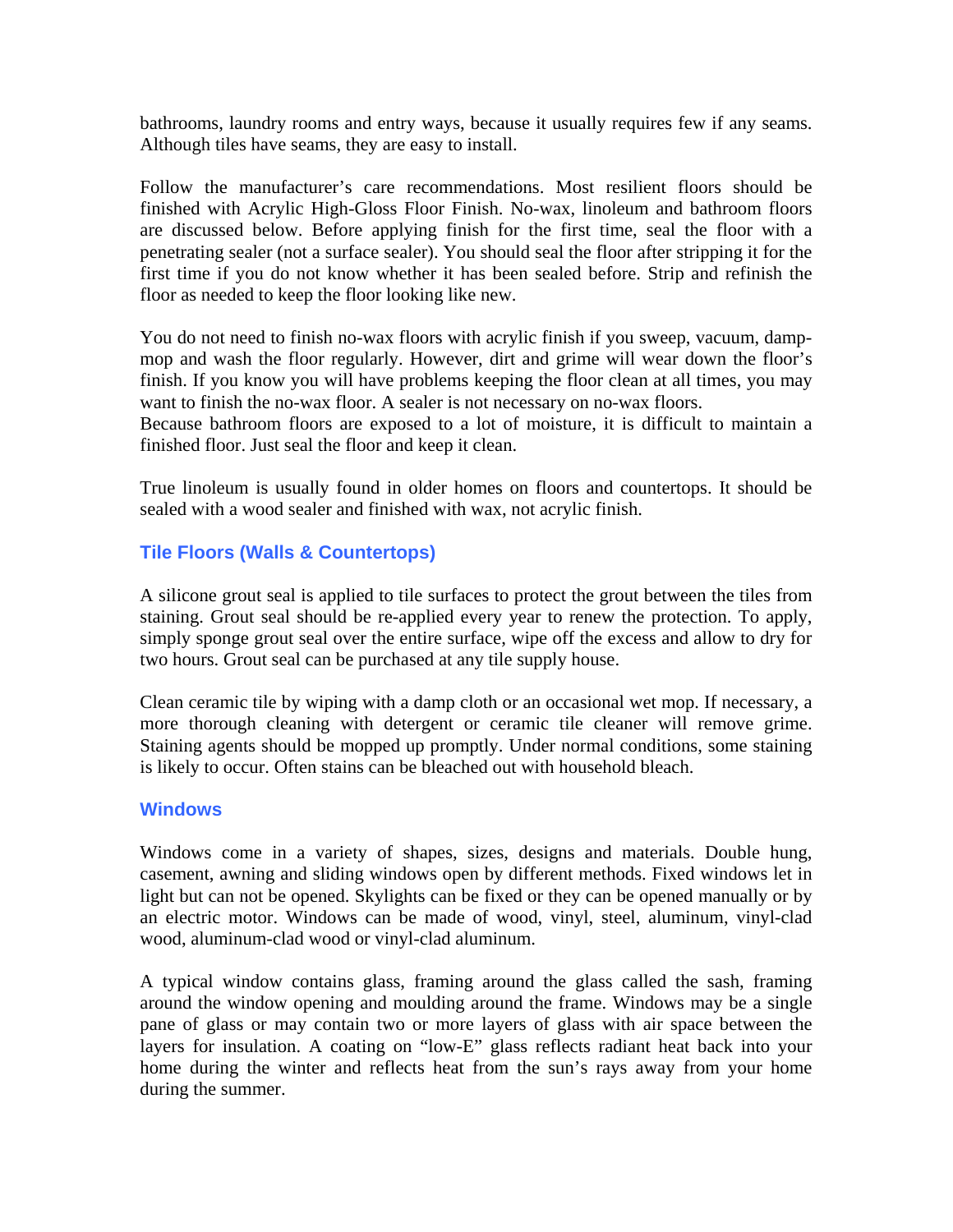## **Windows Inspection**

Inspect your windows once each year. Begin by opening and closing the windows. If the windows stick, it may be that moisture is swelling wood windows. Allow the wood to dry during the summer, inspect for decay and re-seal. Sticking windows can also be caused by excessive layers of paint between the frame and sash. Use a putty knife or a "window zipper" to cut through the paint. Cleaning the window's track with a brush and lubricating the inside of the track with petroleum jelly or silicone spray can also solve window sticking problems.

Wood windows should be inspected inside and out for paint and decay problems in the same manner as wood siding and wood trim. See the discussion at this link.

#### **Maintenance**

Clean the tracks on windows that open with a brush or vacuum attachment. Lubricate the inside of the track with petroleum jelly or silicone spray, removing any excess. Casement windows that operated by a crank and gear mechanism should be maintained by occasionally cleaning and lubricating the window mechanism.

Look for broken glass panes, bent sashes, loose, broken or missing hardware and torn or damaged window screens. Inspect locks and latch handles for proper operation and secure fit. Check seals, caulking and weather stripping to ensure cool outside air cannot enter your home from around a window. Make any necessary repairs.

A word on washing your windows. Few things affect the feeling of a room more than the quality of light coming through the windows. The easiest, fastest and most effective way to clean windows is with a squeegee and clear ammonia or dishwashing detergent and water. Use a professional quality window squeegee with replaceable blades. Use a squeegee extension pole to reach windows that are beyond reach. A squeegee scrub sleeve is the most efficient way to scrub the windows before using the squeegee.

Finally, check to make sure all opening windows move freely. You want to be certain that your family can exit through windows if necessary.

## **Cabinets and Countertops**

Never clean your cabinets with harsh abrasive cleaners. Use a damp cloth to clean your cabinets. You can use mild household cleaners on the cabinets if needed. Keep cabinet doors and drawers closed when not in use to protect the mounting hardware.

Wipe your countertops clean with a damp cloth. If necessary, a more thorough cleaning with detergent or household cleaner will remove grime. As with your tile floors, silicon grout seal is applied to protect tile countertops. If you have tile countertops or back splashes, re-apply grout seal once each year (see the tile floor discussion at this link).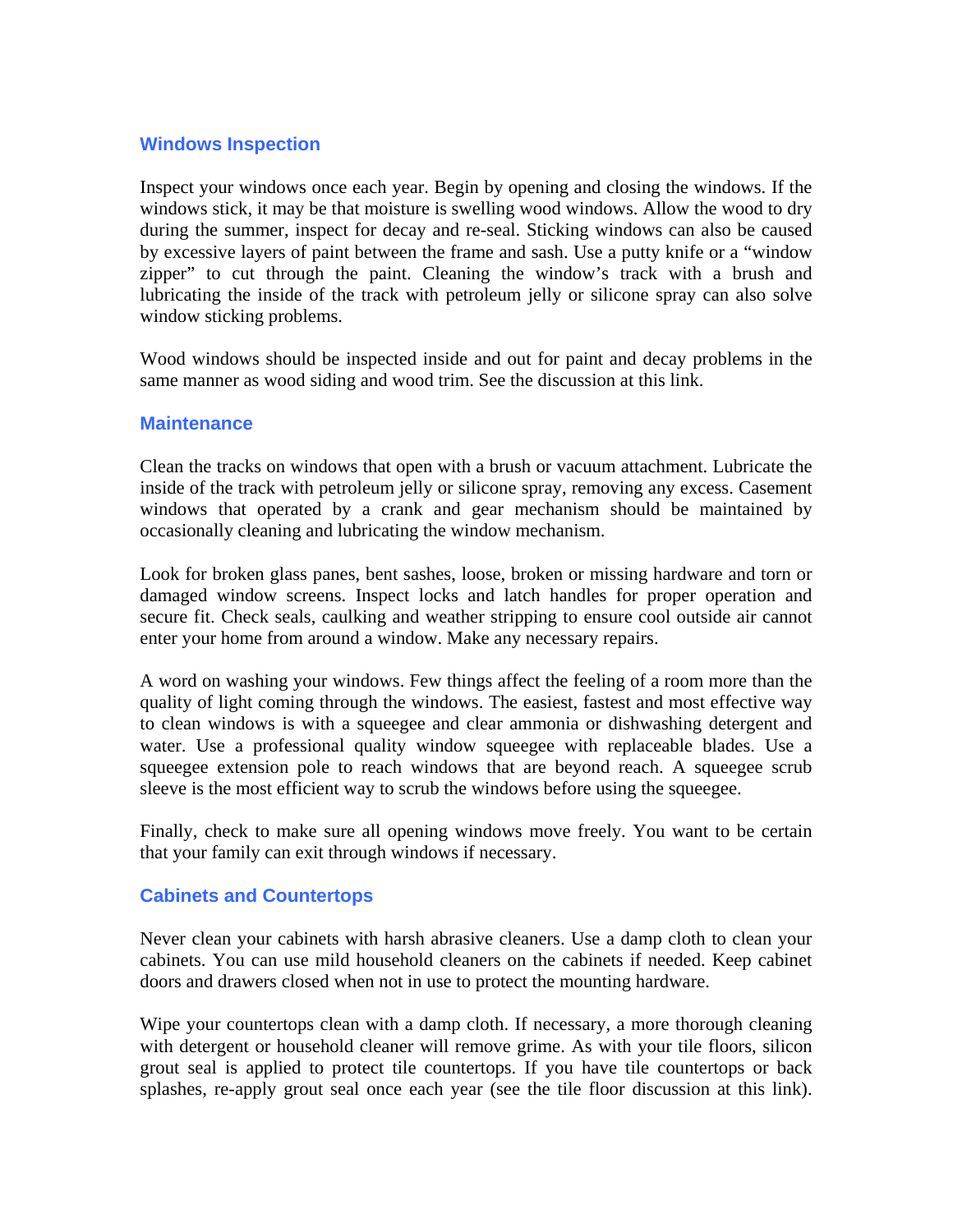Staining agents should be cleaned up promptly. Protect your countertops from hot pots, pans, baking dishes and irons with pot rests. Never cut anything directly on the countertop because the knife may dent or nick the surface.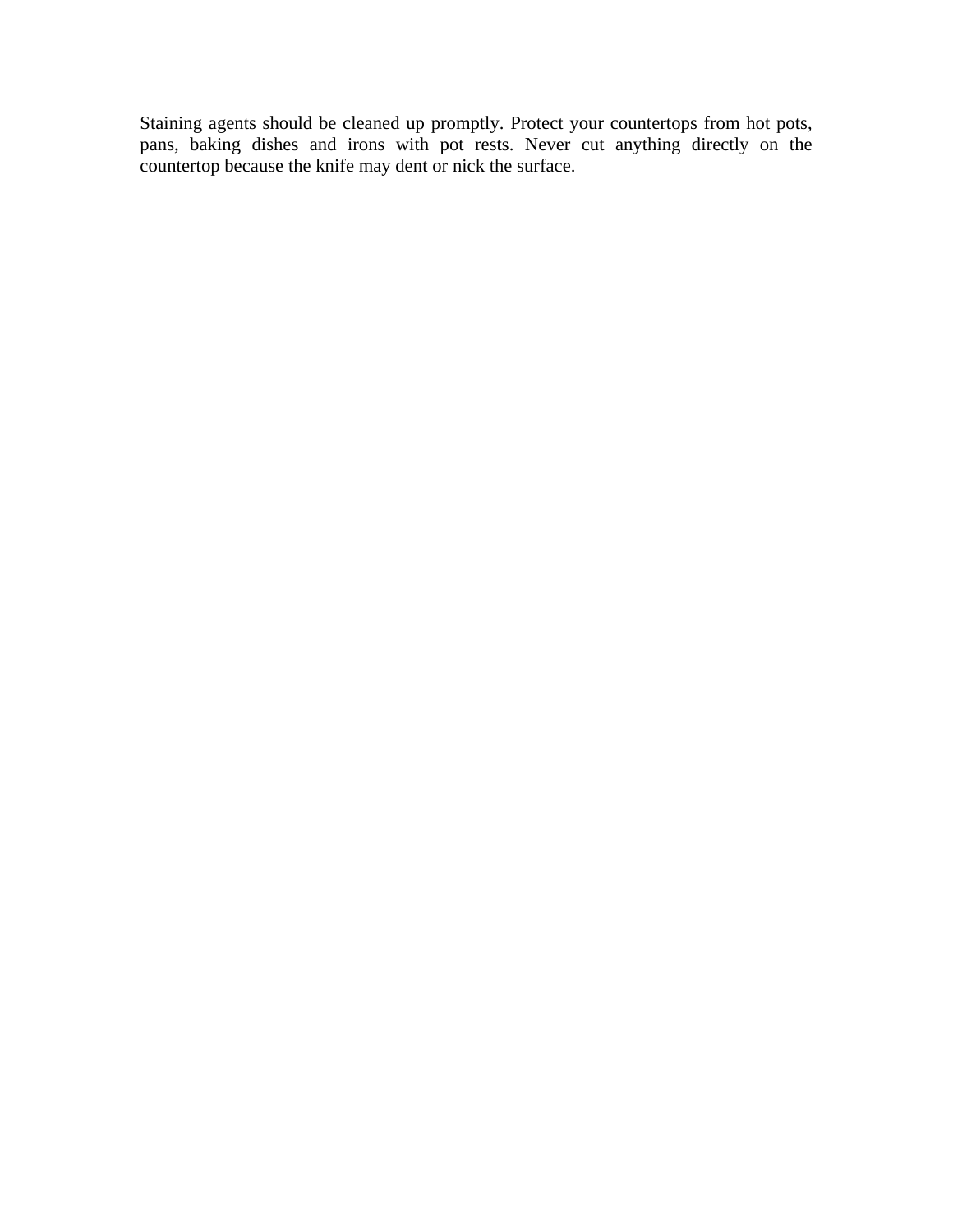

## **Heating & Cooling**

Your home's heating and cooling system should give you many years of service with proper maintenance. Preventive maintenance will lower your energy costs, prevent costly repairs and prolong the life of your system. Regular maintenance will ensure that your system is ready to heat and cool your home when needed.

There are a variety of systems for heating, ventilating and cooling your home. This chapter discusses the most common systems and their individual components. Review all sections that apply to your home. For specific information on how to maintain the system in your home, see the manufacturers' appliance manuals for the equipment in your home.

If you are missing one or more original appliance manuals, contact the appliance manufacturer and ask for a replacement manual. Most manufacturers should replace missing manuals.

The suggestions listed below are a reminder that your home's system must be maintained regularly. Always follow the manufacturer's maintenance specifications .

## **Professional Maintenance**

Most heating and cooling systems should be serviced once a year by a professional heating or cooling contractor. The professional contractor has the tools, instruments and training necessary to maintain your system for dependable, trouble-free operation. The contractor should inspect your system, complete necessary maintenance tasks and adjust the entire system for optimal performance.

The contractor that installed your system or your local oil or gas distributor should be qualified to maintain your system. You also can look for heating and cooling contractors in the yellow pages of your local telephone book. You may want to consider purchasing a service contract for your system. Once you find a good contractor, reward the contractor's service by your continued patronage.

## **Thermostats**

Thermostats signal a demand for heat at preset minimum temperatures. It is this signal that controls the rest of the heating system. When the air reaches the desired temperature, the thermostat turns the heating system off. Thermostats control cooling systems in the same manner at preset maximum temperatures.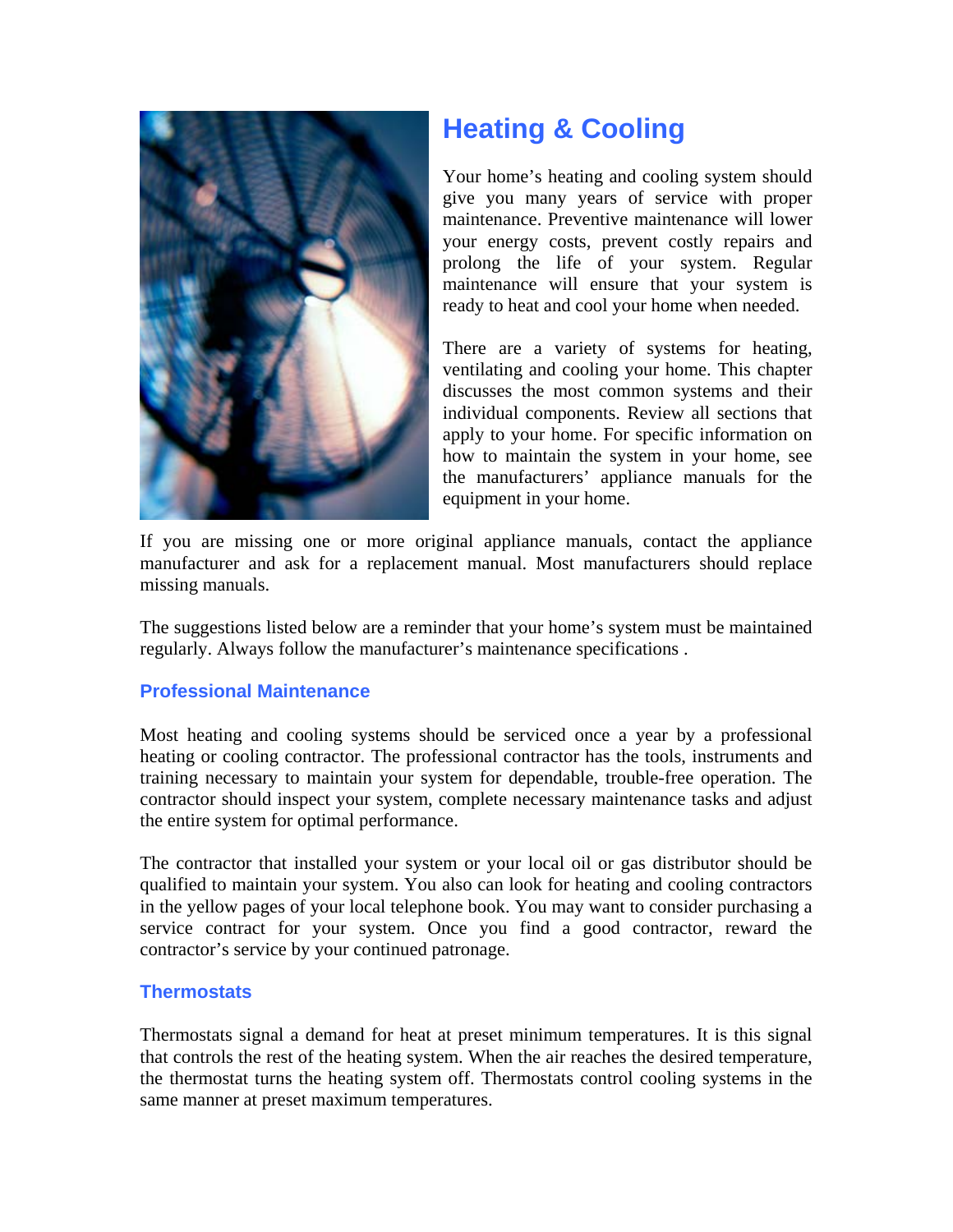Clock thermostats and multiple-setback thermostats can be adjusted to maintain different temperatures at different times of the day to conserve energy. You can set the units for lower temperatures during the work day if the house is empty and at night when you sleep.

#### **Maintenance**

Thermostats should be cleaned and, if necessary, adjusted once a year. Dust between contact points and improper alignment can affect a thermostat's operation. Your heating and cooling contractor should inspect all thermostats during the annual service call. If you prefer, you can maintain the thermostats yourself. This annual maintenance should include the following:

#### **Dust**

Remove the thermostat's cover and dust the inside surfaces and any metal coil with a soft brush.

#### **Contact Points**

Clean metal contact points by working a piece of heavy bond paper or thin card stock between the contact points and blowing the contacts clean.

#### **Liquid Mercury Contacts**

The previous step is not necessary if the unit has a liquid mercury contact enclosed in an airtight glass tube instead of contact points.

#### **Switch Contacts**

Clean any metal switch contacts along the top or edges of the unit with a cotton swab moistened with alcohol.

#### **Alignment**

Check alignment with a level and adjust as necessary.

#### **Calibration**

Check temperature readings for accuracy and adjust as necessary.

#### **Forced Air Heat**

Forced air heating systems warm many modern homes. First a furnace or electric heat pump heats cool air. A blower then forces the heated air throughout your home. The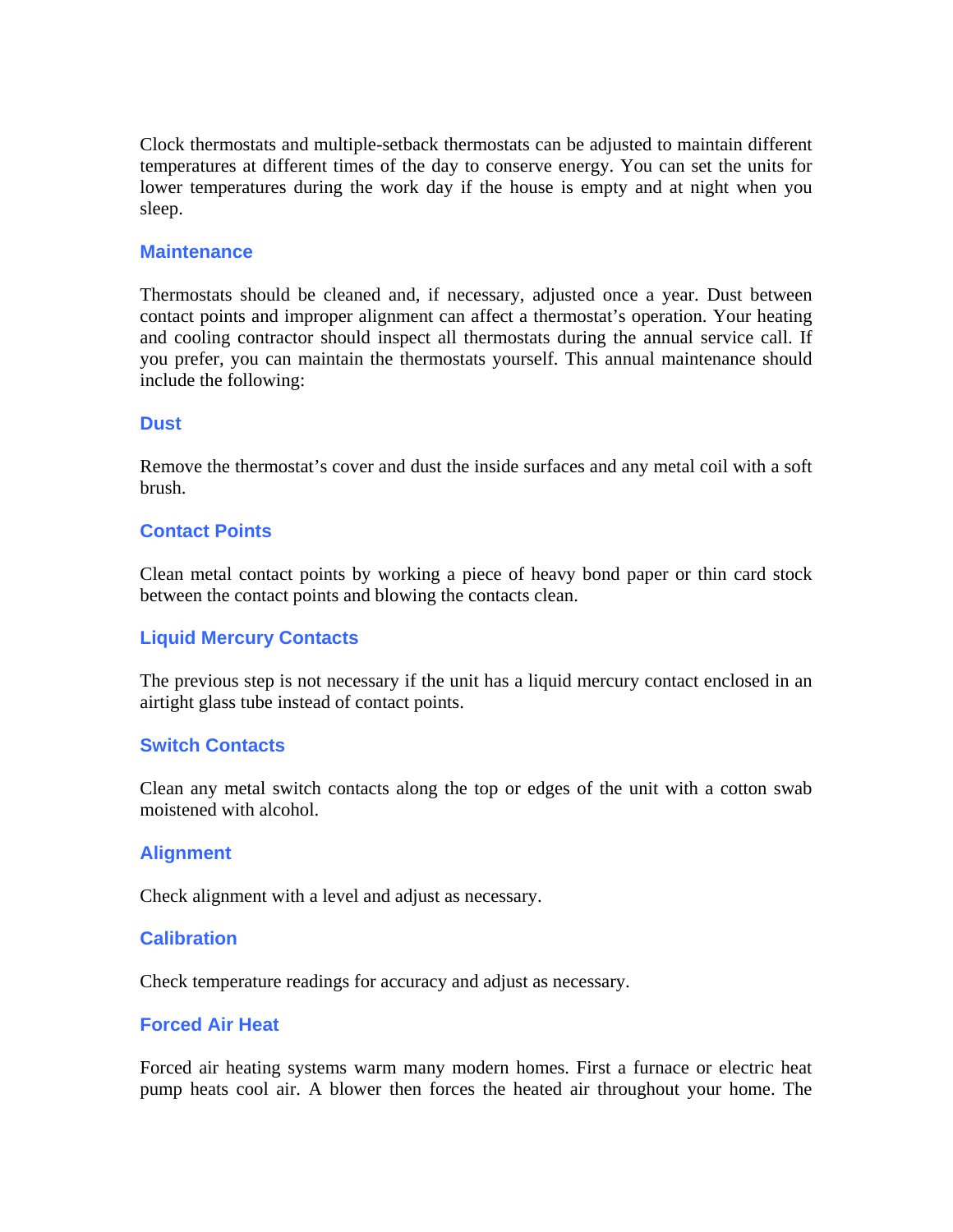heated air travels through ducts and registers into your home's living areas. Next cool air returns to the furnace by a separate register and duct known as the cold air return. Finally, the furnace heats the returning cool air and the cycle begins again.

Your forced air heating system requires comprehensive annual maintenance by a professional heating contractor at the beginning of each heating season. In addition, you should follow the simple maintenance suggestions discussed below to keep your system operating at peak performance.

## **Air Filters**

Dirty air filters restrict airflow and reduce the heating system's efficiency. Inspect your air filters once a month when the system is in use for heating or cooling. Clean or replace dirty air filters as necessary.

The first step in inspecting your air filters is to locate and remove the metal panel covering the filter or filters. The cover panel should be located near the heating system's blower. Next, slide out the filters. Clean or replace the filters with new filters of the same size. Slide the new filters into position according to the air-flow directions on the filter. Finally, replace the cover panel. Regular inspection, cleaning and replacement of your furnace filters will reduce your heating bills and prolong the life of your heating unit.

## **Balancing The Heat**

If some rooms seem too hot or too cold, you can "balance" the heat distribution throughout your home. Open and close supply registers and duct dampers as necessary to control the flow of heated air.

If your system has duct dampers, they should be found where one duct branches from another. The damper handle shows the direction of the damper vane. A damper is fully open when the handle is parallel to the duct. It is fully closed when the handle is perpendicular to the duct.

Increase air flow to cold rooms and reduce air flow to overheated rooms. If you have problems adjusting the heat to your satisfaction, consult your professional heating contractor.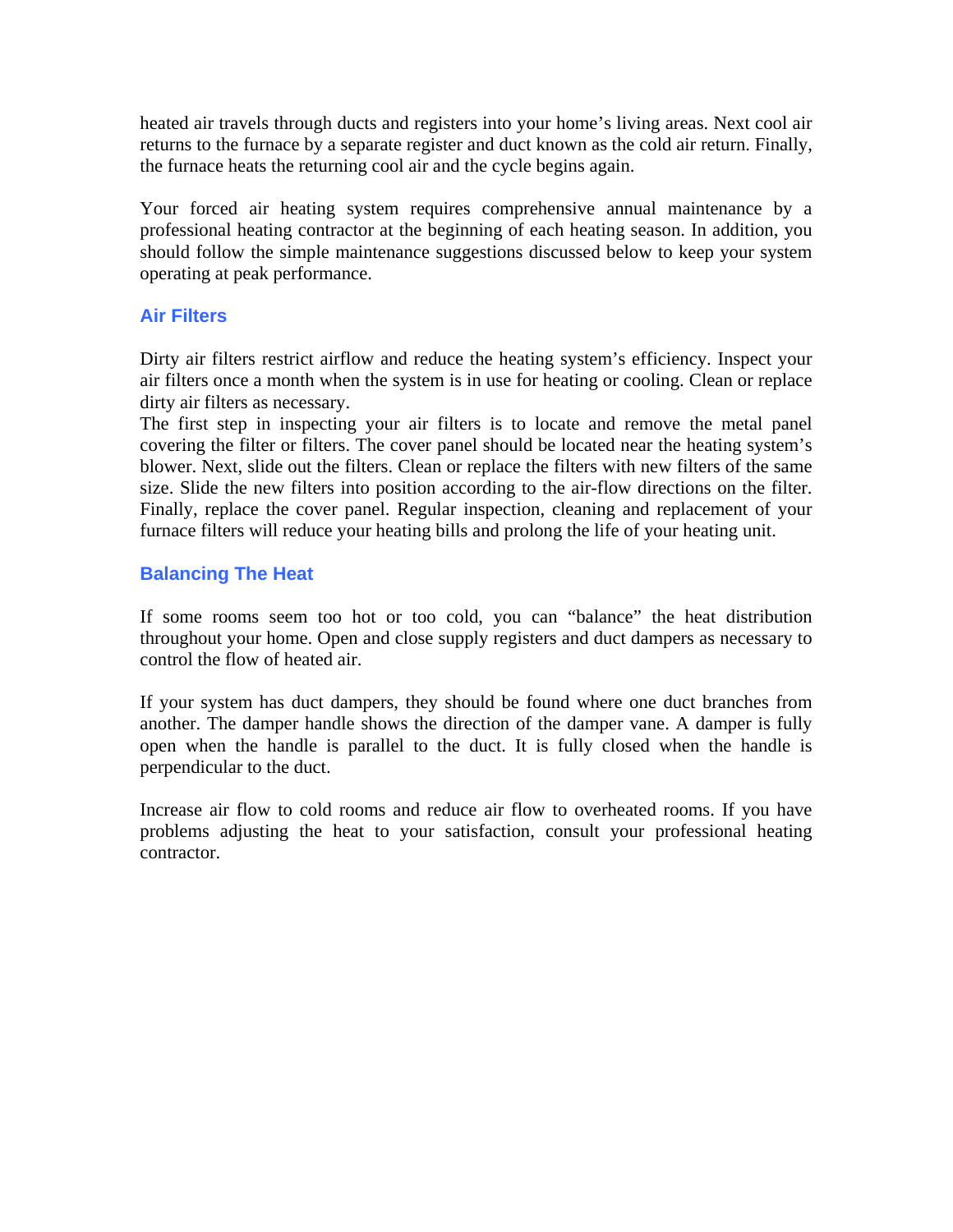## **Professional Maintenance**

Call your heating contractor early before the start of the heating season to schedule a service call. This way you will beat the winter rush.

The contractor should do the following:

1. Thermostats. Clean and adjust all thermostats. Check this link.

2. Blower Blades. Clean the furnace's blower blades.

3. Fan belts. Check fan belt tensions and adjust as necessary. Worn or faulty fan belts should be replaced.

4. Motors. The blower motor and any other motors should be oiled. Do not oil permanently lubricated motors.

5. Humidifier. Examine humidifier for water leaks and flush mineral deposits from unit.

6. Heat Source. Inspect and service the heat source as discussed at this link.

7. Ducts. Examine supply ducts for gaps or leaks and repair as necessary.

#### **Home Owner Maintenance**

Between maintenance calls, you should do the following once each month when your forced air system is in use for heating or cooling:

1. Filters. Inspect air filters and clean or replace as necessary.

2. Registers. Reduce dust in your home by vacuuming heat registers and the cold air return as part of your regular cleaning. Remove any objects or debris that may have fallen through the registers.

3. Obstructions. Remove any drapes, furniture or other objects blocking registers, interrupting airflow and lowering your system's efficiency.

4. Listen. Listen to your furnace and the rest of your system. If you hear unusual noises, follow the appliance manual's directions or consult with your professional heating contractor.

5. Ducts. Examine exposed supply ducts for gaps or leaks allowing heated air to escape. Look for gaps and run your hand along exposed supply ducts with the blower running to feel for escaping air. Seal any leaks with duct tape.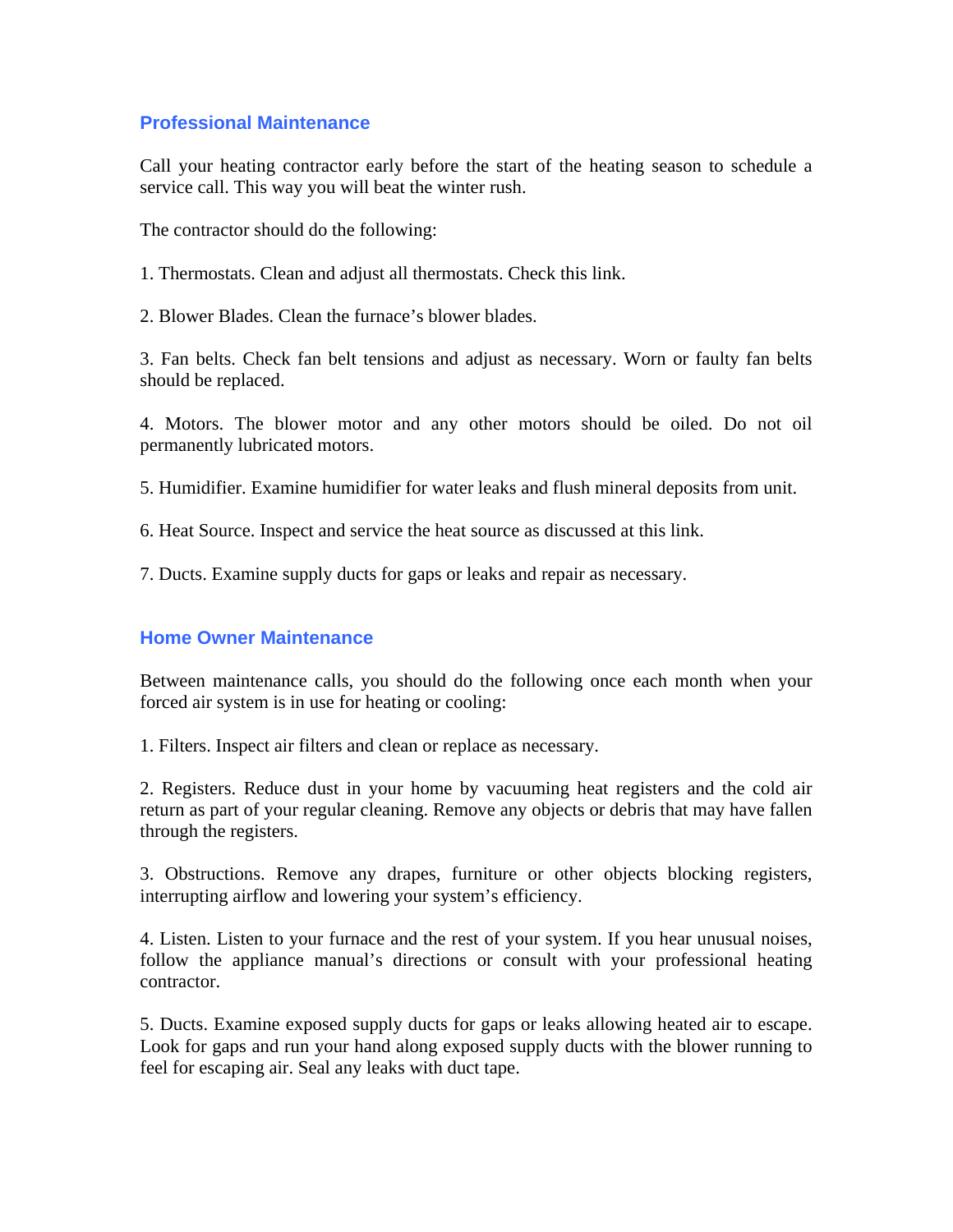#### **Gravity Air Heat**

A gravity air system is similar to a forced air system. Both systems use air to transfer heat from the furnace to the living areas. A gravity air system does not have a blower. Instead, the natural convection created by warm air rising circulates air throughout the system. Gravity air system maintenance is similar to the forced air system maintenance discussed above. Gravity air systems, of course, do not have blowers to maintain. In addition, there are no filters to obstruct the slower moving air. Like forced air systems, gravity air systems require annual maintenance by a professional heating contractor.

#### **Hot Water Heat**

Hot water heat is a common heating system. First, oil, gas, electricity or another fuel heats water in a boiler. Next, the heated water travels through pipes to radiators, convectors or radiant piping concealed in floors, walls or ceilings. Heat from the water then radiates throughout the living space. After giving up some of it's heat, cooler water returns to the boiler to be heated again.

Water can circulate through the system by gravity (lighter, heated water rises to displace heavier, cooler water) or by circulating pumps. Distribution piping can be laid out in a variety of arrangements. Some combination of thermostats, aquastat controls (on/off control based on preset water temperatures), relays and manual controls will control the system. Some systems divide the home into separate heating areas or "zones." Your heating contractor or gas or oil supply representative can identify and explain the particular features of your hot water system.

Although the theory is simple, you have a complicated system. Your system must be inspected and serviced by a professional heating contractor annually. Careful operation and periodic home owner maintenance are also required for safe, trouble free operation.

If you have any questions or concerns regarding the operation of your hot water or steam heating system, call your professional heating contractor. Call immediately. Do not wait for the system to fail before consulting an expert.

## **Radiators & Convectors**

Radiators and convectors are the most common radiating devices. Radiators are large cast iron tubes. Convectors are smaller copper or steel tubes surrounded by metal fins housed in grilled cabinets or baseboard units. The fins increase the convectors heated area.

Dirt, dust and obstructions interfere with the heat transfer from the radiators or convectors to the room air. Clean the radiators or convectors with a vacuum brush attachment regularly. If a radiator cannot be cleaned with a vacuum brush attachment, spread damp newspapers under the radiator and clean with a radiator brush. Remove any drapes, furnishings or other objects obstructing air flow around your radiators or convectors. Do not place anything on top or in front of your radiators or convectors.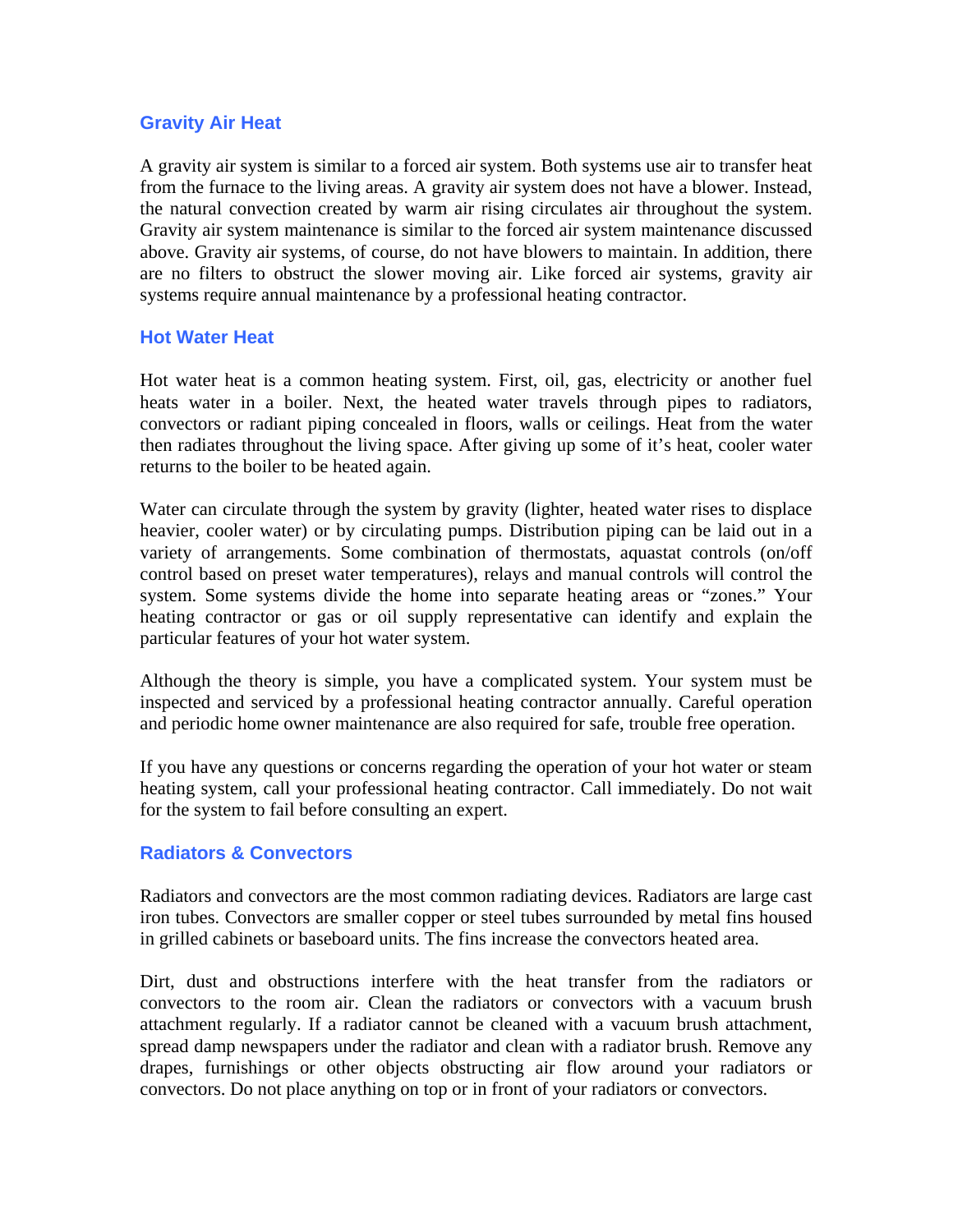Air trapped inside a radiator or convector, can interfere with heat distribution. Some radiators and convectors have automatic air valves that bleed air from the units. If yours do not, they should be bled manually at the beginning of the heating season and after adding or removing water from the system. If a radiator or convector will not heat properly, bleeding the unit may solve the problem.

## **Balancing the Heat**

You can "balance the heat" distribution when some rooms feel too hot or too cold. First, turn the system on and allow room temperatures to stabilize. Next, open or close the valve leading to the radiator or convector to be adjusted. Then wait for room temperatures to stabilize before making another adjustment. You may need patience, it can take several days of adjustments to balance the system.

#### **Freezing**

Do not allow the water in your distribution pipes to freeze. Mechanical problems, extended power failure, fuel oil delivery problems, gas supply interruptions and other causes can shut down your system. If the system is to be off for several days, contact a heating professional to add anti-freeze to or drain water from the system. Leave the system running at a low temperature when you leave your home during the heating season.

#### **Controls**

If your system has a constant running pump, turn the pump on at the beginning of the heating season. Turn the pump off after the heating system ends. This task does not apply to gravity systems or circulation pumps controlled by aqua-static or relay controls.

Your system heats water under pressure. An automatic pressure relief valve guards against excessive pressure. This safety control device will open, if needed, to release pressure and prevent serious damage.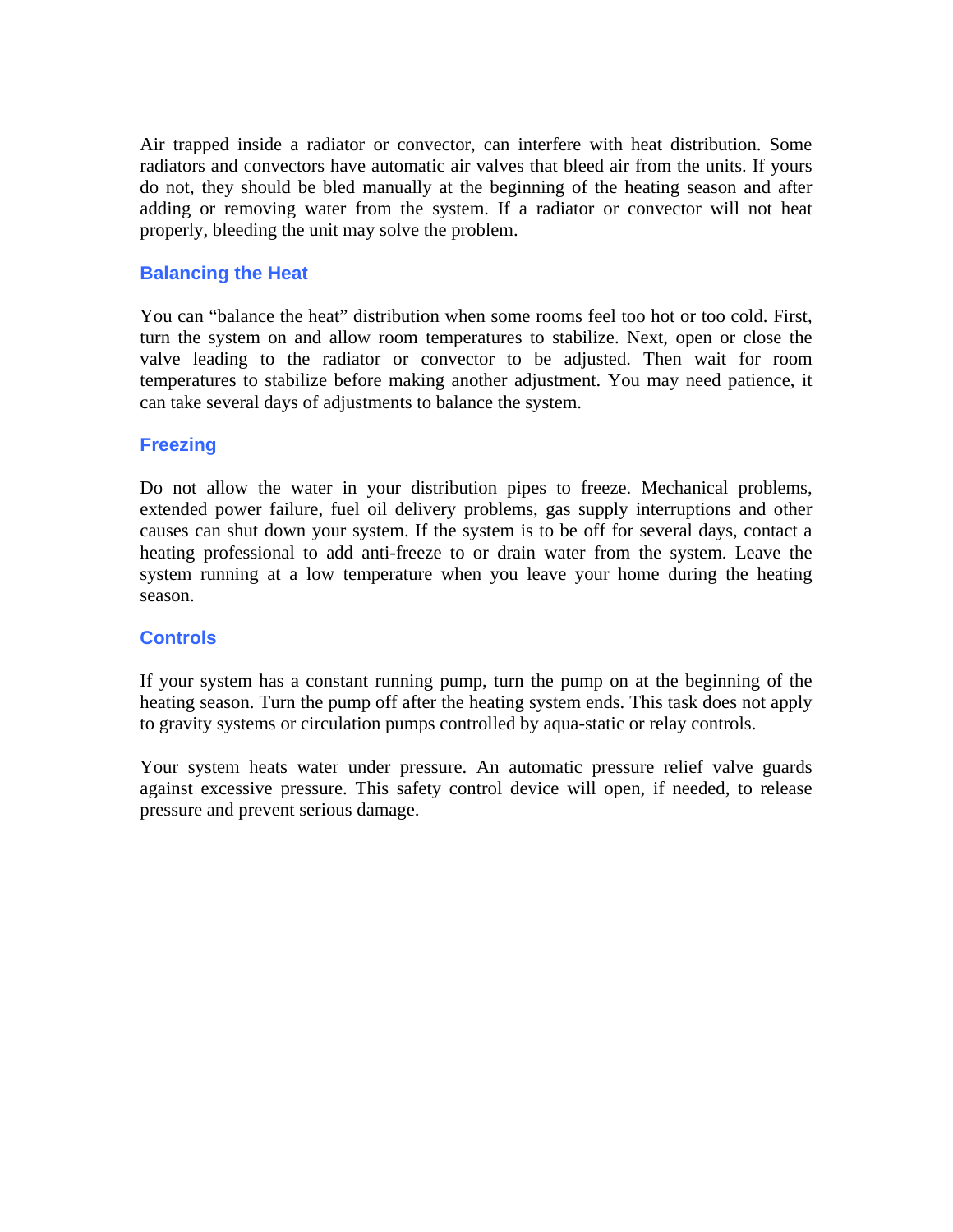## **Professional Maintenance**

Call a professional heating contractor or your local oil or gas distributor to schedule an annual inspection and service before the start of the heating season. The contractor should do the following:

1. Thermostats. Clean and adjust all thermostats at this link.

2. Controls. Inspect all aquastats, relays and other controls.

3. Temperature Pressure Relief Valve. Check the temperature pressure relief valve by lifting the valve lever and allowing a small amount of water to flow into a bucket. Replace if no water flows from the valve.

4. Water Temperature. Inspect the water temperature gauge and adjust water temperature as necessary.

5. Water Pressure. Inspect the pressure temperature gauge, showing boiler water level, and make any necessary adjustments. Some systems have a pressure reducing valve that maintains the proper water level automatically.

6. Pumps & Motors. Oil all pumps and motors unless they have permanently lubricated bearings. Un-lubricated pumps are expensive to replace.

7. Radiators & Convectors. Bleed radiators and convectors if there is no automatic air valve.

8. Pipes. Inspect pipes for rust and leaks.

9. Heat Source. Inspect and service the heat source as discussed at this link.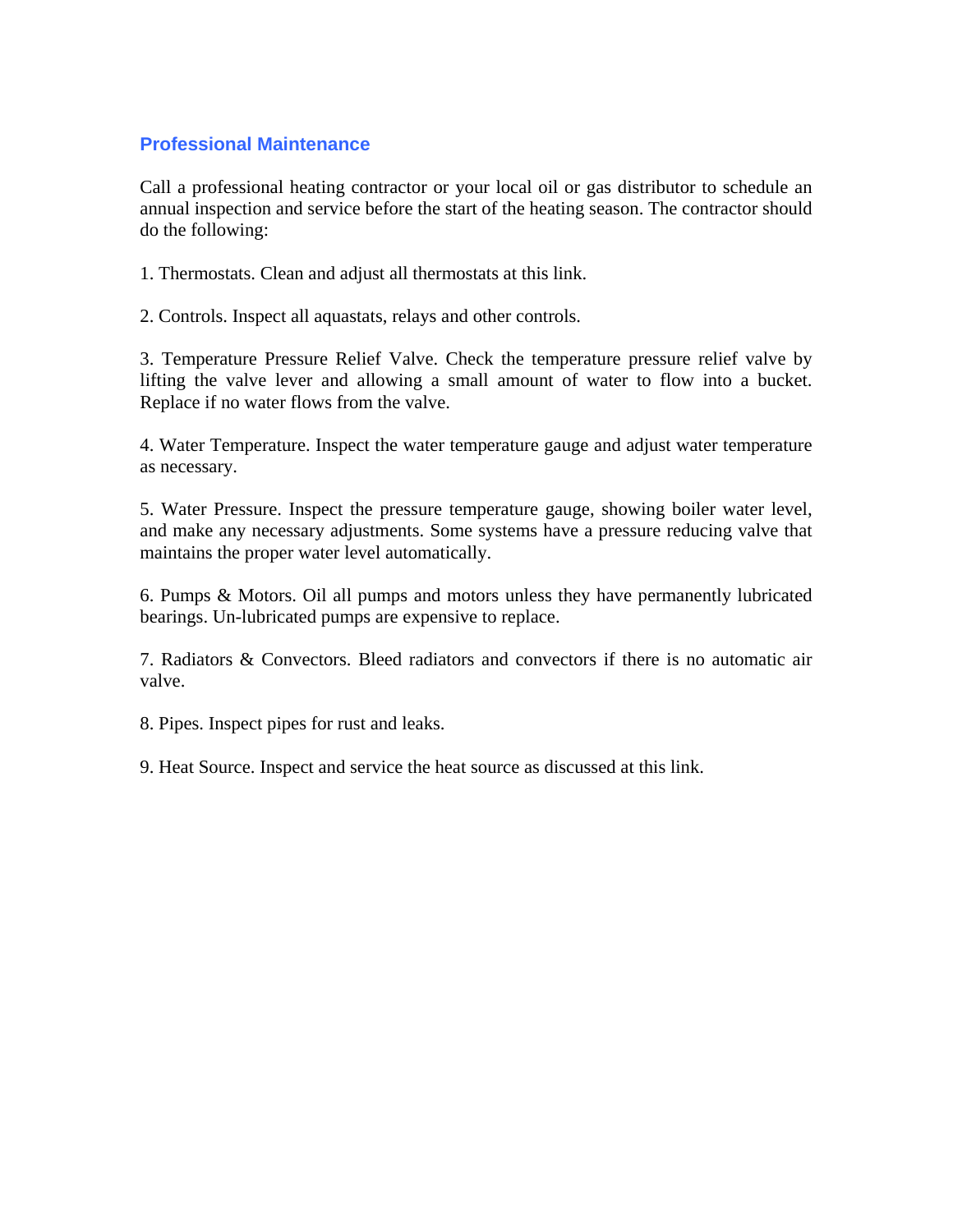### **Home Owner Maintenance**

Between maintenance calls, you should do the following once each month during the heating season:

1. Radiators & Convectors. Clean radiators or convectors with a vacuum brush attachment.

2. Obstructions. Remove any drapes, furniture or other objects blocking radiators or convectors. These obstructions interrupt airflow and lower your system's efficiency.

3. Temperature Pressure Relief Valve. Examine the temperature pressure relief valve. Call your contractor if you see signs of leaking or discharged water.

4. Pipes. Check exposed pipes for rust and leaks. If you discover a problem, contact a heating professional immediately, before the problem worsens and extensive repairs become necessary.

5. Listen. Listen to your heating system. If you hear unusual noises, review the appliance manual for the boiler and any separate manuals for the pumps and motors. Follow the manufacturer's directions or call your heating contractor.

#### **Steam Heat**

Steam heat systems are similar to hot water systems. Boilers, pipes and radiators or convectors generate, distribute and radiate heat. The boiler heats cool water until it turns to steam. The steam then rises through the pipes to radiators or convectors. After the steam gives up its heat, it condenses back to water and runs back to the boiler to be heated again.

You should maintain your steam heat system similar to the hot water system discussed above. Steam systems must be serviced by a professional heating contractor. There are some differences between the two systems. Steam heat systems do not have pumps and pump controls to maintain. The steam boiler's water level should be monitored periodically. In addition the low-water cutoff should be flushed once a month to prevent buildup of sediment. Ask your contractor how to maintain your system throughout the heating season.

#### **Gas Burner**

Gas burners are common in forced air, hot water and steam systems. The burners can be fueled by natural gas, manufactured gas or bottled liquid propane gas. Gas burners are generally reliable and require little maintenance.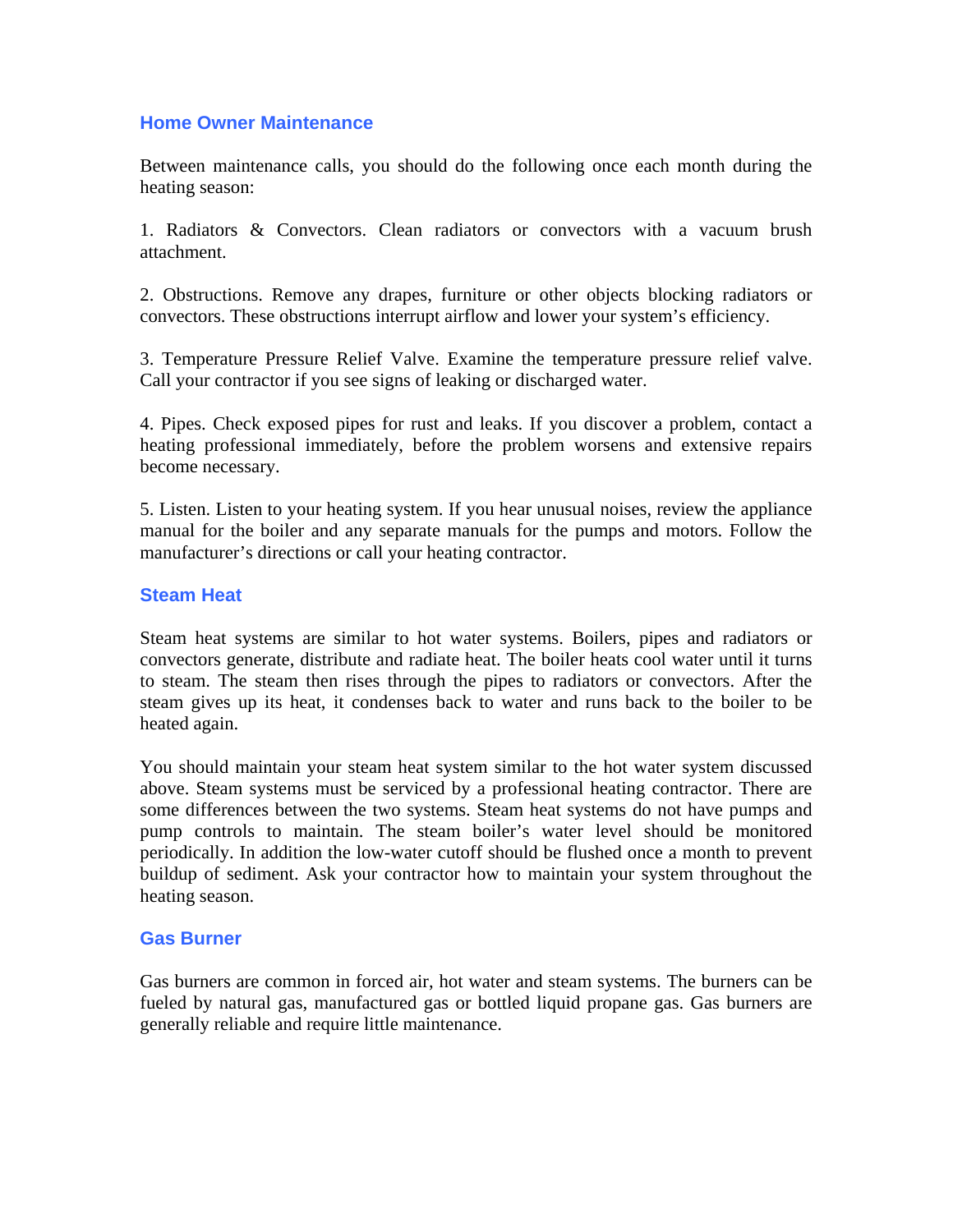In a gas system, an automatic gas valve opens when the thermostat calls for heat. Gas flows into a manifold and through venturi tubes where the gas mixes with air. A pilot light then ignites the air-gas mixture when it emerges from burner ports. The burning gas produces heat.

A thermocouple next to the pilot light closes the gas valve if the pilot light goes out. This prevents unburned natural gas from accumulating and creating a fire hazard. If the thermocouple is faulty, the pilot will not light.

Pilot lights can be electric or gas pilots. If you have problems with an electric pilot, call your professional heating contractor. You can clean and re-light a gas pilot by following the instructions printed on the front of the boiler or furnace.

Some home owners turn off their gas pilot lights during the non-heating months. This may save energy but can create other problems. Keep the pilot burning all year to reduce condensation within the system and prevent corrosion.

## **Professional Maintenance**

Your heating contractor should do the following during the service call:

1. Pilot. Clean the pilot orifice and adjust the pilot flame as needed.

2. Burners. Clean the burners and adjust as necessary.

3. Heat Exchanger. Clean heat exchanger surfaces. Inspect to ensure there is no deterioration allowing poisonous exhaust gases to mix with indoor air.

4. Flue. Clean flue passages to remove soot buildup and inspect for exhaust gas leaks.

#### **Oil Burner**

Two types of oil burners usually heat air or water. The most common is the high pressure or gun-type burner. The other is a vaporizing or pot-type burner.

When the thermostat calls for heat, a high pressure or gun-type oil burner pumps oil through a nozzle, producing an oil mist. A blower mixes the oil mist with air and propels the air-oil mixture into a combustion chamber. A high-voltage spark created by two electrodes then ignites the air-oil mixture.

In a vaporizing or pot-type burner, an oil control valve opens to allow oil to pool in a pot. A blower or natural draft adds the air needed to support combustion. An electric spark then ignites the oil. The heat of the burning oil causes the oil in the pool to vaporize and mix with the air. The vaporized oil-air mixture then ignites and the cycle continues. The vaporizing burner requires a higher grade of oil that vaporizes easily for efficient operation.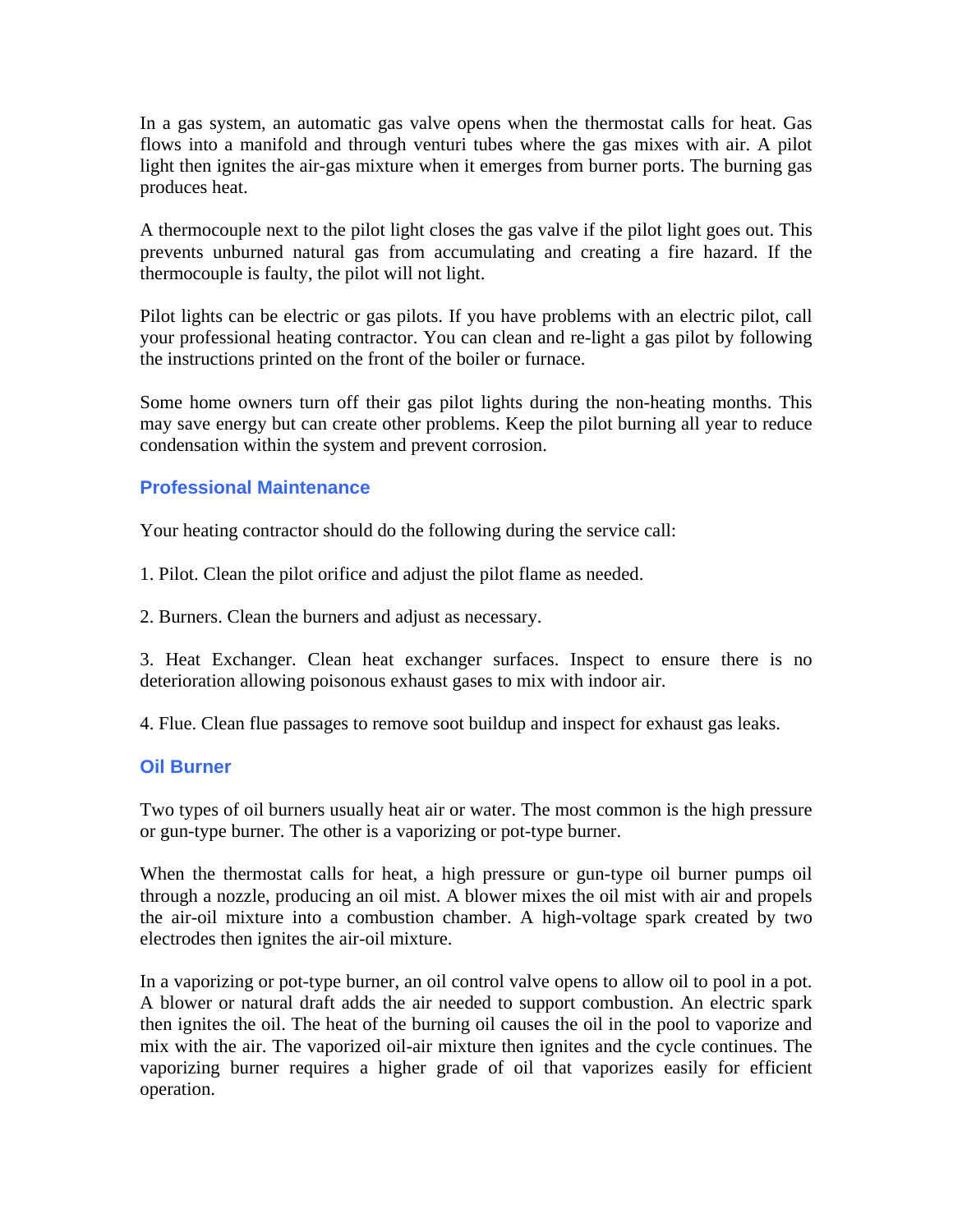## **Controls**

If the oil does not ignite in either type of burner, a safety control cuts off the flow of oil to the burner. This control may be a flame sensor in the burner or a heat sensor on a stack control attached to the flue. Without this safety device, the boiler or furnace could flood with flammable oil and put your home in danger.

A proper draft over the fire box is important for efficient operation of either oil burner. Most oil burners have a draft regulator mounted in the exhaust stack near the boiler or furnace. The regulator contains a small damper that opens and closes automatically to maintain the proper draft.

#### **Professional Maintenance**

All oil burners require an annual inspection by a professional heating contractor. A burner that is out of adjustment can waste up to 50% of your fuel dollars.

Your heating contractor should do the following:

1. Burners. Clean the burners and adjust as necessary.

2. Heat Exchanger. Clean heat exchanger surfaces. Inspect to ensure there is no deterioration allowing poisonous exhaust gases to mix with indoor air.

3. Flue. Clean flue passages and inspect for exhaust gas leaks.

4. Efficiency Testing. Test burner efficiency and adjust as necessary.

#### **Electric Elements**

Electric resistance heating can be the heat source for your boiler or furnace. Electrical resistance coils are immersed directly into the furnace's flowing air or the boiler's water. It is a simple system. When a thermostat calls for heat, the resistance coils become warm and transmit their heat directly to the air or water. When the thermostat signals that the demand for heat has been satisfied, the coils are turned off.

Have a qualified professional maintain your electric boiler or furnace once a year. Likewise, if you have any problems with the electric heating elements, call a qualified professional.

#### **Heat Pump**

Heat pumps are another heat source for forced air heating systems. Electric heat pumps are more energy efficient than other electrical heating systems because they use electricity to move heat, instead of producing heat.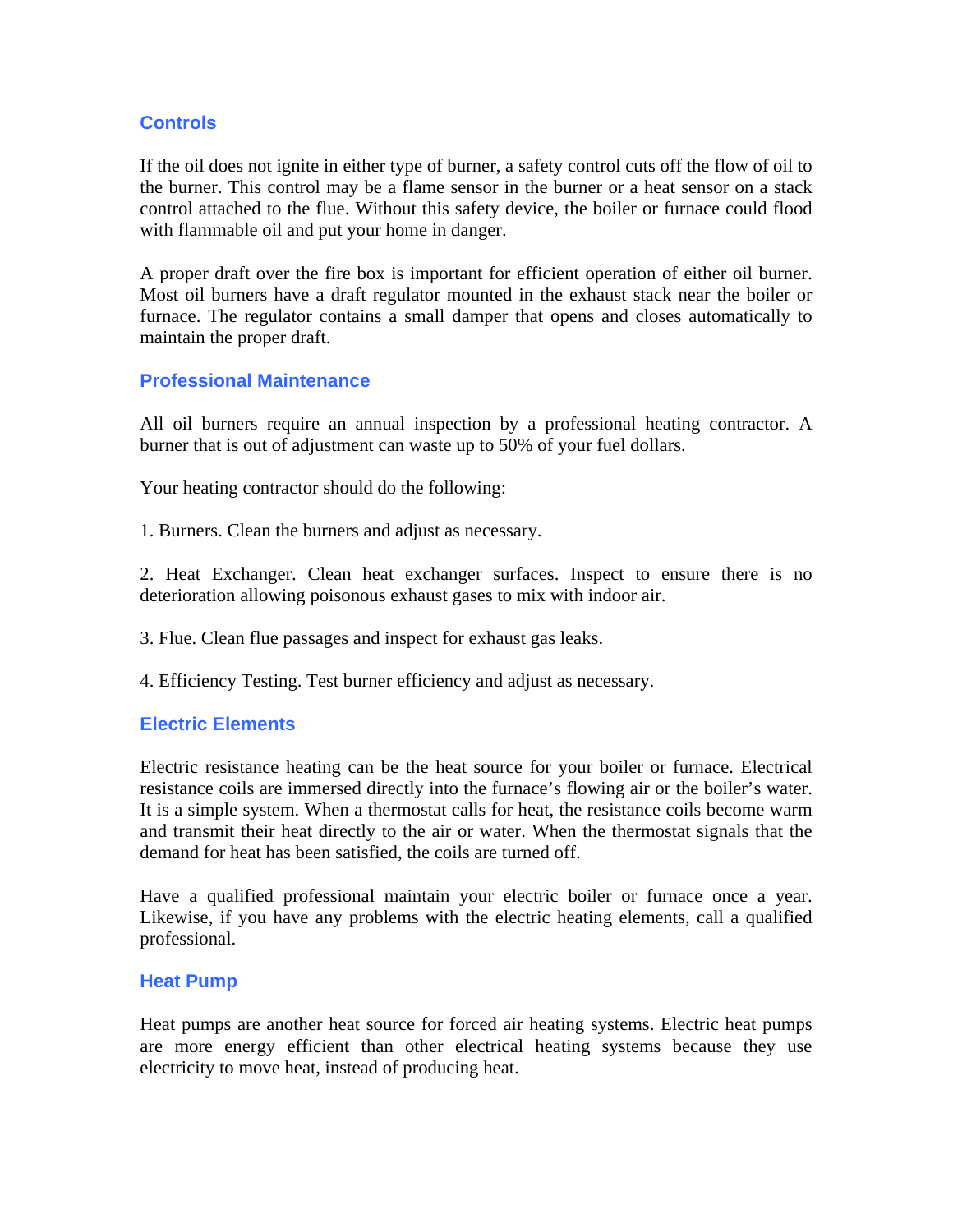The most common heat pumps are air-to-air systems. They extract heat from the outside air and transfer it to the inside air. Other systems include solar-assisted, water-source and ground-source heat pumps. The principles for air-to-air systems discussed below also apply to other types of heat pumps.

It may seem hard to believe that heat from outside air can heat your home during freezing weather. As long as the air temperature is greater than absolute zero, -460 degrees F., there is some heat in the air. At 32 degrees F., air possesses 88% of the heat that it has at 100 degrees F.

## **Operation**

Heat pumps move heat by moving a refrigerant with a boiling point around -20 degrees F., such as Freon, between indoor and outdoor coils or heat exchangers. The cold refrigerant, like any fluid, absorbs heat when the outside air heats it to a boil.

A compressor then compresses the vaporized refrigerant and raises its temperature to over 100 degrees F. The heated refrigerant passes through a pipe to the inside heat exchanger, transfers its heat to the inside air and condenses to a warm liquid.

The warm liquid then, passes through an expansion valve, reducing the refrigerant's pressure, expanding its volume and lowering its temperature (the reverse of compression). The cold refrigerant is ready to absorb heat from the outside air again and repeat the cycle.

The air at your registers may seem cool during the heating cycle. This is because a heat pump does not deliver sudden bursts of hot air like conventional furnaces. Instead, it delivers a more constant flow of 85 to 90 degrees F. air at a higher velocity. The air feels cool because it is less than your body temperature. The air is sufficiently warm to keep you comfortable.

## **Air Conditioning**

Air conditioning is another advantage of heat pumps. A reversing valve reverses the refrigerant's flow for cooling so that the system extracts heat from the inside and discharges it outside.

## **Supplemental Heating**

Supplemental electric heating elements will help heat your home when cold outside air reduces the heat pump's heating capacity. Raising the thermostat setting by more than 2 degrees F. increments may also turn on the supplementary heating and increase your energy usage. For maximum efficiency, set the thermostat and leave it at that setting day and night.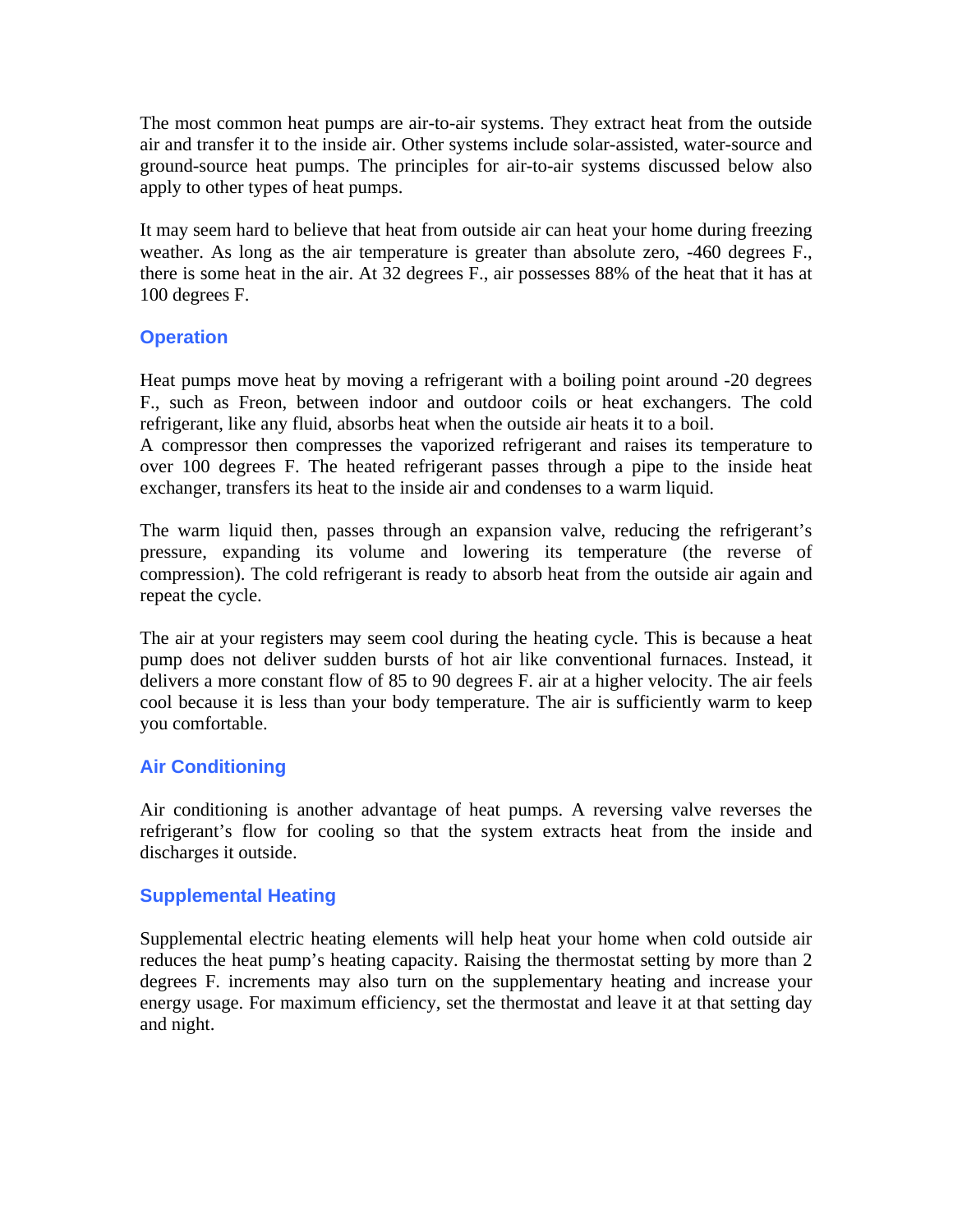## **Outdoor Unit**

It is normal for ice to build up on the outdoor coil, or heat exchanger, during winter heating. The heat pump defrosts the ice automatically to maintain efficient operation. Steam or fog may rise from the outdoor unit during the defrost cycle.

Do not allow snow, grass, clippings, vines, shrubs or other items to accumulate on or around the outdoor unit. Do not stack or store items on or around the unit. Maintain a minimum 12 inch clearance between the outdoor unit and snow banks and other obstructions. It is important to allow air to flow to the unit unrestricted.

Make sure that no one steps on the copper tubing between the indoor and outdoor units. Do not place or hang items on the tubing either. The heat pump may malfunction if kinks or dents in the tubing causes refrigerant to leak or restricts refrigerant flow. Repairing or replacing the copper tubing can be expensive.

#### **Professional Maintenance**

Once a year, call a professional heating and cooling contractor to do the following:

1. Blower. Inspect, clean and oil the indoor blower motor and blower wheel. Permanently lubricated motors should not be oiled.

2. Coils. Inspect and clean indoor and outdoor coils.

3. Drains. Inspect and clean the indoor coil's primary and auxiliary drain pans and drain lines. Unplug if necessary.

4. Wiring. Inspect wiring for loose electrical connections, discolored contacts and terminals and bare or frayed wiring.

5. Performance. Check the system's performance and adjust as necessary.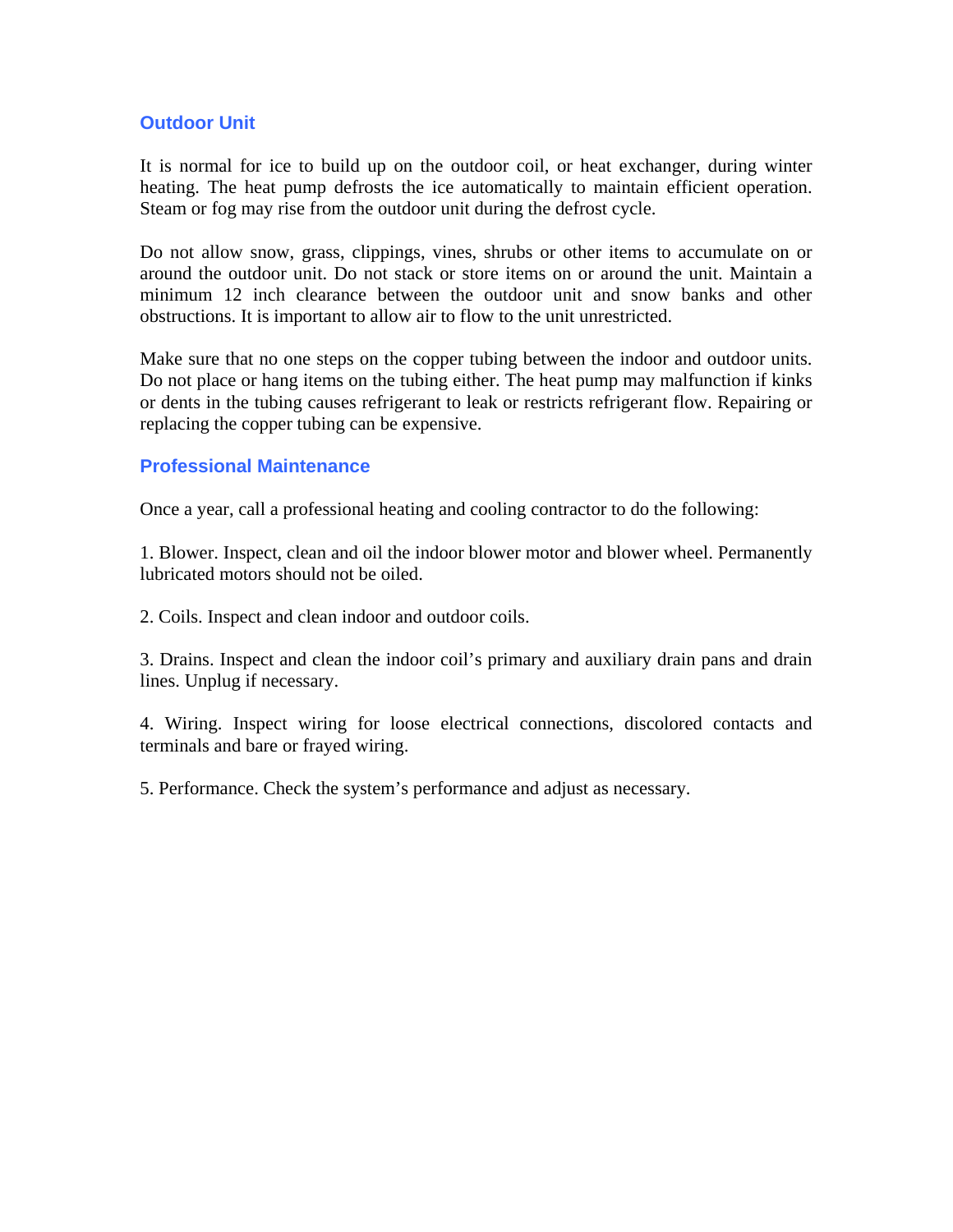#### **Home Owner Maintenance**

Between maintenance calls, you should do the following:

1. Filters. As discussed in the forced air section, filters must be cleaned once a month when the system is in use. For a heat pump system, that means cleaning the indoor unit's filter (there is no filter in the outdoor unit) once a month, 12 months a year.

2. Indoor Coil. Periodically clean the indoor coil or heat exchanger with a vacuum cleaner's soft brush attachment. If this is insufficient to clean the coil, call your heating and cooling contractor.

3. Outdoor Coil. Clean around the outdoor coil unit. Remove any leaves, grass clippings or other debris from around the unit. Clean the outdoor coil or heat exchanger using a soft brush or the vacuum attachment discussed above. If the dirt is deeper in the coil than you can reach, call your heating and cooling contractor. Do not use a garden hose to clean the outdoor coil.

4. Listen. Listen to the outside unit and the rest of your system. If you hear unusual noises, follow the appliance manual's directions or consult with your professional heating contractor.

5. Winter Care. If it snows in your area, keep snow away from the coil surface. Clear the snow with a broom or soft brush.

## **Electric Baseboard Heat**

Electric baseboard heat is easy to control, requires little or no maintenance and provides clean, quiet, comfortable, draft-free heat. Unless you have a problem, the heating units require no professional maintenance.

Electric baseboard systems convert electricity to heat by forcing large amounts of electricity through a thin, highly resistant wire, causing the wire to become warm. The wire, or heating element, runs through a ceramic-lined metal tube surrounded by metal fins. A natural draft draws air through openings at the bottom of the baseboard unit's exterior housing. The air flows over the finned tube, picks up heat and rises through openings at the top of the housing to heat the room.

An alternate electric baseboard heating system uses fluid in a sealed tube. The heating element heats the fluid, which heats the tube and fins, which heats the passing air. The fluid retains heat and continues to warm passing air for a time after the thermostat turns off power to the heating element.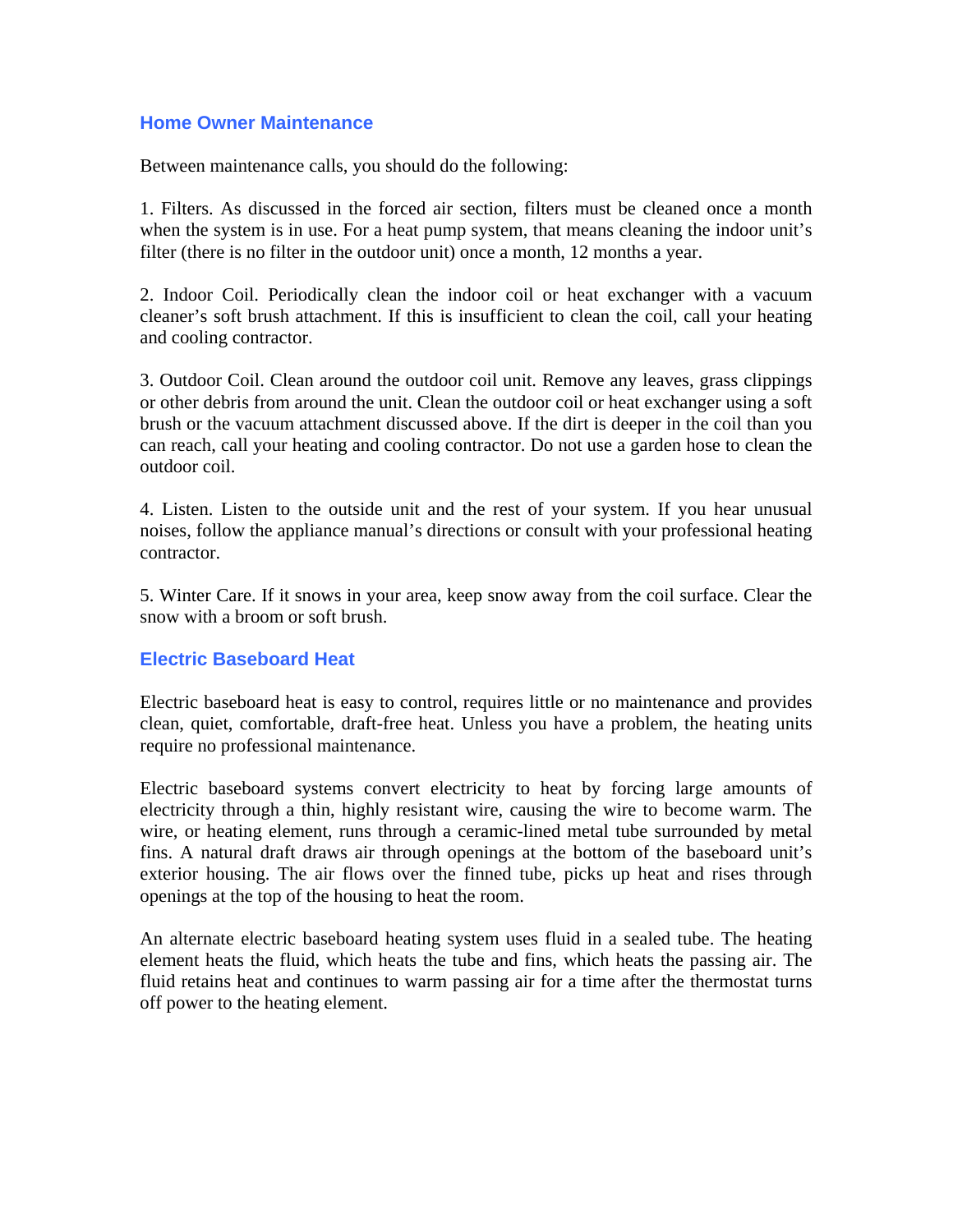## **Controls**

Thermostats control the flow of electricity to the baseboard units. Each unit has its own thermostat built into the unit's housing or mounted on a wall. The individual thermostats allow rooms to be heated as needed. This "zone" heating is more efficient than heating rooms that are not being used.

Most electric baseboard units have a temperature cutoff control. This safety device prevents the heating element from burning out when obstructions block air flow to the unit.

#### **Home Owner Maintenance**

Electric baseboard heaters require little maintenance. However, you should do the following once each month when your baseboard heaters are in use for heating:

1. Dust. For efficient heat transfer, remove the baseboard unit's cover and dust the inside surfaces, the heating element and the radiator fins with a soft brush.

2. Obstructions. Remove any drapes, furniture or other objects blocking baseboard units. An obstruction can interfere with the efficient flow of heated air and heat from the units can damage the obstructing item.

3. Problems. Electric baseboard heaters are very reliable. If you ever have a problem with a baseboard unit, call a professional electrician.

## **Electric Ceiling Heat**

Electric ceiling heat is a true maintenance free heating system. Only the thermostats controlling the heat require maintenance.

Your ceiling system converts electricity to heat by forcing large amounts of electricity through thin, highly resistant wires embedded in the ceiling. The wire becomes warm and radiates its heat to the room below.

Thermostats control the flow of electricity to the ceiling units. Each unit has its own thermostat mounted on a wall. The individual thermostats allow rooms to be heated as needed. This "zone" heating is more efficient than heating rooms that are not being used.

Do not drive nails, drill holes or screw hangers through the ceiling. This can sever the thin wires and damage your system. If you ever have a problem with a ceiling unit, call a professional electrician.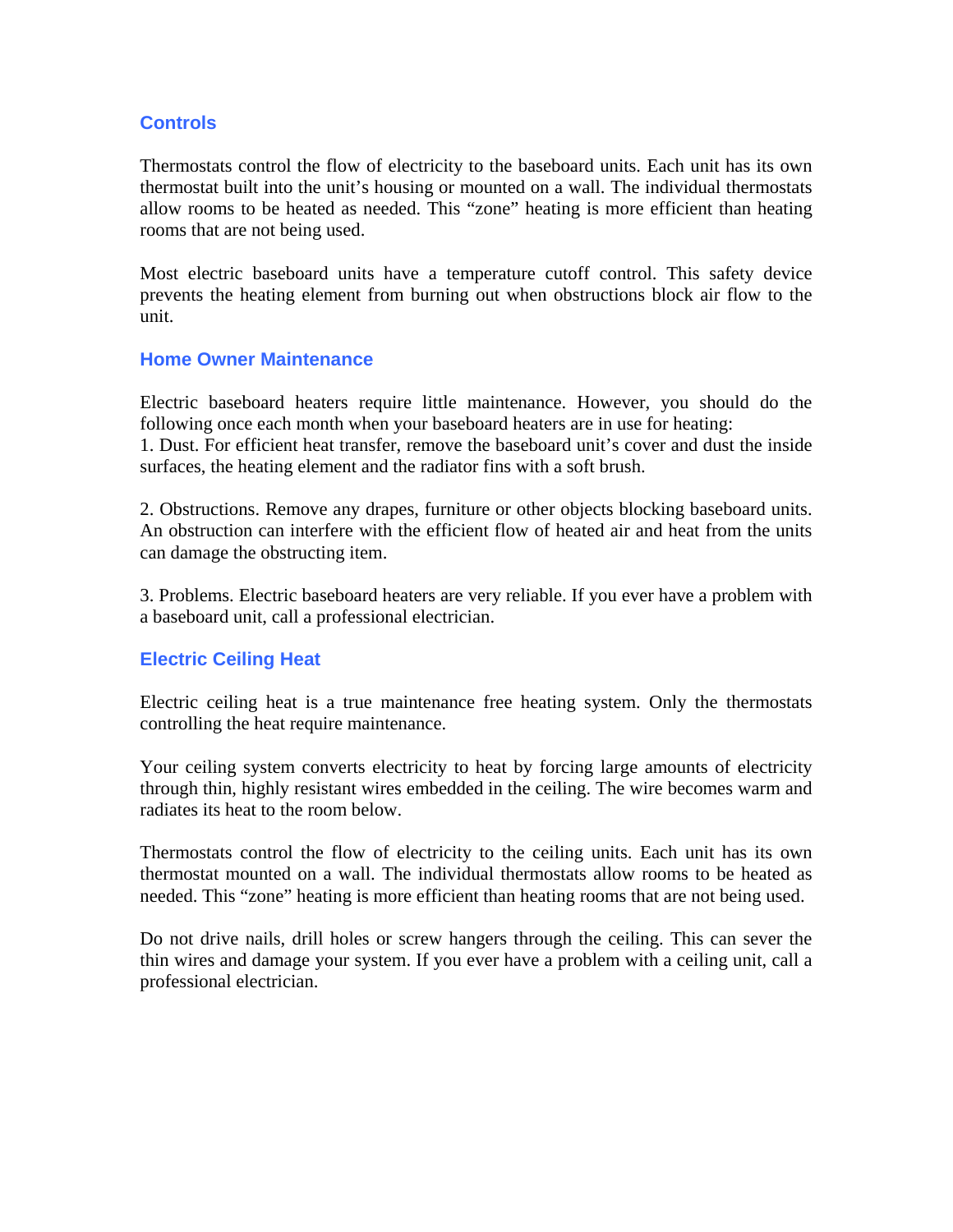## **Air-Conditioning**

Central air-conditioning systems commonly use a forced air heating system's duct work. The furnace's blower forces cool air through ducts and vents into your home. If you do not have a forced air heating system, a separate duct system can carry the cooled air.

Cooling takes place when a cold liquid (-20 degrees F. boiling point), such as Freon, passes through an evaporator coil. The refrigerant absorbs heat from the inside air and begins to boil. An electric compressor pumps the vaporized refrigerant under pressure to a condenser coil in an outside unit. A fan cools the refrigerant in the condenser. The refrigerant passes through an expansion device. The rapidly expanding refrigerant then cools to form a cold liquid. The now cold refrigerant returns to the evaporator coil to repeat the cycle.

The cold evaporator coil will collect condensing moisture from the circulating air. A pan collects water dripping from the evaporator. The water then drains through a primary drain and possibly a second overflow drain.

#### **Balancing**

As with heating, you can "balance" the distribution of air-conditioned air throughout your home. Adjust supply registers and duct dampers as necessary. Because hot air rises and cold air falls, you may want to increase the flow to upstairs rooms and decrease the flow to downstairs rooms. If the ducts also distribute heated air, remember to readjust the registers and duct dampers before the heating season.

#### **Professional Maintenance**

Energy costs for most air-conditioning systems can be high. For that reason, it is important to maintain your system properly. Ask your professional heating and cooling contractor to inspect your air-conditioning system during the annual service call. The contractor should:

1. Refrigeration System. Inspect and service as necessary.

2. Coils. Inspect and clean condenser and evaporator coils.

3. Drains. Inspect and clean the evaporator coil's primary and overflow drain pan and drain lines. Unplug if necessary.

4. Wiring. Inspect wiring for loose electrical connections, discolored contacts and terminals and bare or frayed wiring.

5. Motors. Oil all motors unless they have permanently lubricated bearings.

6. Performance. Check the system's performance and adjust as necessary.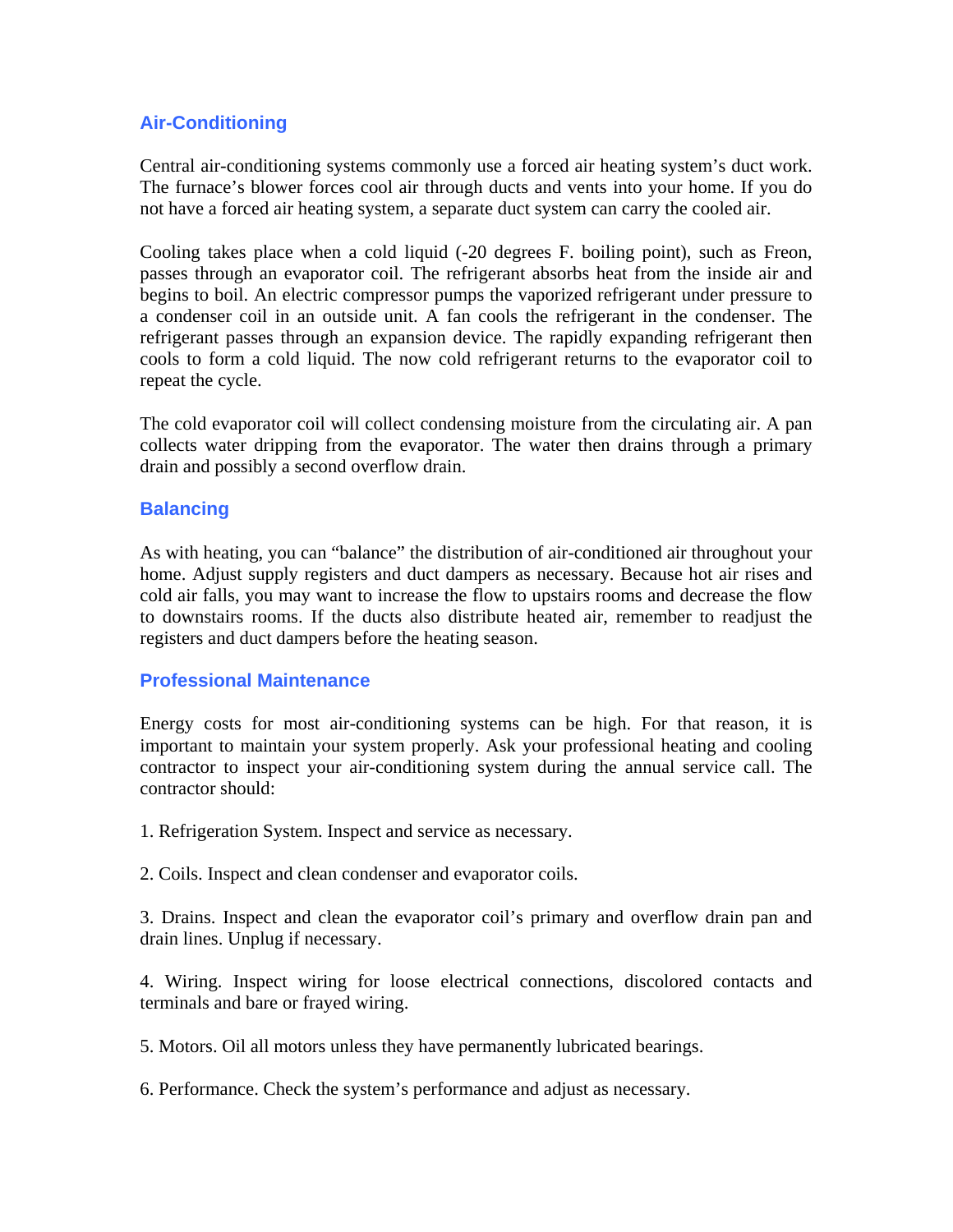## **Home Owner Maintenance**

Between maintenance calls, you should complete the maintenance tasks listed below once each month, or as necessary, during the cooling season.

1. Filters. As discussed in the forced air section above, air filters must be cleaned once a month when the system is in use.

2. Coils. Clean the condenser and evaporator coils with a vacuum cleaner's soft brush attachment. If this is insufficient to clean the coil, call your heating and cooling contractor.

3. Listen. Listen to the outside unit and the rest of your system. If you hear unusual noises, follow the appliance manual's directions or consult with your professional heating and cooling contractor.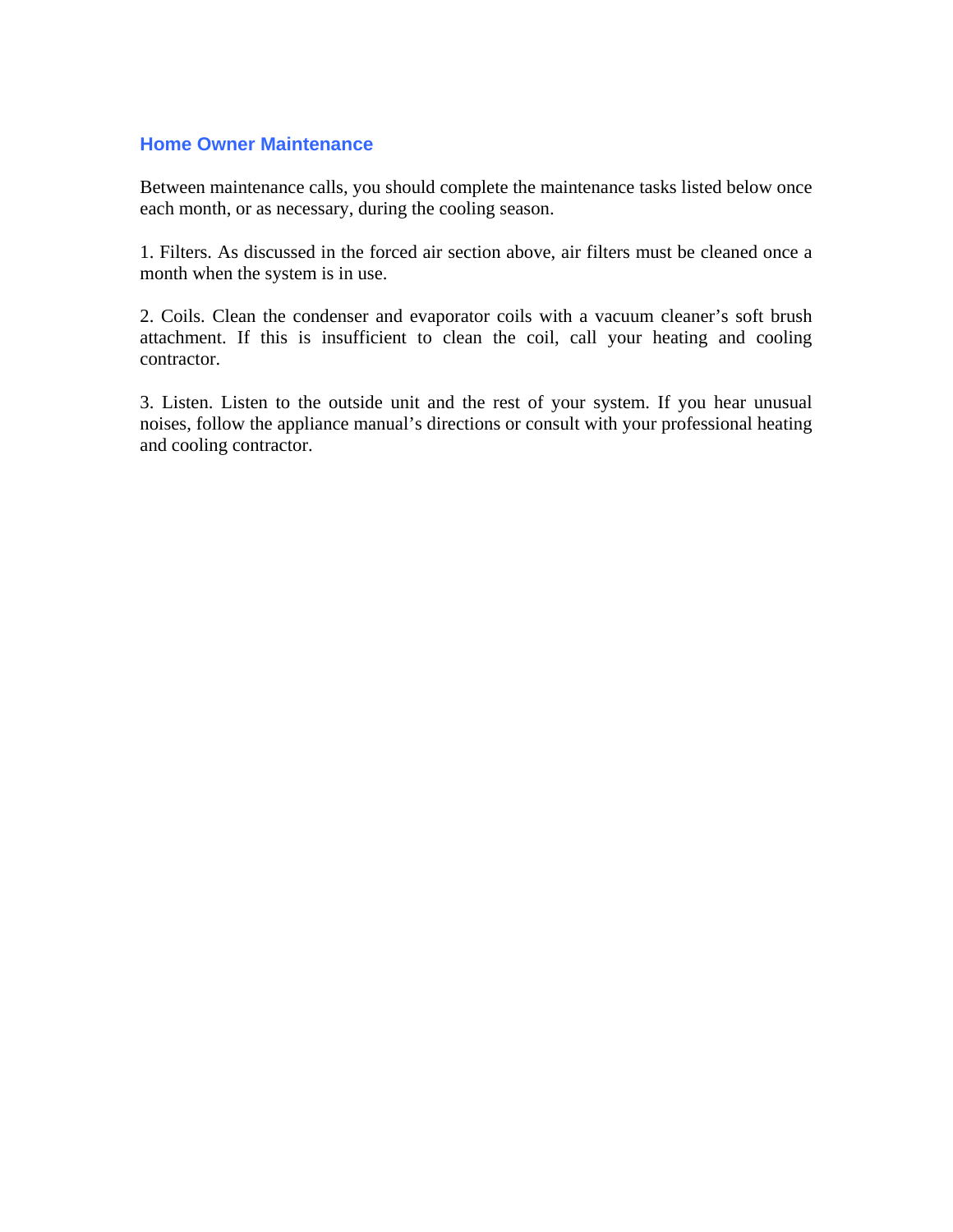## **Appliances**



This section discusses your water heater, garbage disposal, automatic dishwasher, oven, cooktop and smoke detector. Refrigerators, clothes washers and clothes dryers are also discussed (your heating system and garage door openers are discussed in previous sections).

Electric and gas appliances are accompanied by instruction booklets and other papers. Read all instruction literature carefully, remove, fill out and mail any postcards necessary to record warranties and perform all recommended maintenance.

If an electric appliance fails to operate, be sure that it is plugged in before you call a repair service. Be sure the circuit breaker for that appliance is on. If a gas appliance fails to

work, check to see that the pilot light is lit. If you suspect a gas leak, turn off the main gas shutoff valve near the meter and call the gas company immediately.

Many appliances such as refrigerators, washing machines, dryers, dishwashers, etc., have motors that require periodic servicing. Consult the manuals that came with the appliances for information about care of these motors.

## **Water Heater**

Most homes have domestic hot water that is heated by electric, gas or oil water heaters. As a hot water faucet is opened, heated water is drawn from the top of the water heater's tank. The heated water is replaced by cold water that flows into the bottom of the tank. When the water temperature drops below a pre-set minimum, a thermostat activates electric heating elements or a gas or oil burner.

A temperature-pressure relief valve guards against excessive temperatures and pressures. This safety valve should be located near the top of the tank. A discharge pipe should be attached to the relief valve and run down the side of the tank to just above the floor. This discharge pipe prevents burns and other damage from discharged water. There must be no valves, caps or other obstructions preventing discharged water from draining rapidly.

If the temperature-pressure relief valve ever discharges steam or boiling water, shut off the water heater and call a plumber immediately.

Sediment can accumulate at the bottom of your water heater's tank. This reduces the unit's efficiency and can cause serious damage. Unusual noises from the tank such as "whistling and sizzling" or "rumbling and cracking" can be a sign of sediment buildup. A drain valve near the bottom of the water heater can be used to prevent sediment accumulation. Once a month, place a bucket under the valve and drain water and sediment from the bottom of the tank (5 gallons or so) until the water runs clear.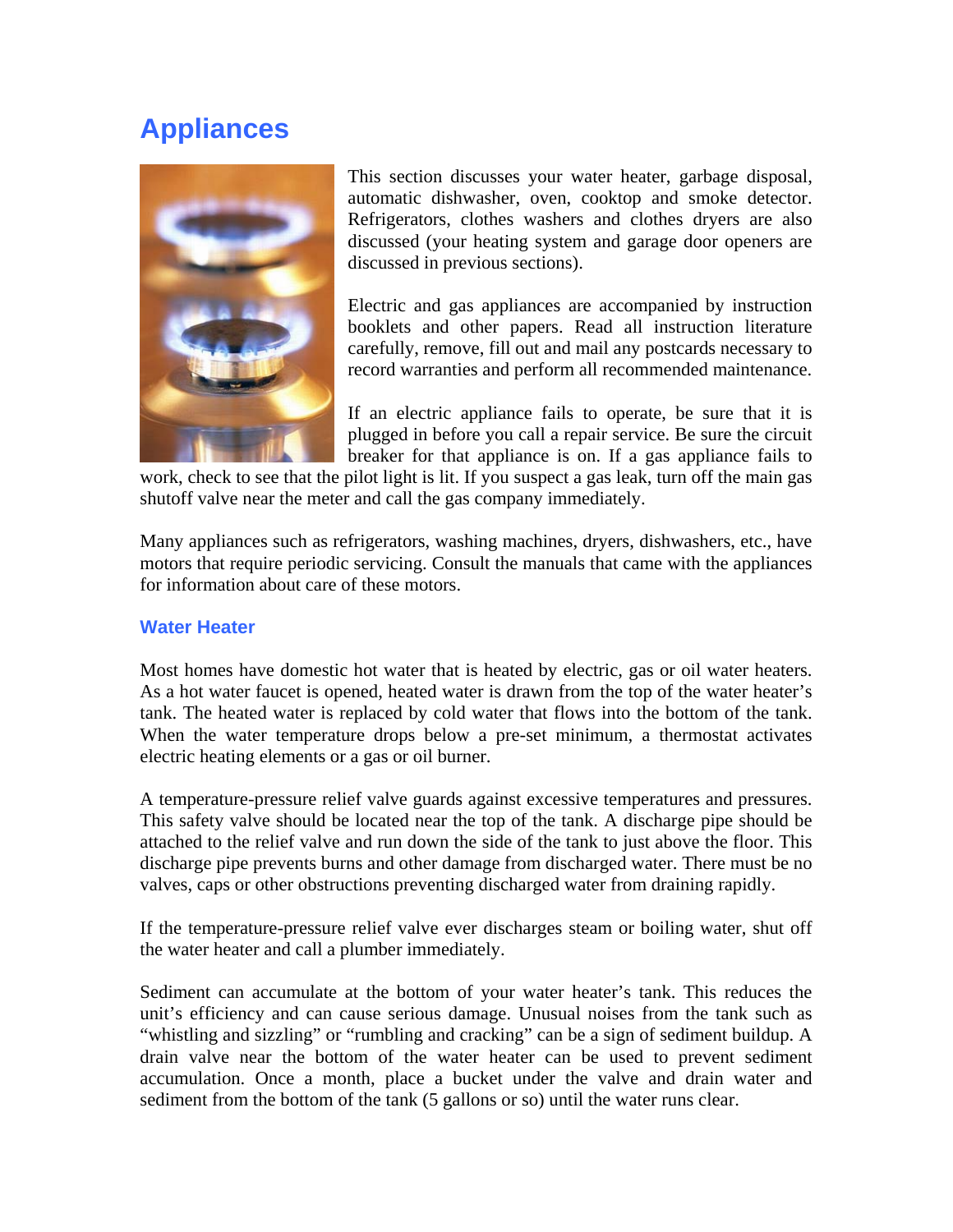You should also inspect your water heater once every 6 months. During the inspection, check to see whether there are any signs that water has leaked or been discharged from the temperature-pressure relief valve. If so, call a plumber immediately. The relief valve may be faulty or there may be a problem with the water heater.

Test the relief valve by lifting or pressing down on it's handle. Water should flow through the valve and down the discharge pipe. If water does not flow through the valve or if water continues to drip from the valve after the handle is released, call a plumber immediately to replace the defective valve.

Inspect the cold water supply pipe, the hot water outlet pipe, the water heater's metal housing and along the unit's base for rust, corrosion and signs of leaks. If you find a moist area, wipe it with a towel to determine whether the moisture is from a leak or from condensation. Repair all leaks or have the tank replaced if necessary.

If you have a gas or oil-fired water heater, you should have the unit professionally serviced at the same time your heating system is serviced. The service person should inspect and test the temperature and pressure relief valve, drain sediment from the tank, inspect the flue assembly and clean and adjust the burner ports.

## **Garbage Disposal**

Your garbage disposal's instruction booklet gives precise directions for the disposal's operation. Be careful not to clog disposal drains with grease. You should be as careful of grease in your disposal as you are with any other drain.

Clean your garbage disposal by grinding ice cubes in the disposal regularly. Then "flush" your garbage disposal with hot water and baking soda once a month to prevent residual grease and soap from fouling your garbage disposal or clogging its drain.

Always run cold water when the disposal is on. Should the disposal drain become clogged, do not put chemicals down the disposal. If your disposal becomes overloaded with a substance it cannot grind, consult your instruction book.

Twice a year, tighten the drain connections and fasteners and look for signs of water leaks. See the manufacturer's instruction booklet for more information.

## **Automatic Dishwasher**

Clean your dishwasher control panel with a lightly dampened cloth. Dry thoroughly. Do not use abrasives or sharp objects on the panel. Clean the outside with a good appliance polish wax. Scouring pads and harsh and gritty cleaners can damage the outside cabinet.

Clean the strainer and the spray arm once every three months. Other than that, the inside of the dishwasher should never need cleaning.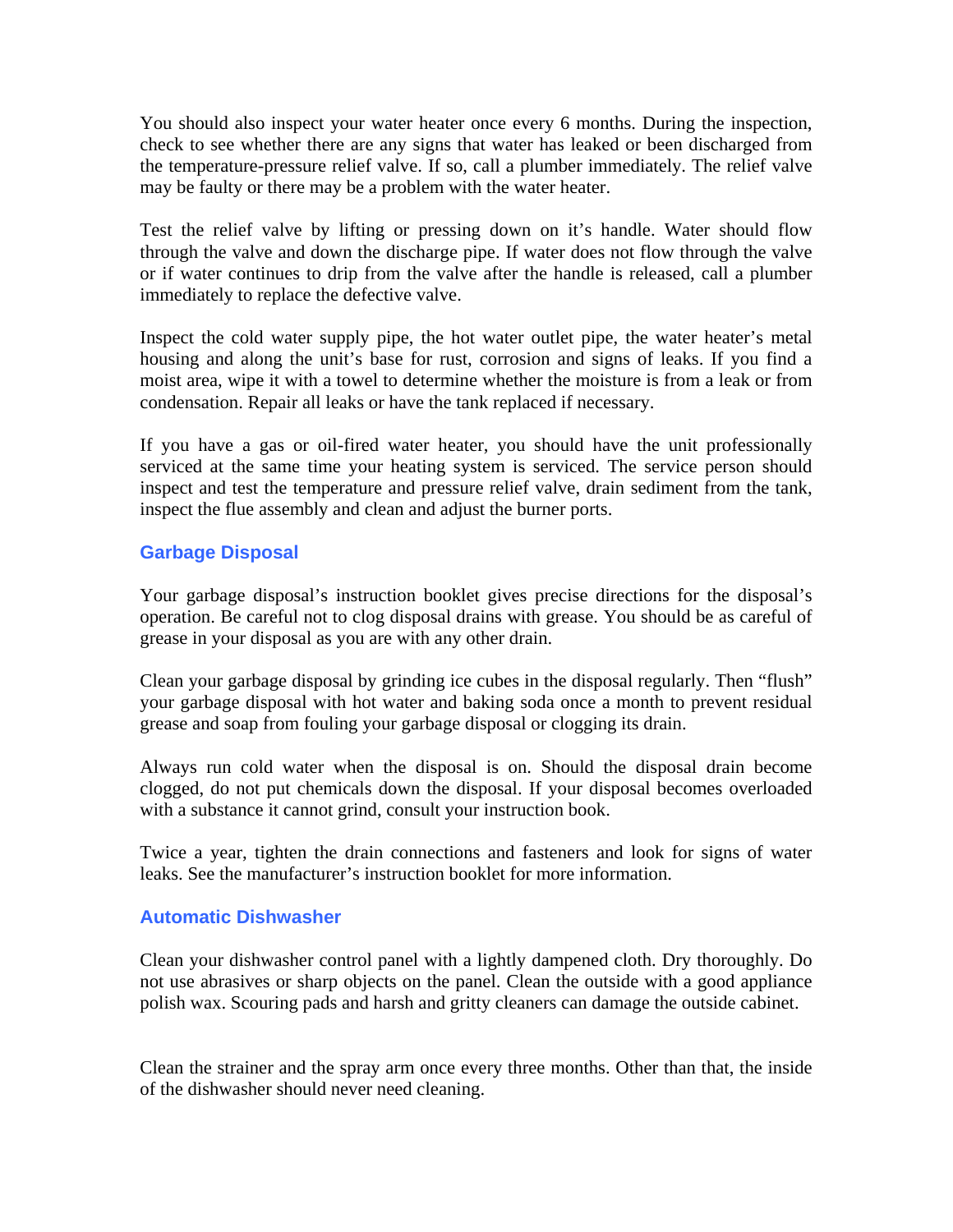Inspect for water leaks every six months. First, complete a load of dishes in the dishwasher. Then, look along the front of the dishwasher for leaking water. Next, take off the front panel along the bottom of the unit and look underneath for signs of leaks. Look for water, water spots and signs of water damage. Have any leaks repaired immediately.

#### **Oven**

Your oven's appliance manual sets out safety precautions, operation instructions and oven care suggestions. Do not use scouring pads or abrasive cleaners on the control dial area, front door or trim of your oven.

You can test your oven's thermostat by placing an accurate oven thermometer in the center of a 350 degree oven. After 20 minutes, check the reading. If it's more than 100 degrees too high or too low, replace the control. If the difference is less than 100 degrees, pull the oven control knob off and locate the calibration screw. Tighten or loosen the screw. Keep testing until the temperature is correct.

## **Cooktop**

Review your cooktop's appliance booklet for safety precautions, operation instructions, care and maintenance suggestions and troubleshooting information. Follow the manufacturer's recommended cooking procedures.

Never let the burners get too dirty. If you have a spill over, let the burner cool, then clean immediately. If stains and cooking soil are allowed to burn onto the burner, they become more difficult to remove. Be careful when lifting heavy grills.

#### **Range Fan**

A range fan near your cooktop vents cooking fumes. This fan contains a filter for trapping grease. This filter should be removed and cleaned periodically. You can clean this metal filter by hand with dishwashing detergent and water or place it in the dishwasher. Clean the fan blades and the fan's housing twice a year.

#### **Smoke Detector**

A smoke detector may be the only warning that saves you and your household from a fire while you sleep. Test your detector once each month by pressing the test button. The detector should sound its alarm. Pick a day, such as payday or the first day of the month, and test all smoke detectors. When you adjust your clocks in the spring and fall, change the batteries in each smoke detector.

Dust can interfere with the smoke detector's sensor. Use a vacuum attachment to clean around your smoke detectors and their sensor's when you change batteries. By maintaining your smoke detectors, you may save the life of someone you love.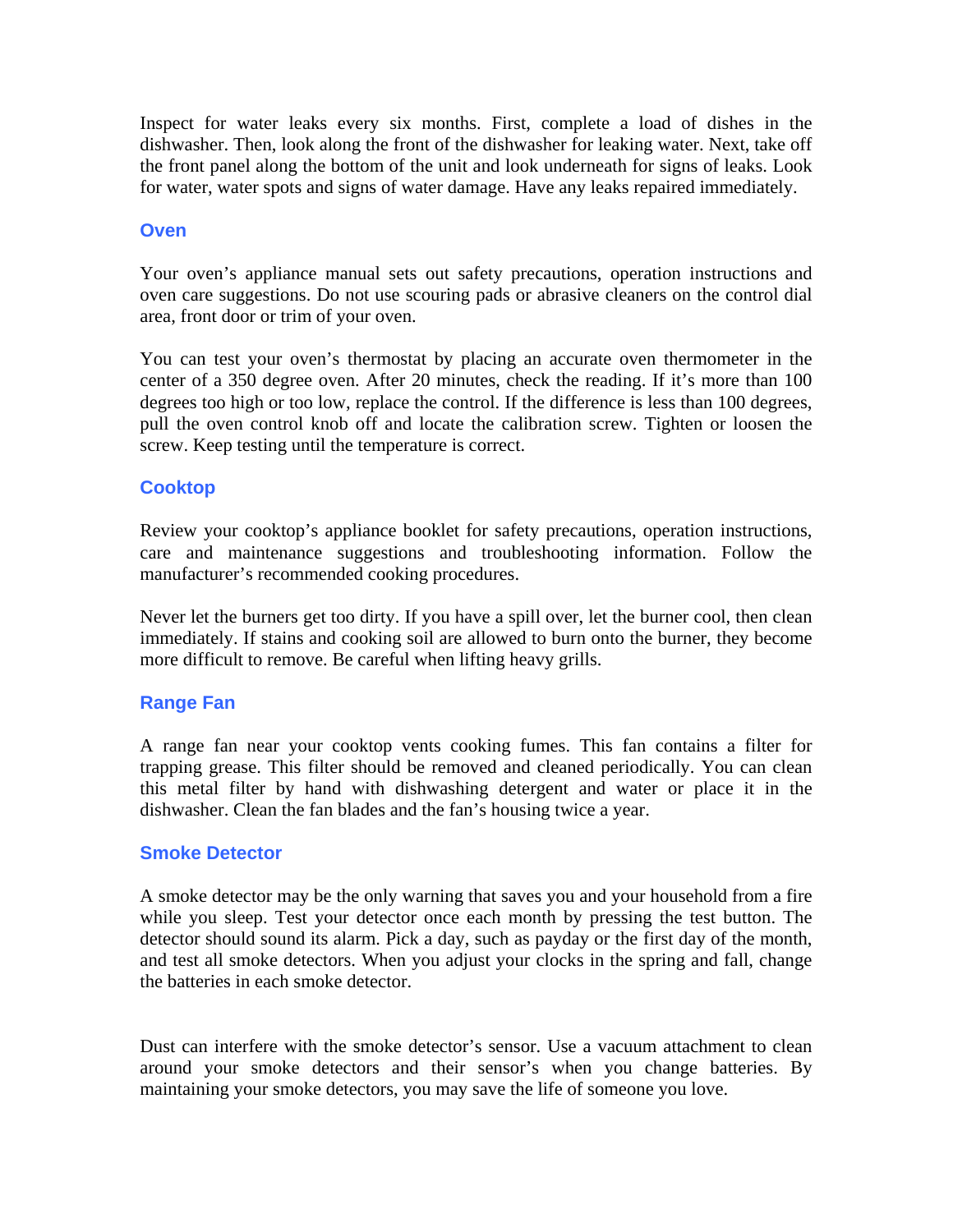## **Refrigerator**

Refrigerators have a drain in their floor. Water from melting frost flows out this drain, into a pan and evaporates. Food particles can clog the drain and cause odors. Clean the drain regularly by removing its stopper and using a pipe cleaner or similar device to push any accumulations through to the drain pan below. Force a cleaning solution of detergent and water through the drain. Empty, wash and replace the pan. You should also vacuum the condenser coils along the back or bottom of the refrigerator.

The door gasket, if washed often with soapy water, should last as long as the refrigerator. If you suspect the gasket is no longer sealing well, test it by holding a dollar bill so it's caught in the closed door. You should feel resistance when you pull the bill out. Repeat the test in several places. A gasket that does not pass the test or that is obviously cracked or torn should be replaced.

Temperature settings for refrigerator and freezer compartments are given arbitrary numbers by manufacturers (for example, 1 through 9, warmest to coldest). Generally, 37 degrees Fahrenheit is ideal for the refrigerator compartment and 0 degrees Fahrenheit for the freezer. If you suspect a problem, test the temperatures with a refrigerator or outdoor thermometer.

#### **Clothes Washer**

If you have not done so already, insert your clothes washer instruction booklet in Part 6 of this HomeOwner'sManual. Clean the water inlet filters and inspect hoses for leaks twice a year. Replace hoses if necessary.

If your washer ever fails to work, first check its power supply. Be sure the cord is plugged in and not defective. Next check the circuit breaker. Also, be sure the faucets are fully open and screens in the water inlet valve or hoses aren't clogged. For causes and remedies of these and other problems, see your instruction booklet.

## **Clothes Dryer**

Vacuum lint from the dryer's ducts and surrounding areas twice a year.

If your dryer doesn't do its job, be sure the cord is plugged in and isn't defective. Next, check the circuit breaker. After that, clean the lint trap and remove any lint from the exhaust duct with a vacuum or piece of wire.

If you have a gas dryer and it doesn't heat, have your gas company or a qualified professional inspect the pilot or adjust the air-gas ratio. For causes and remedies of these and other problems, see your appliance manual.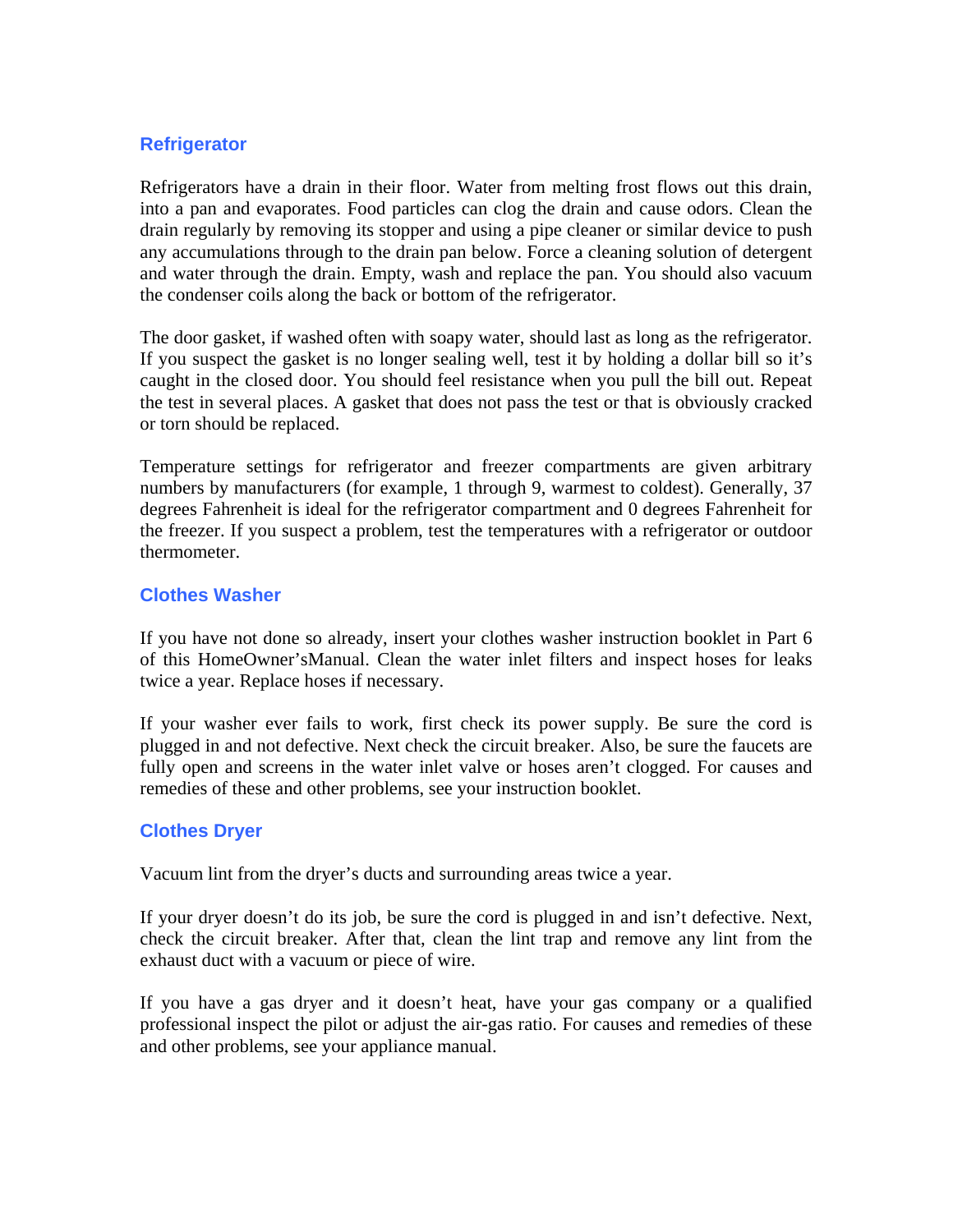## **Plumbing**



Your plumbing should need only minimum maintenance if cared for properly. If any problems do develop, attend to them immediately to prevent larger, more costly problems.

#### **Shutoff Valves**

Shutoff valves control water flow to a particular appliance. Shutoff valves can usually be found under sinks and toilets and behind clothes washers, water heaters and other appliances. Locating the main water shutoff valve is discussed on page 2-1.

Periodically examine each shutoff valve for signs of leaks. Look for water, green crust or water stains on the valve, surrounding pipes and floor underneath. If the valve leaks, you can tighten the valve fittings with a wrench. Do not over tighten. If the leak continues, call a professional plumber.

#### **Drains**

Each plumbing fixture in your house has a drain trap. This U-shaped piece of pipe is designed to provide a water barrier that prevents air-borne bacteria and the odor of sewer gas from entering the house. Any fixture that is used infrequently should be turned on at regular intervals to replace evaporating water and insure that the barrier remains intact. Because of their shape, traps are also the source of most clogging problems.

Clogged drains are discussed in the Plumbing Emergencies section on page 2-5. Common sense can prevent your drains from clogging. Don't pour grease down a drain. Keep your drains free of hair and other debris. Do not use lye or its derivatives. It can damage your plastic drain pipe.

"Flush" your drains once a month to prevent residual grease and soap from clogging drains. Run hot water through the drain. Add three tablespoons of baking soda. Add a little more hot water. Let stand for 15 minutes, then "flush" again by running more hot water.

## **Plumbing Fixtures**

A variety of commercial cleaners are available for cleaning sinks, showers, tubs, toilets and other plumbing fixtures. Follow the manufacturer's directions when using a cleaner. Regular cleaning will prevent soap scum buildup and discoloration. Don't use abrasive cleaners.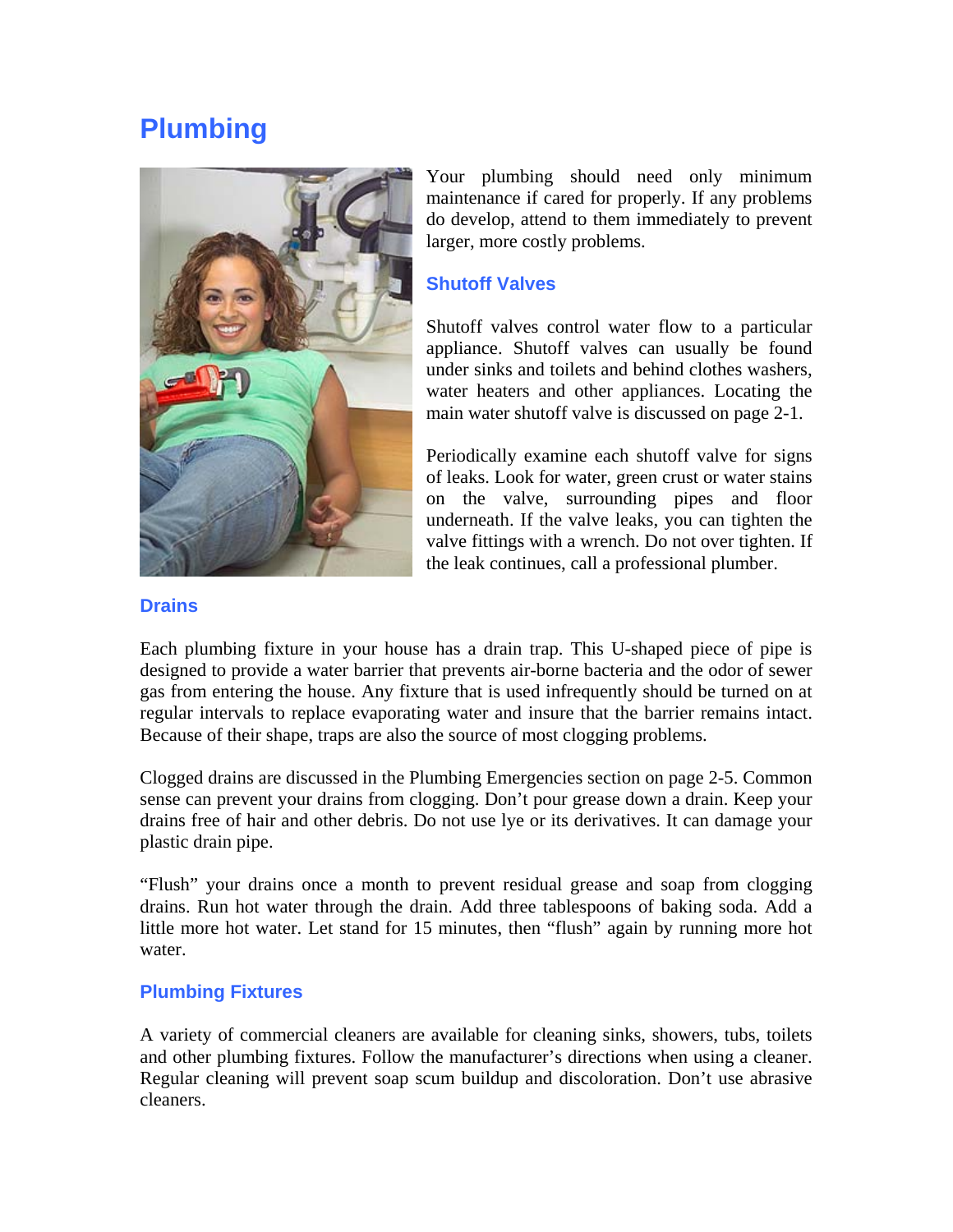Periodically examine each sink and other plumbing fixture for signs of water leaking from the fixture, the water supply or the drain. Look for water, green crust or water stains on pipes, fittings and the floor underneath. You can tighten leaky plumbing fittings with a wrench. Do not over tighten. If the leak continues, call a professional plumber.

## **Toilets**

Overflowing or clogged toilets are discussed in the Plumbing Emergencies section on page 2-6. Never flush hair, grease, lint, diapers, sanitary products or rubbish down the toilet. These wastes can stop up toilets and sewer lines.

Inspect the base of the toilet and the water supply line for leaks. If the water chamber appears to leak, the water may only be condensation forming on the outside of the tank. If you think that the toilet is leaking or if you are having other problems, consult a plumbing repair book or call a professional plumber.

A loose toilet can weaken the seal between the toilet and the drain pipe. Water can then leak along the toilet's base and damage the floor. Test the toilet mounts by grabbing the toilet with your hands and try to rock it from side to side. If the toilet moves, tighten the nuts holding the toilet to the floor on either side of the base. Tighten until snug, then test again.

#### **Faucets**

Many sinks today have modern, washerless faucets. The standard compression faucets with a washer are also common. If a faucet leaks or malfunctions, consult a plumbing repair book or call a professional plumber.

The only maintenance your faucets should require is to clean the aerators. Aerators add air to the water as it leaves the faucet, eliminating splashing and reducing water usage. To clean an aerator, unscrew it from the mouth of the faucet, remove any deposits, remove and rinse the washers and screens, replace in their original order and put back on the faucet.

## **Noisy Pipes**

Noisy pipes can be more than an annoyance, vibrations accompanying the noise can loosen plumbing fittings and cause leaks. Noise can be caused by a number of reasons, including worn washers, loose parts in a faucet and steam in hot water pipes.

You should repair noisy pipes promptly. If you cannot locate the cause of the noise or cannot make the repair yourself, call a professional plumber.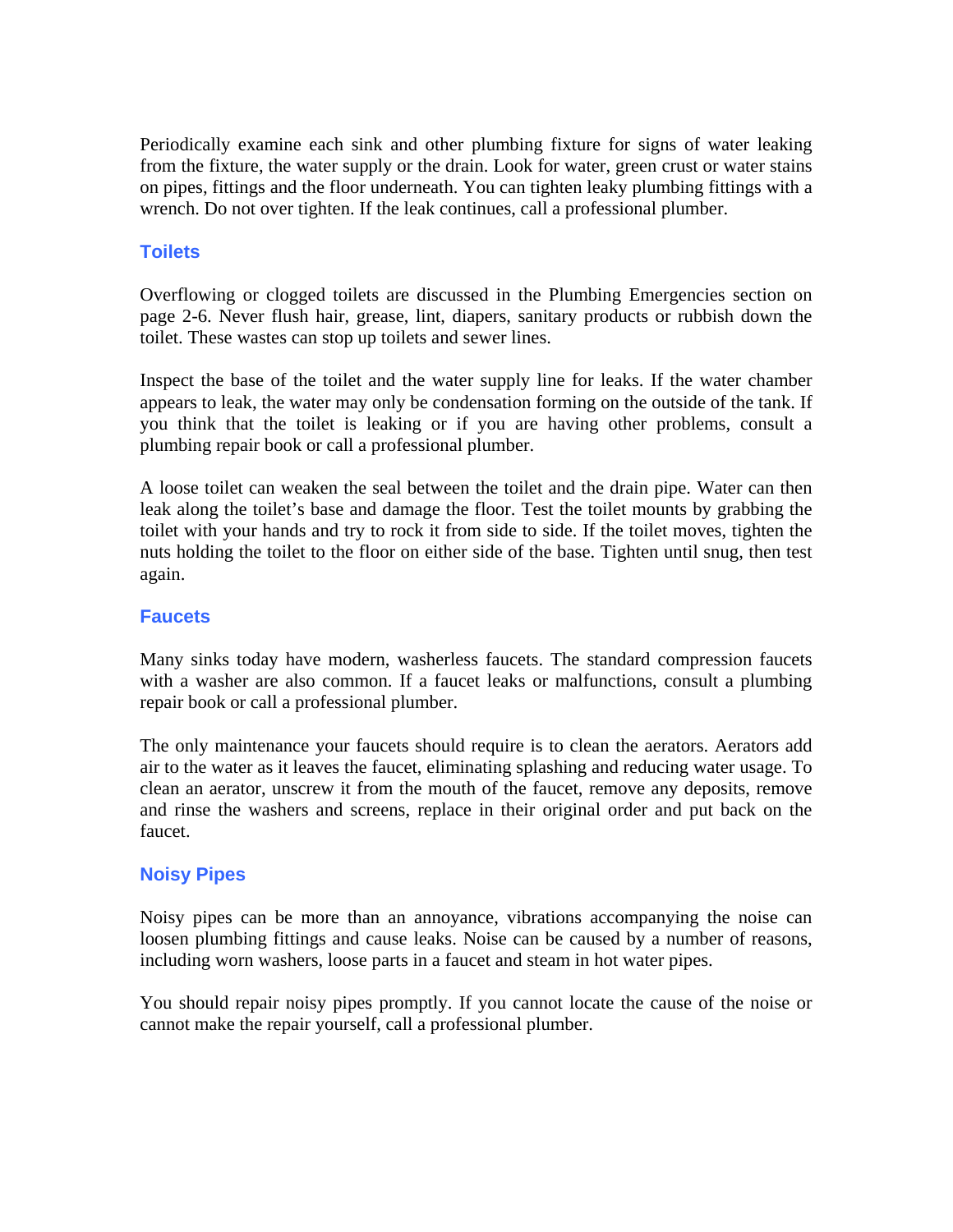## **Caulking**

Caulking is used to seal around bathtubs, sinks and showers. It is normal for caulking to dry out or crack after several years. Periodically inspect caulking around sinks, showers and tubs. Look for signs of deterioration. Remove the old caulking and replace with fresh caulk. This is a simple do-it-yourself project. If you do not have a caulking gun, caulking material can be bought in applicator tubes or in disposable caulking guns.

## **Outdoor Plumbing**

To prevent frozen pipes, drain water from outdoor faucets and pipes, insulate and wrap exposed pipes and remove and store outdoor hoses.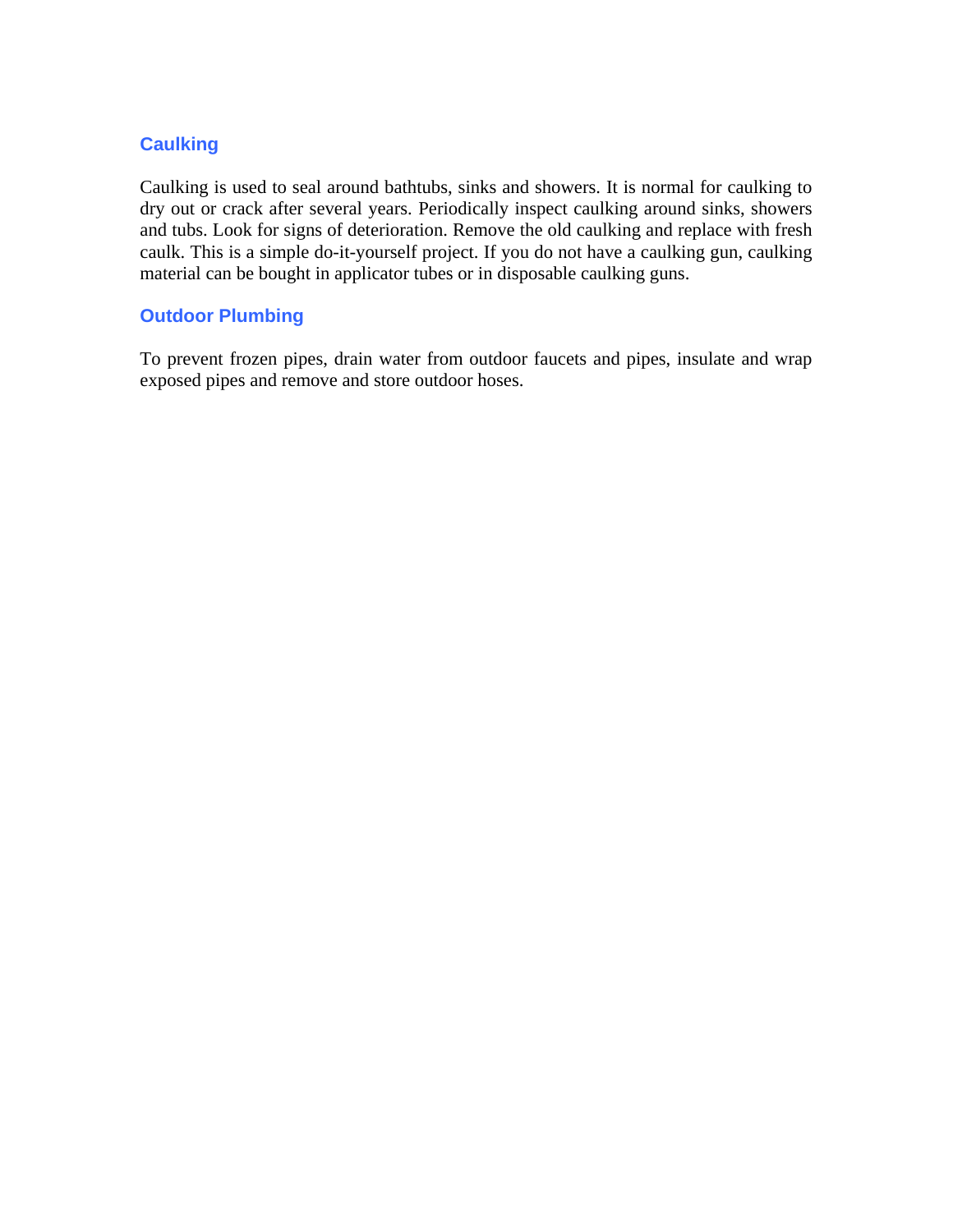## **Electrical**



then to ON after the circuit trips.

The wiring in your home should meet or exceed code requirements and safety standards for the normal use of electrical appliances. Ordinarily, small appliances may be plugged into any electrical receptacle without fear of overloading a circuit. The use of a large appliance, however, or many small appliances on the same circuit may cause an overload. If a circuit breaker trips frequently, contact a licensed electrical contractor to determine whether additional wiring is needed.

## **Circuit Breakers**

Circuit breakers protect the electrical wiring and equipment in your home. They are heavy-duty switches that serve the same purpose as fuses. When a circuit is carrying more current than is safe, the breaker switches to RESET. On most breakers, the switch has to be pushed to OFF and

"Exercise" your circuit breakers at least once a year by switching the breakers OFF and then back ON again by hand. If a breaker is frozen in the ON position, it will not trip when needed. By exercising your circuit breakers, you can verify their mechanical parts move freely. Have a professional electrician replace any circuit breaker that does not switch OFF and ON properly.

## **Ground Fault Interrupters**

Ground Fault Circuit Interrupters (GFCI) are an electrical safety device designed to prevent electrocution. They are commonly used on bathroom, kitchen, basement, garage and outdoor circuits. Electricity is cut off instantly if there is a "ground fault" or leakage of electrical current to ground (possibly passing through a human body).

A GFCI can be built into wall outlets and circuit breakers. GFCI circuit breakers are located on your circuit panel. They have an extra button marked "TEST" or "T." An outlet GFCI looks like an ordinary wall outlet with two small buttons marked "TEST" and "RESET" or "T" and "R." Reset a tripped GFCI as you would reset a regular circuit breaker. On an outlet GFCI, push the RESET button.

Test each GFCI once a month by pushing the TEST button. The GFCI should trip when tested. Reset the GFCI. If it does not trip or does not reset, the GFCI should be replaced by a professional electrician.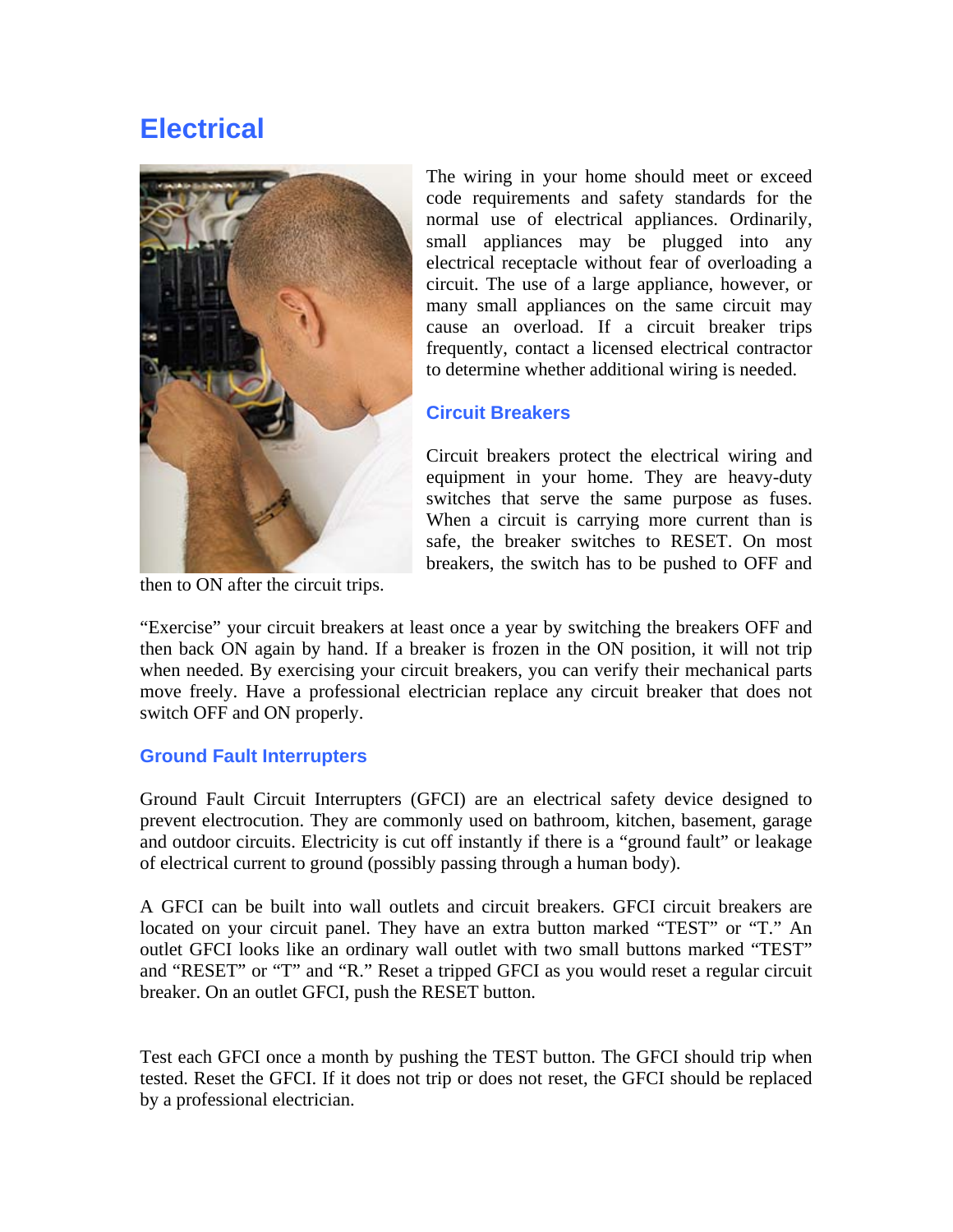## **Appliance Cords**

Cords on appliances and lamps are often subject to pulling and twisting that can sever the wires inside and break down the insulation. This can result in a short circuit. Periodically inspect electrical appliance cords for signs of damage. Replace - do not repair-any electrical cord with broken wires or worn insulation.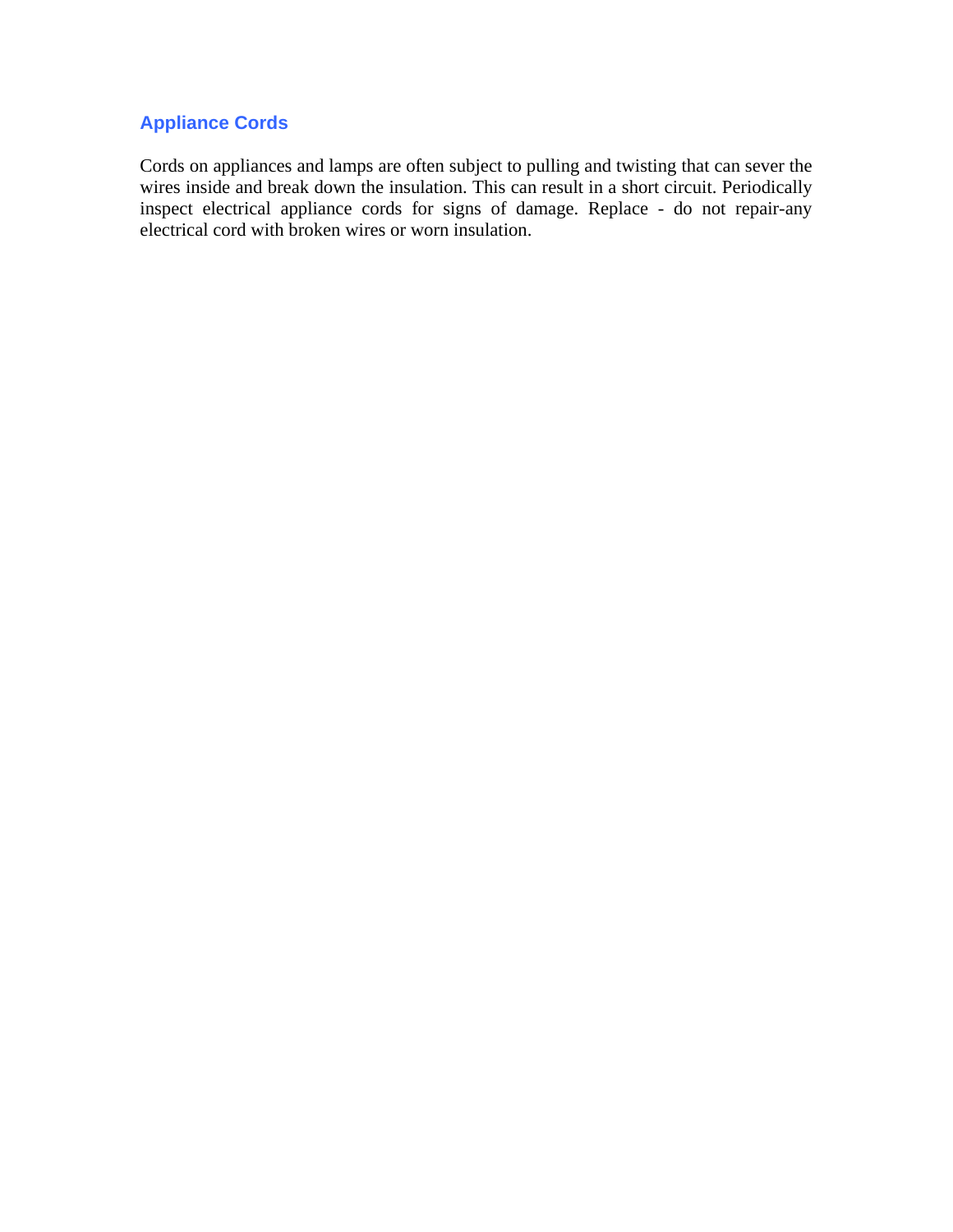## **Maintenance Schedule**



 Consider following a schedule for maintaining your home. A schedule will serves as a reminder of the inspections and maintenance you should perform each month and each season.

The old adage "an ounce of prevention is worth a pound of cure" was never more appropriate than when it comes to maintaining your home.

On the following pages, I've put together some maintenance pages hat you can print out and use as regular checklists around your home.

Use this maintenance schedule as a guide for maintaining your home.

A general maintenance schedule lists tasks to perform once a month or as needed. Seasonal maintenance schedules list tasks to perform in the spring, summer, fall and winter.

Many items listed on the schedules should be inspected as recommended but will need only occasional, if any, maintenance. You will soon develop a feel for what tasks should be performed when.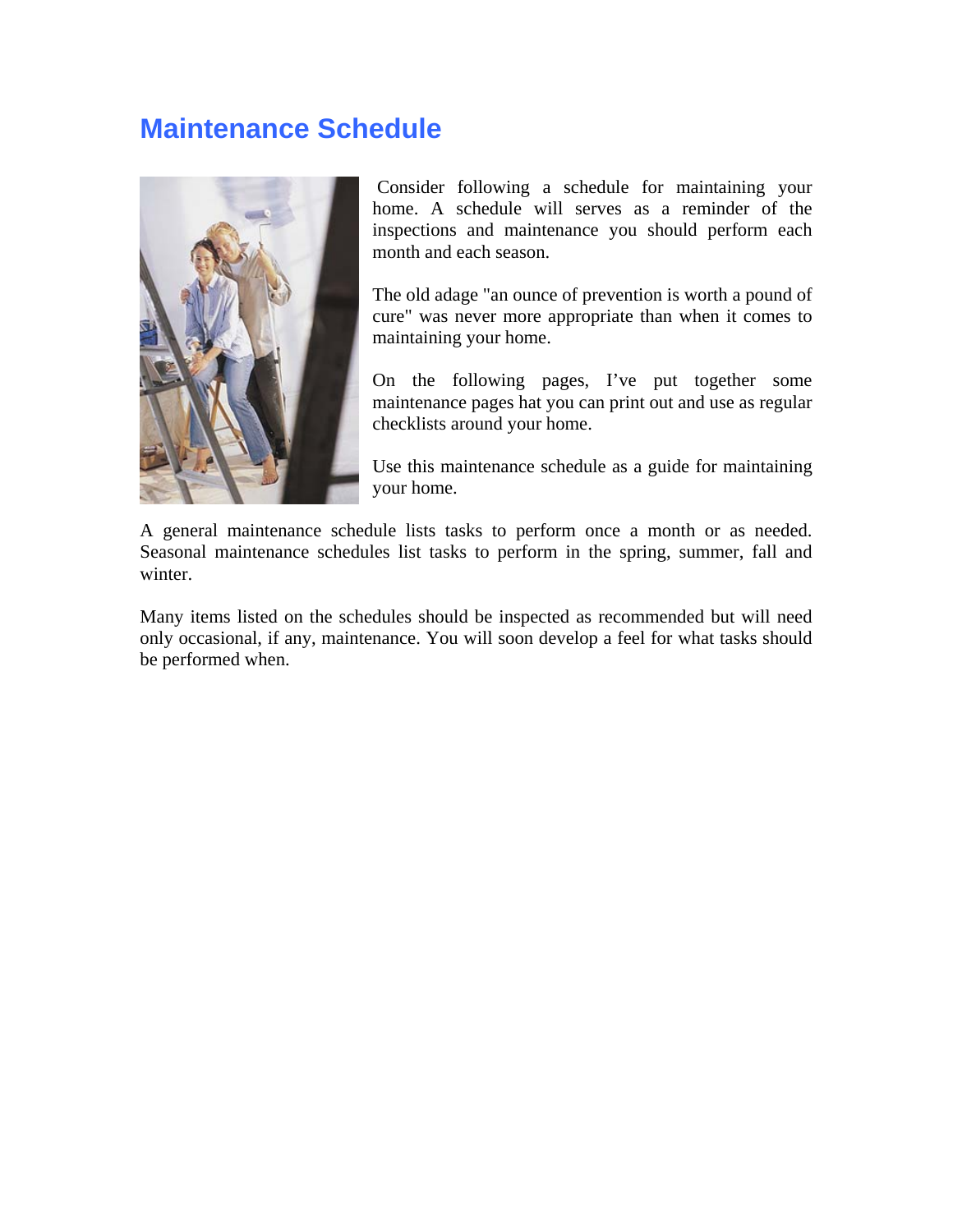# **General Maintenance**

Perform every month or as needed

## **Safety**

- \_\_ Inspect fire extinguishers to insure they are fully charged.
- \_\_ Check automatic garage door opener's safety reverse.
- \_Test smoke detectors.
- \_\_ Test Ground Fault Circuit Interrupters.

## **Heating & Cooling**

- \_\_ Clean or replace air filters when the system is in use for heating or cooling.
- \_\_ Vacuum heat registers, vents and radiators .
- \_\_ Listen to your system for unusual noises .

## **Appliances**

- \_\_ Drain water from bottom of the water heater.
- \_\_ Grind ice cubes to clean garbage disposal. Flush with hot water and baking soda.
- \_\_ Clean dishwasher strainer and spray arm.
- \_\_ Clean range fan's grease filter.
- \_\_ Clean frost-free refrigerator's drain and drain pan.

## **Plumbing**

- \_\_ Pour water down unused drains .
- \_\_ Clean debris from sink and tub drains. Inspect tub drain's rubber seal. Rinse.
- \_\_ Clean faucet aerators and shower heads .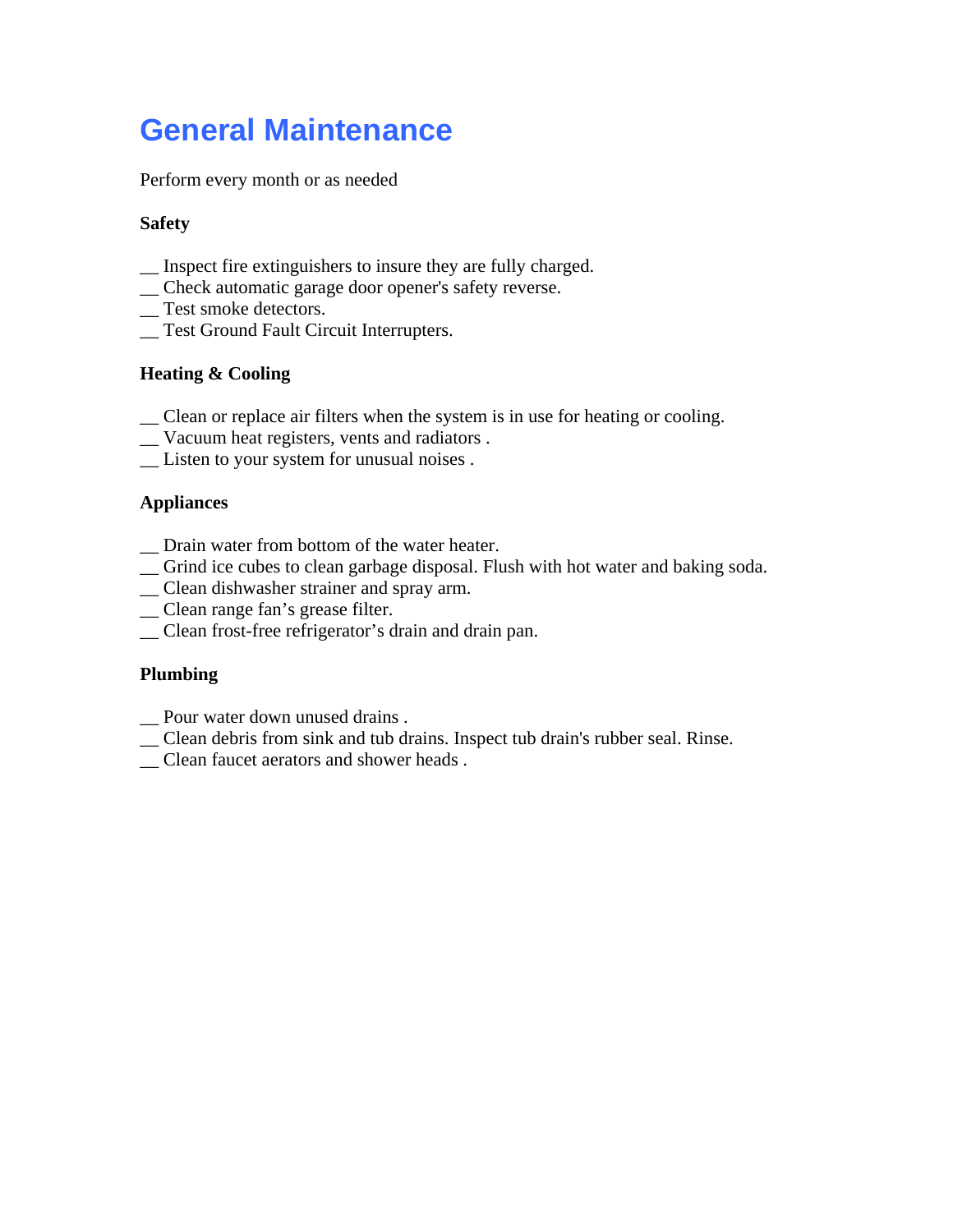# **Spring**

## **Exterior**

- $\Box$  Inspect roof materials & roof flashings.
- \_\_ Clean & inspect gutters & downspouts .
- $\equiv$  Have a chimney sweep clean  $\&$  inspect chimney after burning season ends.
- \_\_ Inspect & clean siding .
- $\Box$  Inspect vents, chimneys & other protected areas for bird & insect nests.
- \_\_ Clean window & door screens. Repair or replace damaged screens.
- \_\_ Inspect weatherstripping around doors, windows & garage doors. Repair as necessary.
- \_\_ Inspect caulking & re-caulk as necessary.
- \_\_ Inspect foundation for cracks, moisture & insects.
- \_\_ Clean debris away from home, utility equipment & other structures.
- \_\_ Trim trees & shrubs away from home.
- \_\_ Inspect wood decks, steps & rails for loose or damaged boards & raised nails.
- \_\_ Clean space between boards on wood decks, walks & steps.

## **Heating & Cooling**

\_\_ Have heat pump or air-conditioning system serviced before cooling season begins .

## **Appliances**

- \_\_ Inspect water heater's temperature pressure relief valve for signs of leaks or discharge.
- \_\_ Replace smoke detector batteries. Vacuum around smoke detector & its sensor .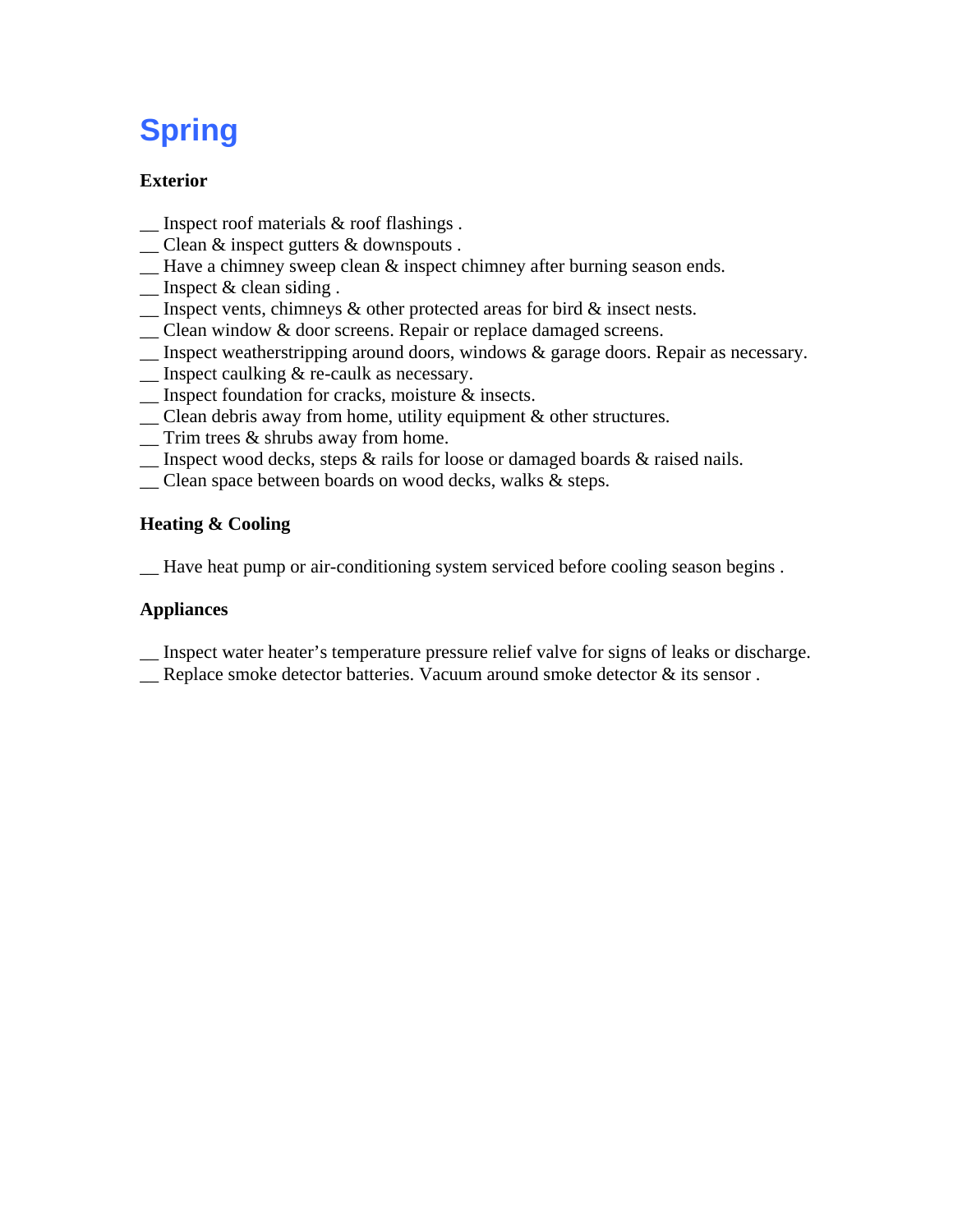## **Summer**

## **Exterior**

- \_\_ Clean & lubricate garage door hinges, rollers & tracks. Tighten screws.
- $\Box$  Inspect paint & sealant on exterior & garage doors, particularly along bottom edge.

## **Interior**

- \_\_ Inspect walls & ceilings for cracks, bows, sags & leans.
- \_\_ Clean & seal tile grout.

## **Appliances**

- \_\_ Tighten garbage disposal's drain connections & fasteners.
- \_\_ Inspect dishwasher for leaks.
- \_\_ Clean range fan blades & housing.
- \_\_ Clean & test refrigerator door gasket.
- \_\_ Vacuum refrigerator coils.
- \_\_ Clean clothes washer's water inlet filters. Inspect hoses for leaks.
- $\Box$  Vacuum lint from clothes dryer ducts & surrounding areas.

## **Plumbing**

- \_\_ Inspect sinks & plumbing shutoff valves for leaks.
- $\equiv$  Test toilets for stability  $\&$  inspect for leaks.
- \_\_ Inspect caulking around sinks, showers & bathtubs. Re-caulk as necessary.

## **Electrical**

\_\_ "Exercise" circuit breakers.

\_\_ Check for frayed appliance cords.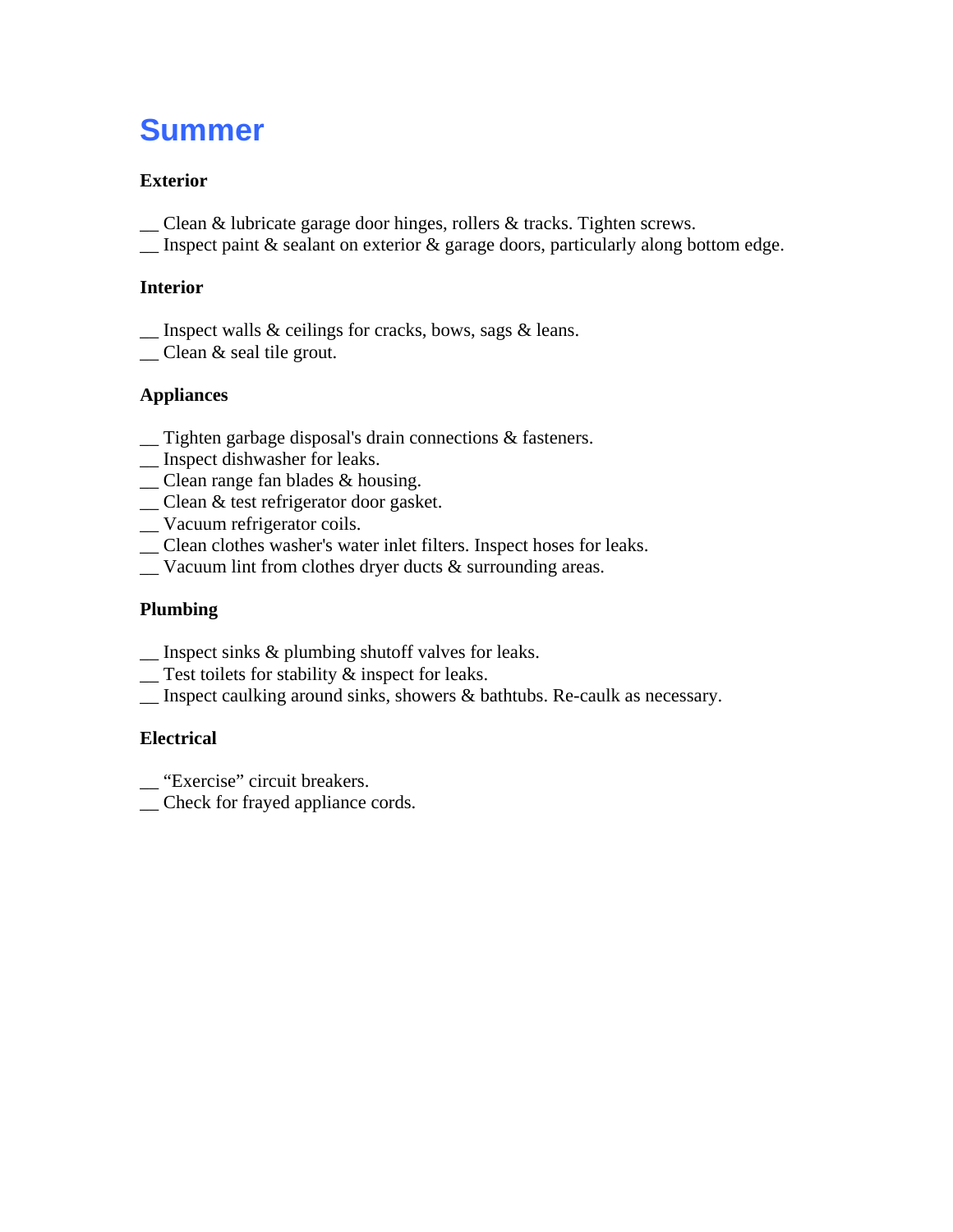# **Winter**

## **Exterior**

- \_\_ Inspect roof after large winter storms.
- \_\_ Inspect gutters and downspouts during a rain storm for leaks.
- \_\_ Keep gutters clean of ice and debris.

\_\_ Check for drafts along doors and windows. Caulk and repair weatherstripping if necessary.

## **Appliances**

- \_\_ Tighten garbage disposal's drain connections and fasteners.
- \_\_ Inspect dishwasher for leaks.
- \_\_ Clean range fan blades and housing.
- \_\_ Clean and test refrigerator door gasket.
- \_\_ Vacuum refrigerator coils.
- \_\_ Clean clothes washer's water inlet filters. Inspect hoses for leaks.
- \_\_ Vacuum lint from clothes dryer ducts and surrounding areas.

## **Plumbing**

- \_\_ Inspect sinks and plumbing shutoff valves for leaks.
- \_\_ Test toilets for stability and inspect for leaks.
- \_\_ Inspect caulking around sinks, showers & bathtubs. Re-caulk as necessary.

## **Electrical**

- \_\_ "Exercise" circuit breakers.
- \_\_ Check for frayed appliance cords.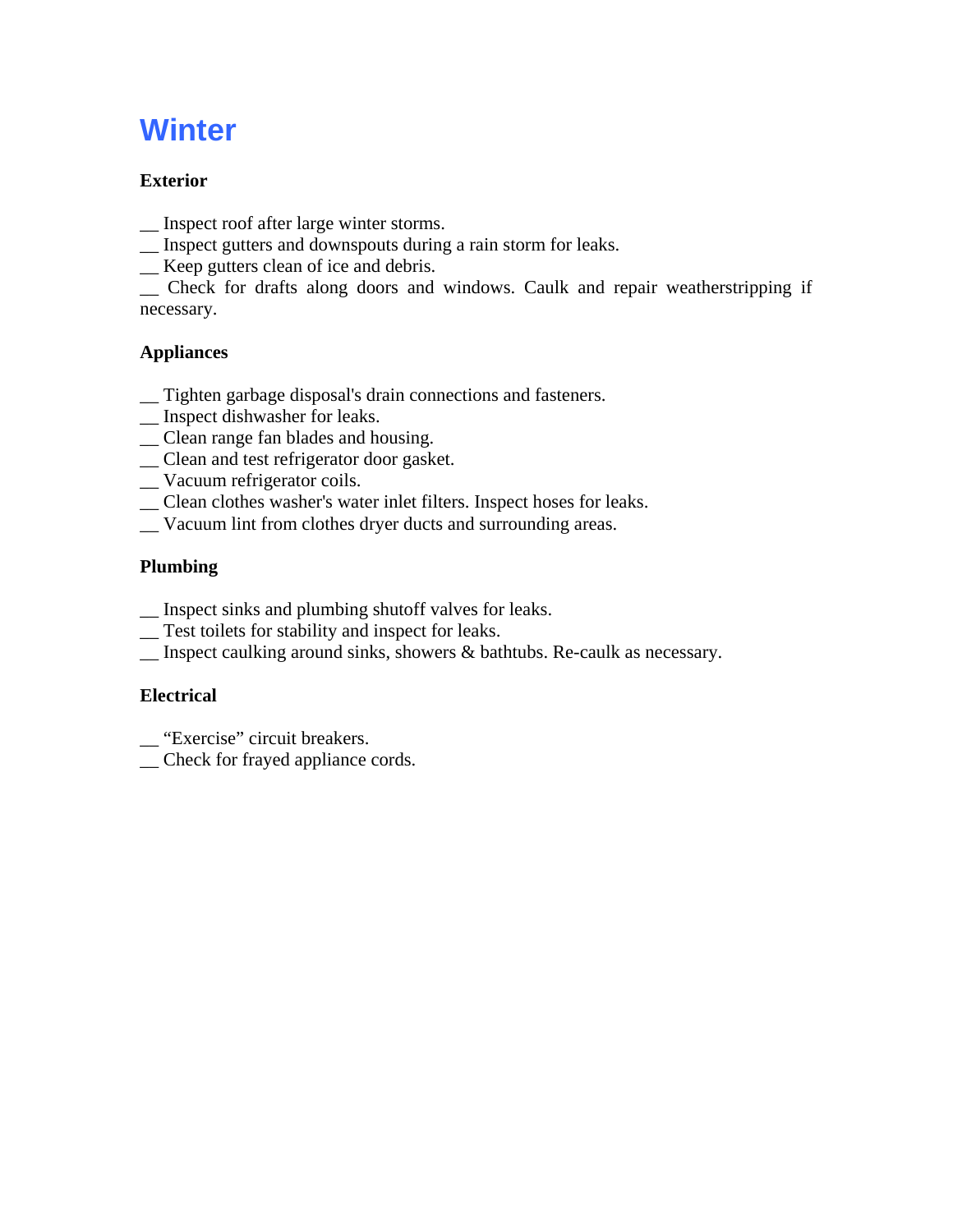# **Fall**

## **Exterior**

- $\Box$  Inspect roof materials & roof flashings.
- \_\_ Clean & inspect gutters & downspouts.
- \_\_ Inspect siding.
- \_\_ Inspect caulking & re-caulk as necessary.
- \_\_ Inspect foundation for cracks, moisture & insects.
- \_\_ Clean debris away from home, utility equipment & other structures.
- \_\_ Trim trees & shrubs away from home.
- \_\_ Inspect wood decks, steps & rails for loose or damaged boards & raised nails.
- \_\_ Clean space between boards on wood decks, walks & steps.
- \_\_ Drain water from outdoor faucets & pipes. Remove & store outdoor hoses.

## **Heating & Cooling**

- \_\_ Clean ceiling fan blades.
- \_\_ Clean bathroom exhaust fan grills & fan blades.
- \_\_ Have heating system serviced before the heating season begins.

## **Appliances**

- \_\_ Inspect water heater's temperature pressure relief valve for signs of leaks or discharge.
- \_\_ Replace smoke detector batteries. Vacuum around smoke detector & its sensor.